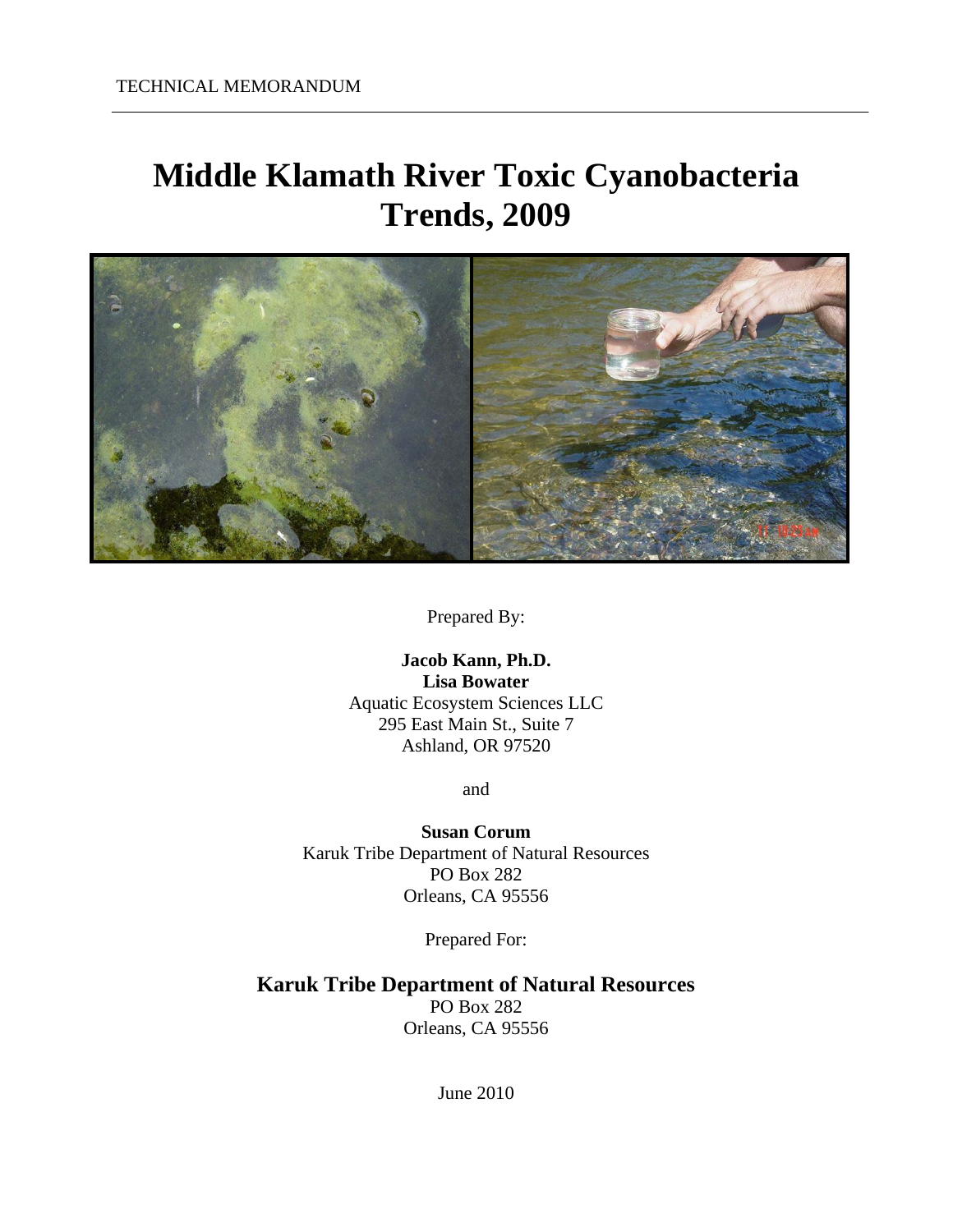# **TABLE OF CONTENTS**

| APPENDIX I : Cell Density and cyanotoxin concentration for the Middle Klamath River, 2009. |  |
|--------------------------------------------------------------------------------------------|--|
|                                                                                            |  |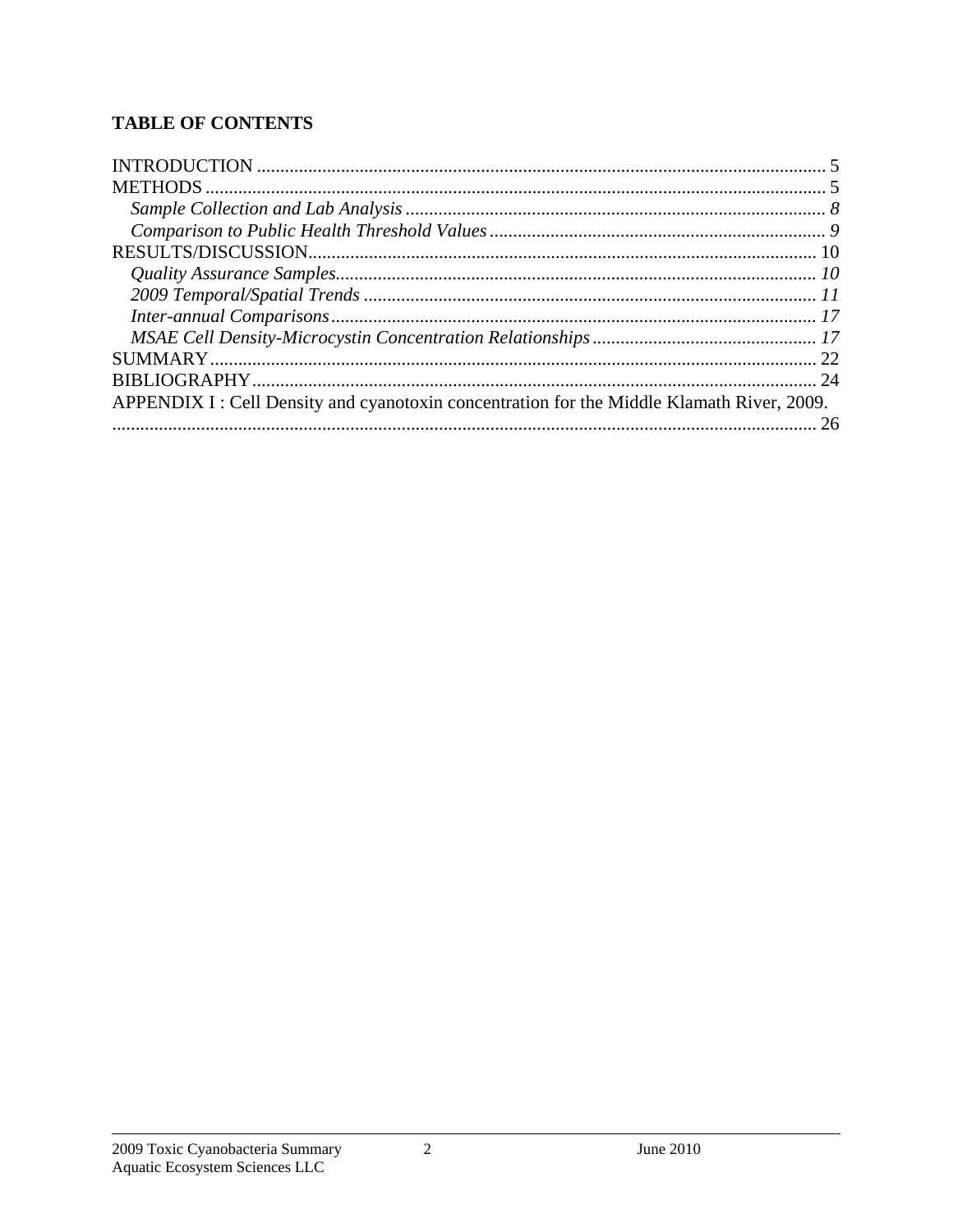#### **LIST OF FIGURES**

| Figure 1. Location of Copco and Iron Gate Reservoirs and Klamath River toxic cyanobacteria                                                                                                                                                                                                                                                                                                                                                                                     |
|--------------------------------------------------------------------------------------------------------------------------------------------------------------------------------------------------------------------------------------------------------------------------------------------------------------------------------------------------------------------------------------------------------------------------------------------------------------------------------|
| Figure 2. Klamath Blue Green Algae Working Group grab sample collection method. Klamath                                                                                                                                                                                                                                                                                                                                                                                        |
| Figure 3. Time-series of MSAE cell density (a) and microcystin toxin concentration (b) for<br>Copco and Iron Gate Reservoir stations, 2009. The box plot (blue box) is for standard<br>reservoir stations CR01, CRCC, CRMC, IR01, IRCC, IRJW only; the river station KRBI is<br>shown independently. All data for reservoir and KRBI-SG stations were provided by                                                                                                              |
| Figure 4. Box plot of the ratio of microcystin concentration per 100,000 MSAE cells at standard<br>stations in Copco and Iron Gate Reservoirs, July through October 2005-2009 (a) and the Ratio<br>of microcystin concentration per 100,000 MSAE cells compared between Copco and Iron<br>Gate Reservoirs for 2009 (b). Trend line is the distance weighted least squares smoother; red<br>Copco, blue Iron Gate. All data for reservoir and KRBI-SG stations were provided by |
| Figure 5. Station comparison of MSAE cell density (a) and microcystin toxin concentration (b)<br>for Klamath River and Reservoir locations, 2009. Stations ordered longitudinally left<br>(upstream) to right (downstream). All data for reservoir and KRBI-SG stations were provided<br>by PacifiCorp (www.pacificorp.com/es/hydro/hl/kr.html). Reservoir stations include OC and                                                                                             |
| Figure 6. MSAE cell density (a) and microcystin toxin concentration (b) for standard Klamath<br>River stations sampled in areas of open water (OC) and low velocity at the river's edge (SG)<br>May-November, 2009. Data for KRBI-SG stations were provided by PacifiCorp                                                                                                                                                                                                      |
| Figure 7. Photos of algal mats with apparent accumulation of Microcystis near the I5 Bridge (a)                                                                                                                                                                                                                                                                                                                                                                                |
| Figure 8. Inter annual comparison of MSAE cell density for standard reservoir stations (a) and<br>Copco and Iron Gate Reservoirs individually (b) July through October 2005-2009. All data<br>for reservoir and KRBI-SG stations were provided by PacifiCorp                                                                                                                                                                                                                   |
| Figure 9. Inter annual comparison of microcystin concentration for standard reservoir stations (a)<br>and Copco and Iron Gate Reservoirs individually (b) July through October 2005-2009. All<br>data for reservoir and KRBI-SG stations were provided by PacifiCorp                                                                                                                                                                                                           |
| Figure 10. Relationship between MSAE cell density and microcystin toxin concentration; shown<br>with distance weighted least squares (DWLS) smoother applied to all data, 2009. Data for<br>reservoir and KRBI-SG stations were provided by PacifiCorp                                                                                                                                                                                                                         |
| Figure 11. Relationship between MSAE cell density and microcystin toxin concentration for<br>standard reservoir and river stations 2005-2009. Data for reservoir and KRBI-SG stations<br>were provided by PacifiCorp (www.pacificorp.com/es/hydro/hl/kr.html).  21                                                                                                                                                                                                             |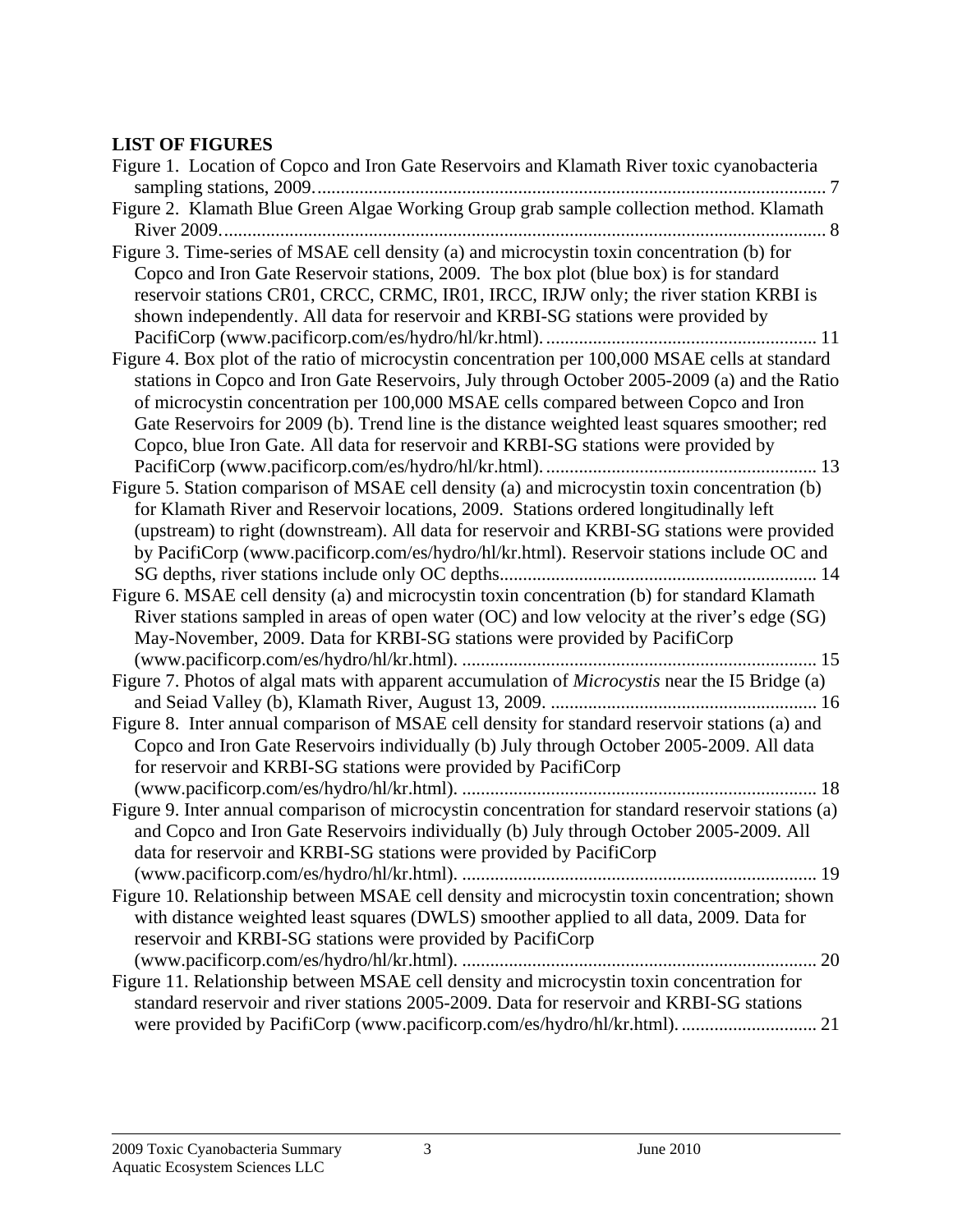#### **LIST OF TABLES**

| Table 1. Phytoplankton/microcystin sampling locations in Copco and Iron Gate Reservoirs and |  |
|---------------------------------------------------------------------------------------------|--|
|                                                                                             |  |
| Table 2. Field duplicate samples for MSAE cell density and microcystin concentration. ND    |  |
|                                                                                             |  |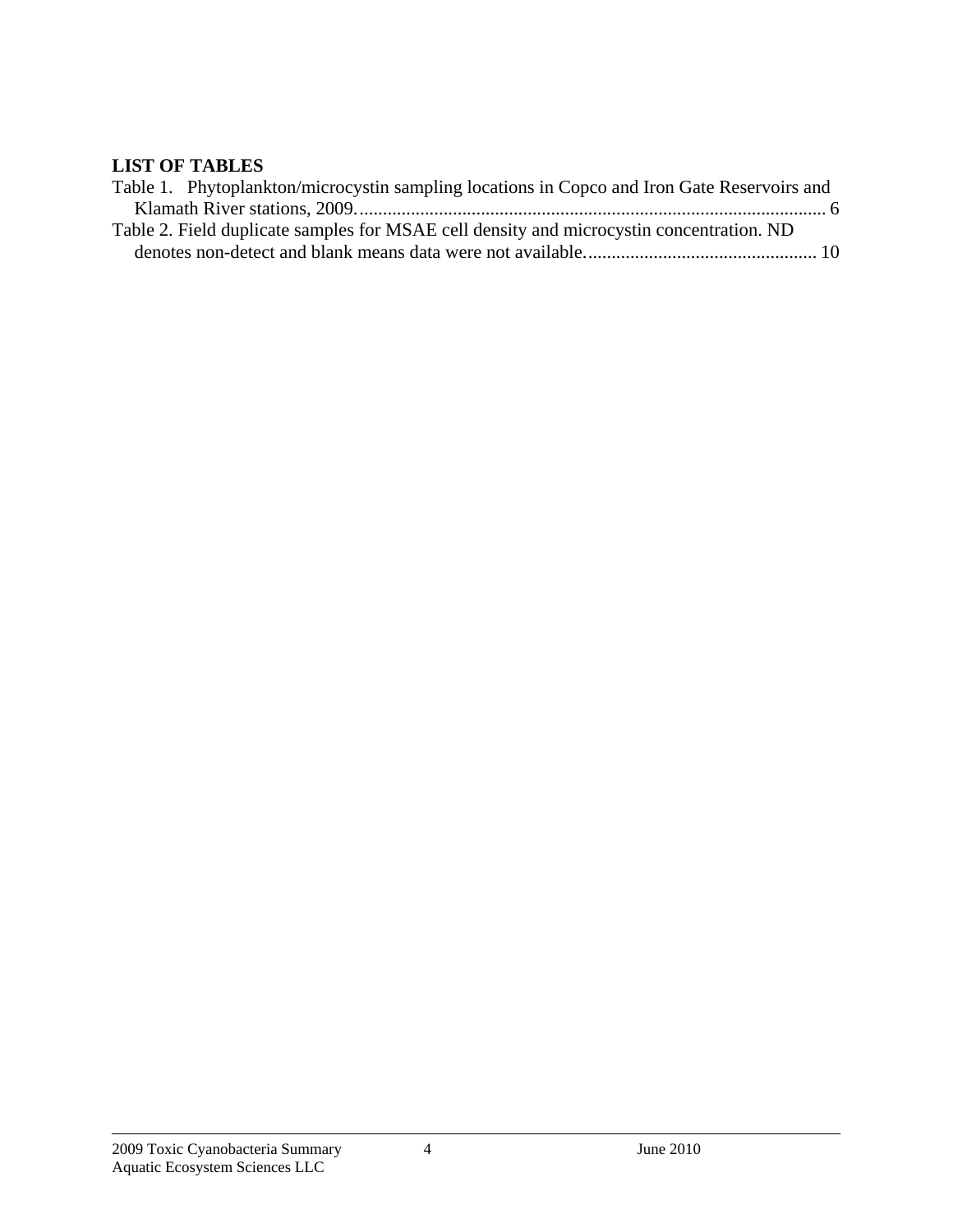# **INTRODUCTION**

As outlined previously (e.g., Kann 2007; Kann and Corum 2009; Jacoby and Kann 2007) Copco and Iron Gate Reservoirs (the lowermost projects of PacifiCorp's Klamath Hydropower Project-- KHP) experienced extensive blooms of toxigenic *Microcystis aeruginosa* (MSAE) from 2004- 2008. These blooms were associated with high levels of microcystin, a potent hepatotoxin capable of causing chronic liver damage and acting as a tumor promoter (Carmichael 1995; Chorus et al. 1999; Chorus 2001).

The results of the 2005-2008 sampling program demonstrated widespread and high abundance of toxigenic MSAE blooms in Copco and Iron Gate reservoirs and in the Klamath River downstream, exceeding World Health Organization Moderate Probability of Adverse Health Effect Levels (WHO MPHAEL) for both cell density and toxin by 10 to over 1000 times Although both cell density and toxin data indicated that MSAE cells and microcystin were either not detectable or detected at very low levels in the Klamath River directly above the reservoirs, levels of both parameters increased directly below the reservoirs in all years. In addition, bioaccumulation studies undertaken in 2007 and 2008 showed accumulation of microcystin toxin in muscle and/or liver tissues of yellow perch, hatchery salmon, and freshwater mussels (Mekebri et al. 2009; Kann 2008; Kanz 2008). Microcystin levels in biota exceeded public health threshold values for safe consumption (Kann 2008; OEHHA 2008)

Similar to previous years, a toxic algal monitoring program was undertaken by the Karuk Tribe during May-November, 2009. However, in 2009 the Karuk Tribe monitored only the river stations below the reservoirs, while PacifiCorp provided monitoring results for Copco and Iron Gate Reservoirs. The following report summarizes 2009 toxigenic MSAE trends in the Klamath River below the reservoir complex, as well as provides a comparison to upstream reservoir concentrations to provide consistency with previous years monitoring trends.

## **METHODS**

#### *Station Location*

During the 2009 sampling season, MSAE cell density, cell biovolume, and microcystin toxin samples were collected from standard river stations KRBI (also recorded as IG), IB (I-5 Bridge), WA (Walker Bridge), BB (Brown Bear also recorded as BRBE), SV (Seiad Valley), HC (Happy camp) and OR (Orleans) located below Iron Gate Reservoir. In addition, tributary mouths for the Shasta River (SH), the Scott River (SC), and the Salmon River (SA) were also sampled (Table 1; Figure 1). Reservoir and river stations monitored by PacifiCorp consisted of CR01, CRCC, CRMC, IR01, IRCC, IRJW, and KRBI (Raymond 2009).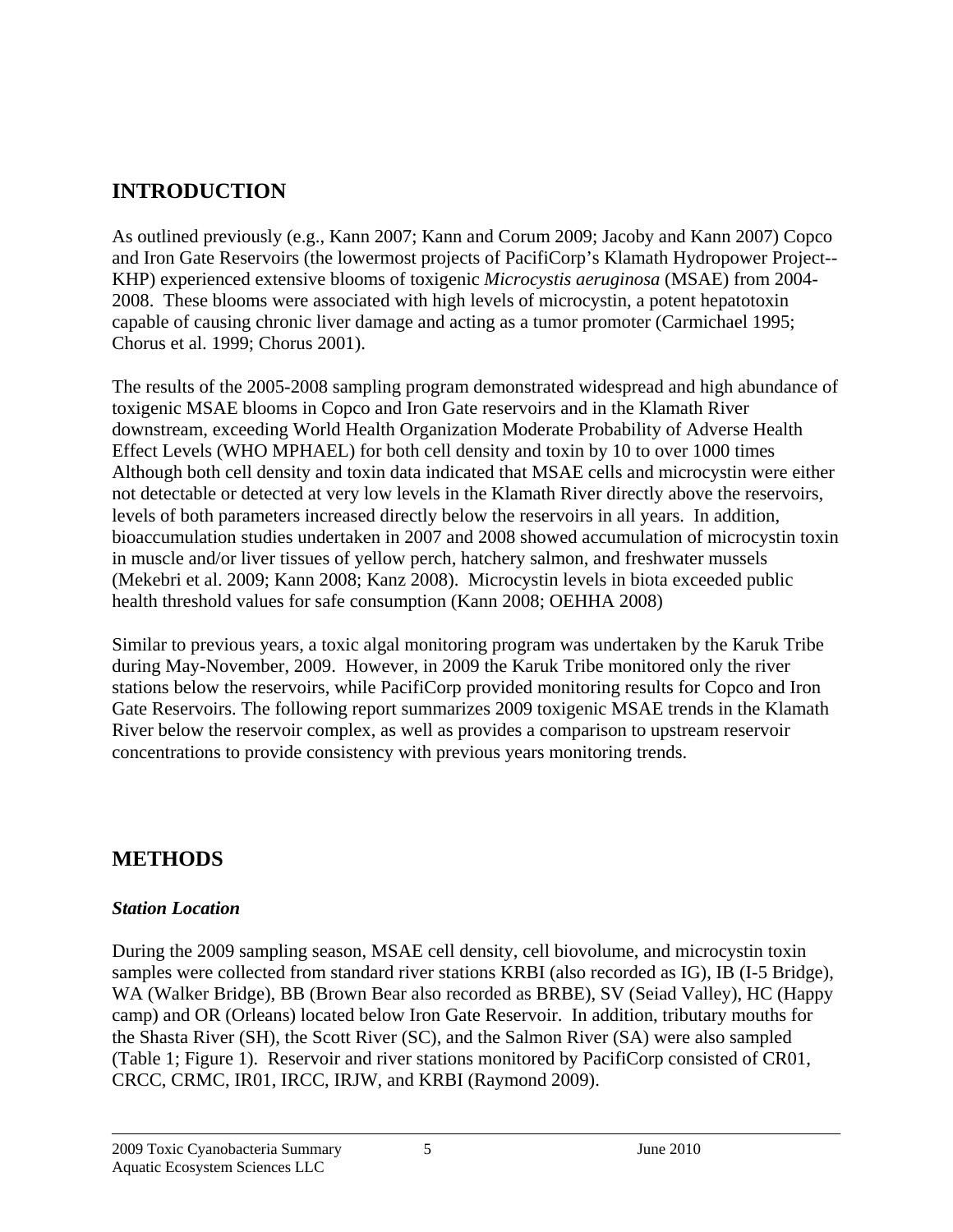**Table 1. Phytoplankton/microcystin sampling locations in Copco and Iron Gate Reservoirs and Klamath River stations, 2009.** 

| <b>STATION</b><br><b>NAME</b> | <b>STATION</b><br><b>LAT/LON</b> | <b>Station Description</b>                            | Shoreline (SL) or<br>Open Water (OW) |
|-------------------------------|----------------------------------|-------------------------------------------------------|--------------------------------------|
|                               | N41 58.932                       |                                                       |                                      |
| CR <sub>01</sub>              | W122 19.694                      | Copco Res. Near Dam                                   | <b>OW</b>                            |
|                               | N41 59.035                       |                                                       |                                      |
| <b>CRCC</b>                   | W122 19.802                      | Copco Res. Copco Cove Boat Ramp/Recreation Area       | <b>SL</b>                            |
|                               | N41 58.441                       |                                                       |                                      |
| <b>CRMC</b>                   | W122 17.869                      | Copco Res. Mallard Cove Boat Ramp/Recreation Area     | <b>SL</b>                            |
|                               | N41 56.330                       |                                                       |                                      |
| <b>IR01</b>                   | W122 25.930                      | Iron Gate Res. Near Dam                               | <b>OW</b>                            |
|                               | N41 58.368                       |                                                       |                                      |
| <b>IRCC</b>                   | W122 26.114                      | Iron Gate Res. Camp Creek Boat Ramp/Recreation Area   | <b>SL</b>                            |
|                               | N41 57.721                       |                                                       |                                      |
| <b>IRJW</b>                   | W122 26.425                      | Iron Gate Res. Jay Williams Boat Ramp/Recreation Area | <b>SL</b>                            |
|                               | N41 58.345                       |                                                       |                                      |
| <b>KRAC</b>                   | W122 12.101                      | Klamath River Above Copco Reservoir                   | River-OW                             |
|                               | N41 55.865                       | Klamath River Below Iron Gate Reservoir               |                                      |
| <b>KRBI</b>                   | W122 26.532                      | (Sample Name IG in 2009)                              | River-OW                             |
|                               | N 41 51.417                      |                                                       |                                      |
| IB                            | W 122 34.233                     | I-5 Bridge                                            | River-OW/SL                          |
|                               | N41 50.252                       | Located downstream of the town of Klamath River.      |                                      |
| <b>WA</b>                     | W122 51.811                      | Samples were collected off of Walker Bridge.          | River-OW                             |
|                               | N41 49.399                       | Brown Bear River Access just east of Horse Creek      |                                      |
| BB                            | W122 57.650                      | (Sample name BRBE in 2008)                            | River-OW/SL                          |
|                               | N41 50.561                       |                                                       |                                      |
| <b>SV</b>                     | W 123 13.132                     | Seiad Valley at Sluice Box River Access               | River-OW/SL                          |
|                               | N 41 43.780                      |                                                       |                                      |
| HC                            | W 123 25.775                     | Happy Camp                                            | River-OW/SL                          |
|                               | N41 18.336                       |                                                       |                                      |
| <b>OR</b>                     | W 123 31.895                     | Orleans just north of Orleans Bridge                  | River-OW/SL                          |
|                               | N 41 22.617                      |                                                       |                                      |
| <b>SA</b>                     | W 123 28.633                     | Mouth of Salmon River                                 | River-OW                             |
|                               | N 41 46.100                      |                                                       |                                      |
| <b>SC</b>                     | W 123 01.567                     | <b>Mouth of Scott River</b>                           | River-OW                             |
|                               | N 41 49.390                      |                                                       |                                      |
| <b>SH</b>                     | W 122 35.700                     | Mouth of Shasta River                                 | <b>River-OW</b>                      |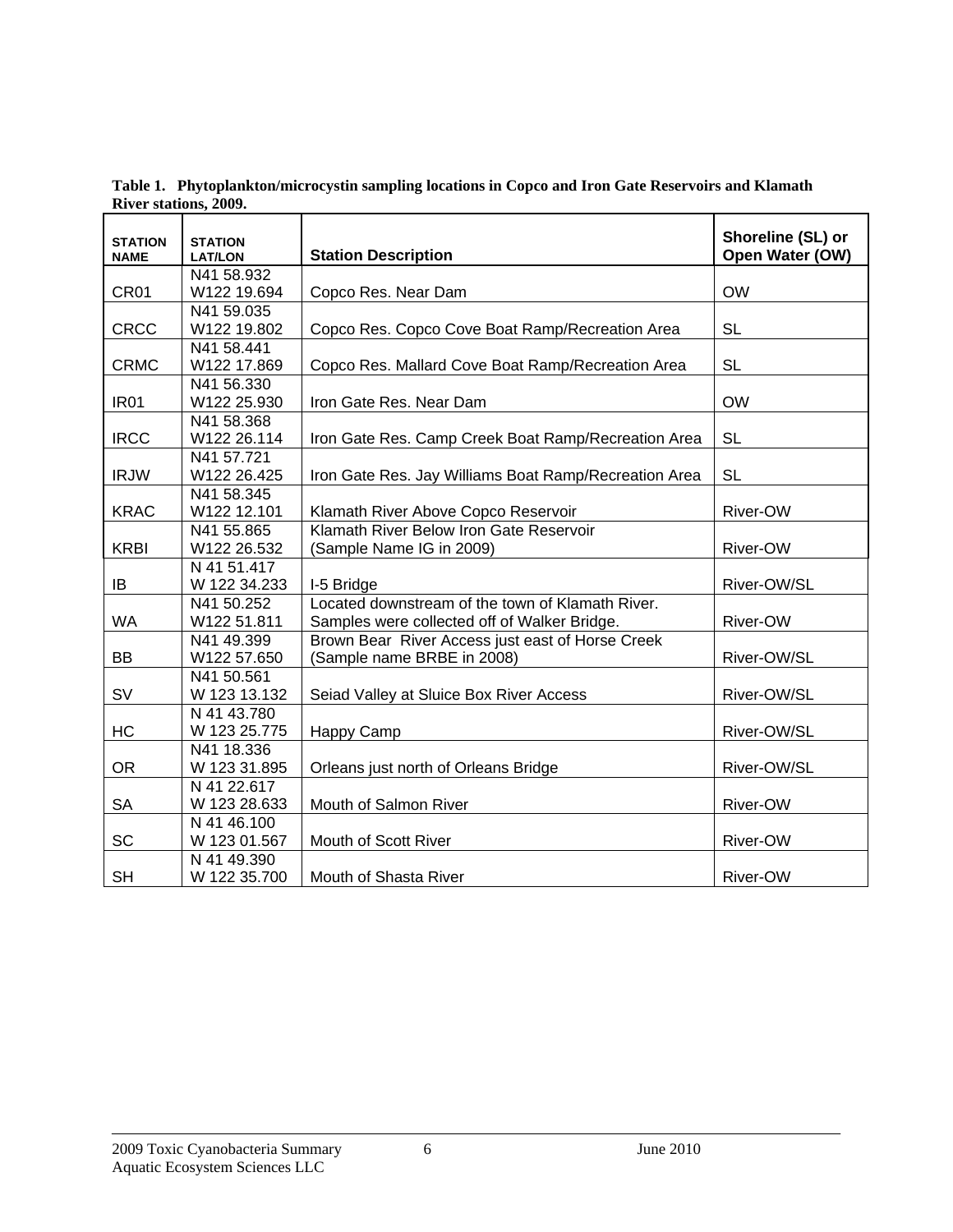

**Figure 1. Location of Copco and Iron Gate Reservoirs and Klamath River toxic cyanobacteria sampling stations, 2009. Note that stations BVFI, SVFD, and SVMN were only sampled in 2008. In 2009 station BRBE is renamed as BB.**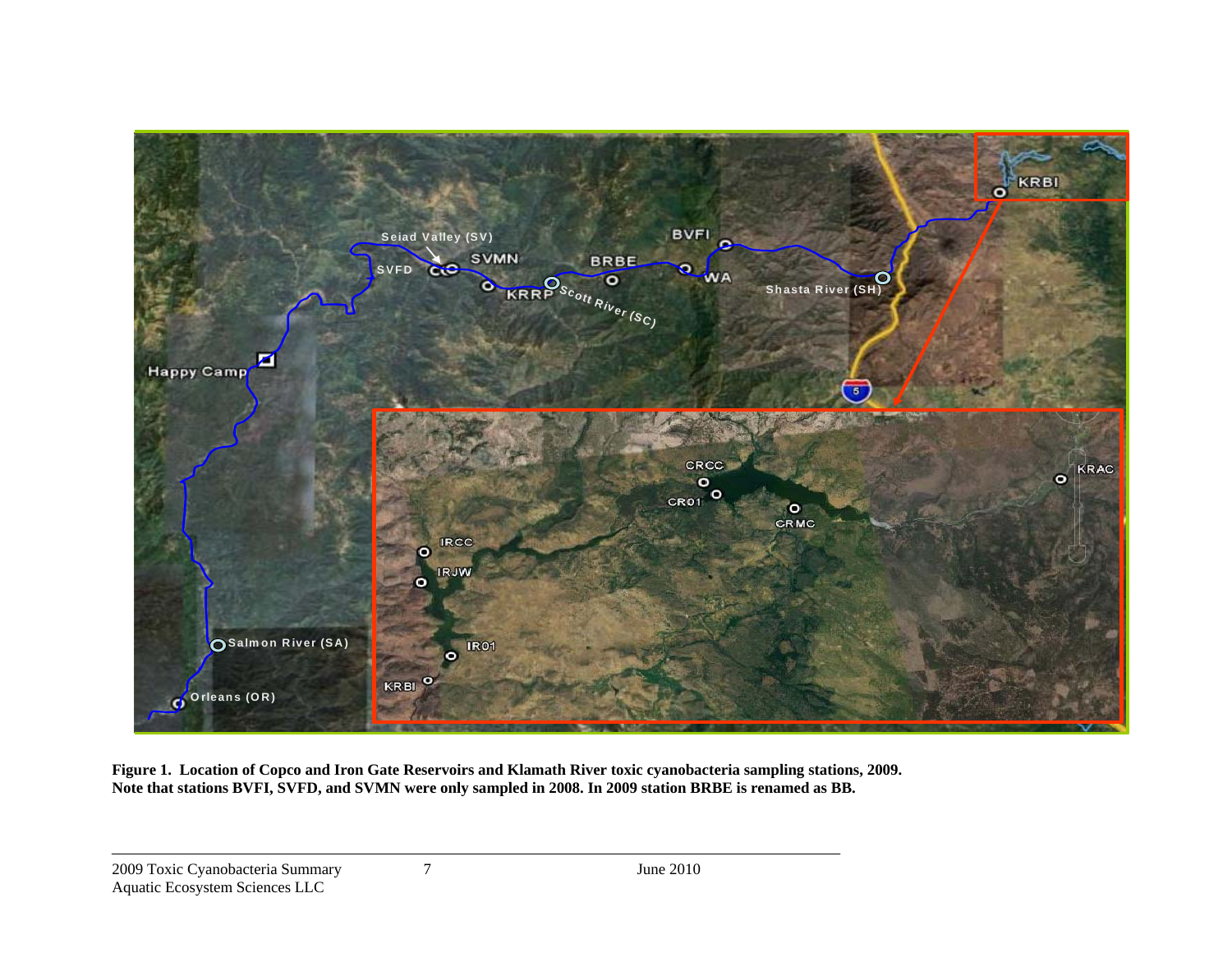#### *Sample Collection and Lab Analysis*

Samples of surface algal material taken from shoreline or river-edge areas (denoted SG in the depth column of Appendix I below) utilized the standard operating procedure (SOP) developed by the Klamath Blue-Green Algae Working Group, and is depicted in (Figure 2). River openwater samples were composited in a churn splitter by wading towards the center of the channel (in mixed areas of noticeable velocity), and then submersing and filling the churn prior to distributing to appropriate sample bottles. Samples for microscopic determination of phytoplankton density and biovolume were preserved in Lugol's Iodine and sent to Aquatic Analysts in White Salmon, WA where enumeration and biovolume measurements were determined according to APHA Standard Methods (1992).



**Figure 2. Klamath Blue Green Algae Working Group grab sample collection method. Klamath River 2009.**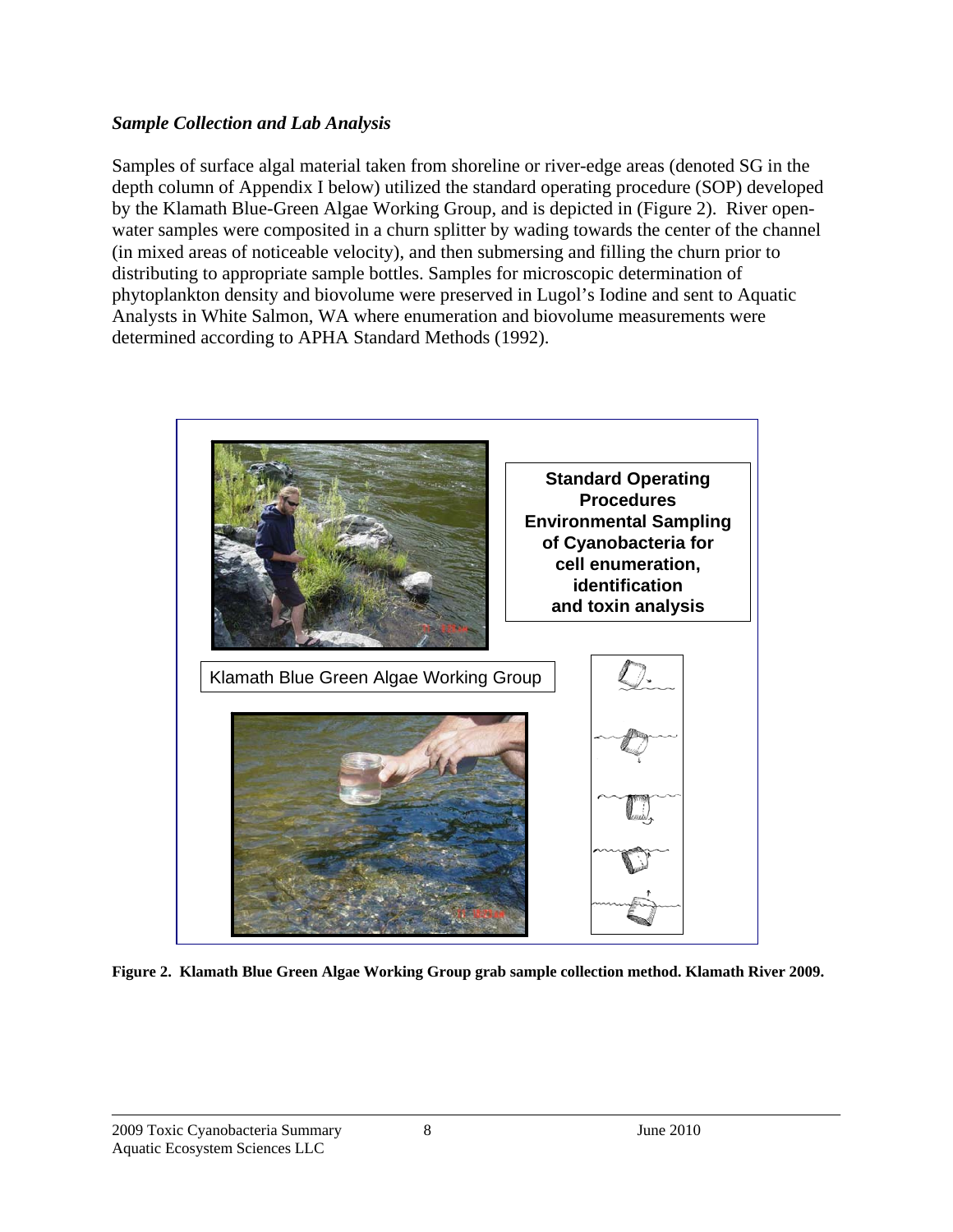Because previous work showed higher variability among split samples when MSAE levels were in the lower range (e.g. 0-30,000 cells/ml), toxigenic species in samples from the Klamath River stations were enumerated at an increased counting resolution that included cell counts of potentially toxigenic blue-green algae in an area 4x that of the usual 100 algal unit count performed by the laboratory. This provided an effective algal unit count of 400 for potentially toxigenic species.

Samples for microcystin toxin were collected in glass vials, which were frozen at Karuk Tribal facilities, and subsequently placed in a cooler with gel-ice and shipped overnight air to the USEPA Region 9 Laboratory in Richmond, CA for analysis of microcystin toxin using ELISA methodology. See Fetcho (2007) for a comprehensive description of laboratory methods and detection limits.

A set of "blind duplicate" quality assurance samples were collected for cell density and microcystin toxin. Quality assurance (QA) sampling was performed by splitting samples in the field using a churn splitter. One of the pair of split samples was disguised and sent with its associated split for analysis of both cell density and microcystin toxin.

### *Comparison to Public Health Threshold Values*

Cell density and toxin concentration were compared to California State Water Resources Control Board (SWRCB) and Office of Environmental Health and Hazard Assessment (OEHHA) public health guideline levels that are similar to those used by the state of Oregon (Stone and Bress (2007). These levels are 40,000 cells/ml of MSAE and  $8 \mu g/L$  of microcystin and are also consistent with recent Australian analysis of health risk threshold values (NHMRC 2005).

The SWRCB/OEHHA levels are specific for MSAE and microcystin, whereas previously used World Health Organization (WHO) threshold values for Moderate Probability of Adverse Health Effects (MPAHEL as published in documents for the WHO and EPA: e.g., Falconer el al. 1999 and Chorus and Cavalieri 2000) are general levels for a variety of toxigenic cyanobacteria. These WHO guidelines indicated  $4 \mu g/L$  of microcystin constituted a low probability of adverse health effects and 20  $\mu$ g/L constituted a moderate probability of adverse health effects.

Microcystin concentration was also compared to the tolerable daily intake level (TDI: 0.04 µg) microcystin per kg of body weight/day as described in WHO 1998) computed for a 20kg child ingesting 100 mls of reservoir water. The TDI as computed here for a 20kg child is equivalent to the exceedance of the 8µg/L public health guideline value described by SWRCB/OEHHA (www.waterboards.ca.gov/water\_issues/programs/bluegreen\_algae/docs/bga\_volguidance.pdf). The WHO (Falconer et al. 1999) also lists cyanobacterial scums in swimming areas as having a high probability of adverse health effects (i.e., the potential to cause acute poisoning) and recommends immediate action to prevent contact with scums. As noted above, public health threshold values were also evaluated by relating microcystin concentration to MSAE cell density.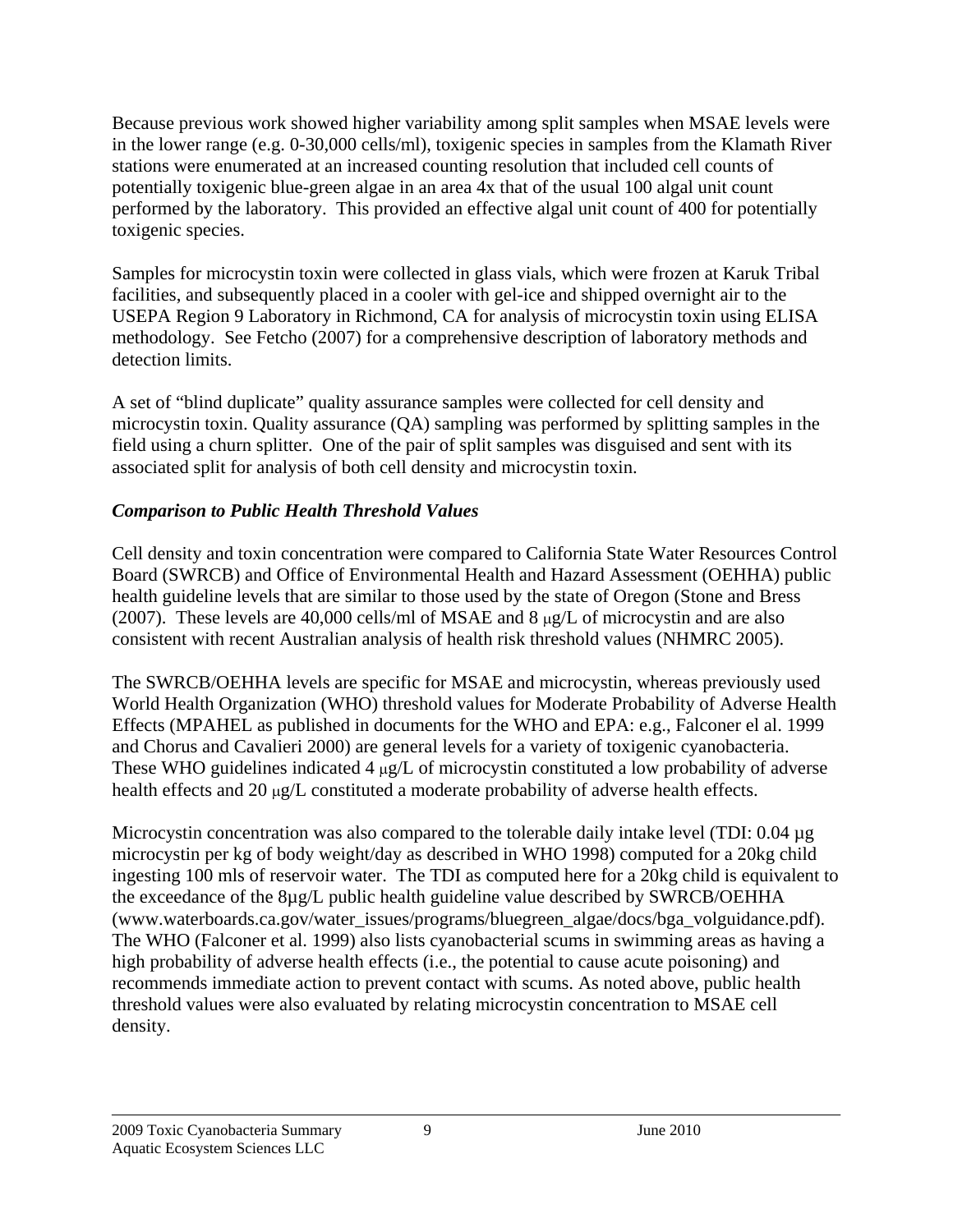### **RESULTS/DISCUSSION**

#### *Quality Assurance Samples*

Microcystin analyses showed less variability than MSAE cell counts with very good agreement between paired microcystin samples and duplicates (Table 2). With respect to public health threshold values there were no instances when management based on the 8 µg/L microcystin or the 40,000 cells/ml MSAE threshold would have differed. Overall, the utilized phytoplankton and toxin methodology had adequate sensitivity relative to public health threshold values. However, on one occasion (9/24/2009) cell density varied by more than 10,000 cells/ml.

**Table 2. Field duplicate samples for MSAE cell density and microcystin concentration. ND denotes non-detect and blank means data were not available.** 

| Date     | Station<br>Name | Station<br>Description | Depth     | Microcystis<br>aeruginosa<br>(cells/ml) | Planktothrix<br>(Oscillatoria)<br>sp. (cells/ml) | Anabaena<br>sp.<br>(cells/ml) | Microcystin<br>Total<br>$(\mu g/L)$ |
|----------|-----------------|------------------------|-----------|-----------------------------------------|--------------------------------------------------|-------------------------------|-------------------------------------|
| 6/11/09  | <b>SV</b>       | <b>Seaid Valley</b>    | <b>OC</b> | $\mathbf 0$                             | $\Omega$                                         | $\Omega$                      | nd                                  |
| 6/11/09  | <b>SD</b>       | Seaid Valley Dup       | OC        | $\overline{0}$                          | $\overline{0}$                                   | $\Omega$                      | nd                                  |
| 6/25/09  | SV              | Seaid Valley           | SG        | $\pmb{0}$                               | $\mathbf 0$                                      | $\mathbf 0$                   | nd                                  |
| 6/25/09  | <b>SD</b>       | Seaid Valley Dup       | SG        | $\mathbf 0$                             | $\mathbf 0$                                      | 0                             | nd                                  |
| 6/25/09  | <b>SV</b>       | <b>Seaid Valley</b>    | OC        | $\pmb{0}$                               | 30                                               | $\overline{0}$                | nd                                  |
| 6/25/09  | <b>SD</b>       | Seaid Valley Dup       | <b>OC</b> | $\overline{0}$                          | $\overline{0}$                                   | $\overline{0}$                | nd                                  |
| 7/23/09  | <b>SV</b>       | Seaid Valley           | SG        | $\mathbf 0$                             | $\mathbf 0$                                      | $\mathbf 0$                   | 0.56                                |
| 7/23/09  | <b>SD</b>       | Seaid Valley Dup       | SG        | $\mathbf{0}$                            | $\mathbf 0$                                      | $\mathbf 0$                   | 0.31                                |
| 7/23/09  | <b>SV</b>       | <b>Seaid Valley</b>    | OC        | 1,374                                   | $\mathbf 0$                                      | $\mathbf 0$                   | 0.18                                |
| 7/23/09  | <b>SD</b>       | Seaid Valley Dup       | <b>OC</b> | 1,516                                   | $\mathbf 0$                                      | $\mathbf 0$                   | 0.15                                |
| 8/13/09  | SV              | Seaid Valley           | SG        | 11,054                                  | $\mathbf 0$                                      | $\mathbf 0$                   |                                     |
| 8/13/09  | <b>SD</b>       | Seaid Valley Dup       | SG        | 10,022                                  | $\mathbf 0$                                      | $\mathbf 0$                   | 2.20                                |
| 8/20/09  | <b>SV</b>       | <b>Seaid Valley</b>    | <b>OC</b> | 6,663                                   | $\overline{0}$                                   | $\overline{0}$                | 0.85                                |
| 8/20/09  | <b>SD</b>       | Seaid Valley Dup       | OC        | 11,275                                  | $\overline{0}$                                   | $\overline{0}$                | 0.51                                |
| 8/27/09  | <b>SV</b>       | Seaid Valley           | SG        | 5,875                                   | 0                                                | $\mathbf 0$                   | 1.70                                |
| 8/27/09  | SD              | Seaid Valley Dup       | SG        | 5,074                                   | $\mathbf 0$                                      | $\mathbf 0$                   | 1.40                                |
| 9/3/09   | <b>SV</b>       | <b>Seaid Valley</b>    | SG        | 8,443                                   | $\mathbf 0$                                      | $\overline{0}$                | 1.10                                |
| 9/3/09   | <b>SD</b>       | Seaid Valley Dup       | SG        | 5,785                                   | $\overline{0}$                                   | $\overline{0}$                | 0.96                                |
| 9/3/09   | SV              | Seaid Valley           | OC        | 6,500                                   | $\mathbf 0$                                      | $\mathbf 0$                   | 1.10                                |
| 9/3/09   | SD              | Seaid Valley Dup       | OC        | 4,997                                   | $\pmb{0}$                                        | $\mathbf 0$                   | 0.73                                |
| 9/10/09  | SV              | <b>Seaid Valley</b>    | SG        | 14,734                                  | $\overline{0}$                                   | $\overline{0}$                | 5.10                                |
| 9/10/09  | <b>SD</b>       | Seaid Valley Dup       | SG        | 15,869                                  | $\mathbf 0$                                      | $\mathbf 0$                   | 2.20                                |
| 9/17/09  | SV              | Seaid Valley           | OC        | 26,581                                  | $\mathbf 0$                                      | 0                             | 7.20                                |
| 9/17/09  | <b>SD</b>       | Seaid Valley Dup       | OC        | 21,476                                  | 301                                              | $\mathbf 0$                   | 6.50                                |
| 9/24/09  | <b>SV</b>       | <b>Seaid Valley</b>    | SG        | 18,488                                  | $\mathbf 0$                                      | $\Omega$                      | 4.30                                |
| 9/24/09  | <b>SD</b>       | Seaid Valley Dup       | SG        | 8,032                                   | $\overline{0}$                                   | $\overline{0}$                | 4.70                                |
| 10/15/09 | SV              | Seaid Valley           | OC        | 0                                       | $\mathbf 0$                                      | $\mathbf 0$                   | 0.42                                |
| 10/15/09 | SD              | Seaid Valley Dup       | OC        | 1,720                                   | $\pmb{0}$                                        | $\mathbf 0$                   | 0.88                                |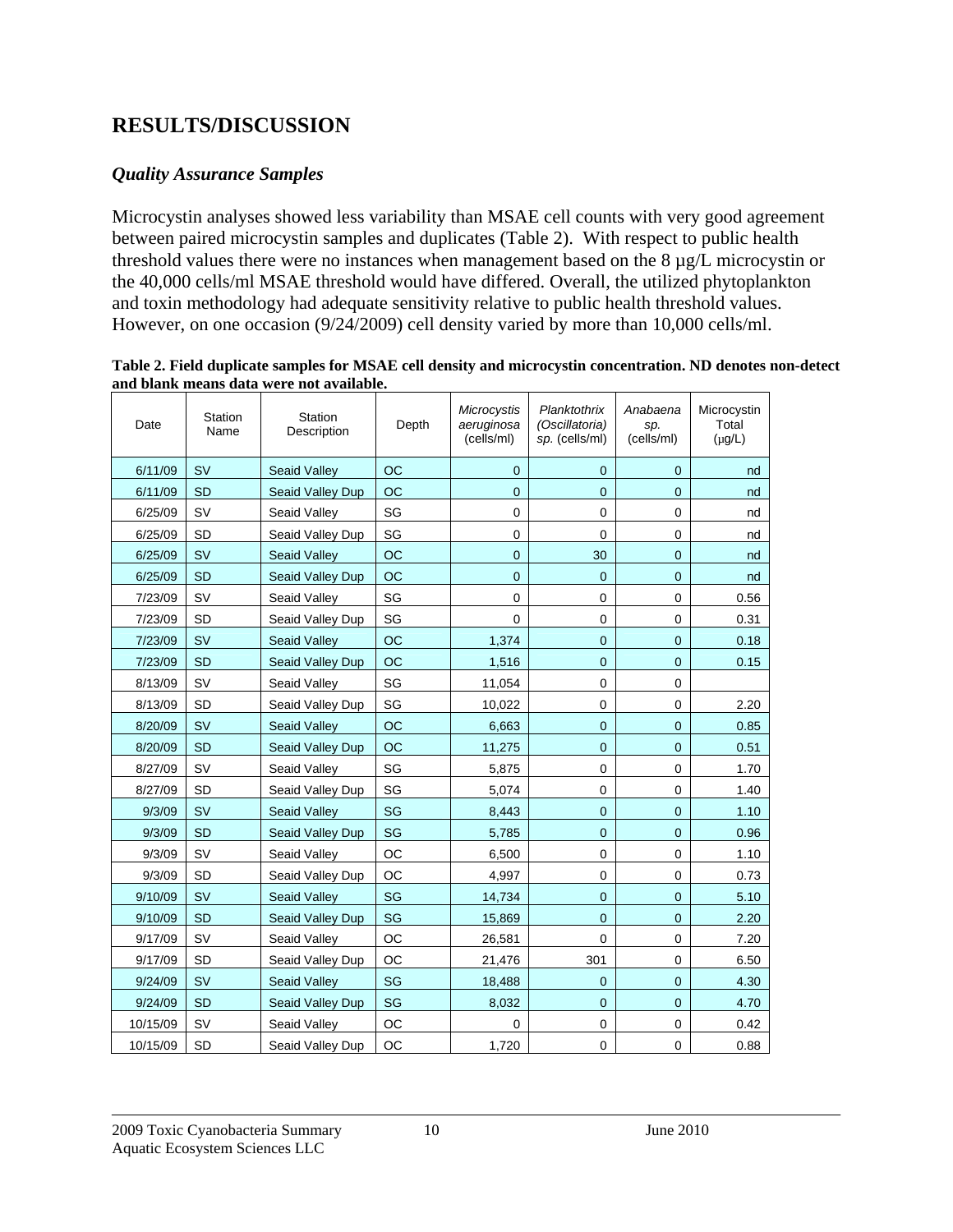#### *2009 Temporal/Spatial Trends*

Although all of the standard reservoir sampling stations had low levels of microcystin concentration throughout May and June, the Reservoirs were fist posted for *Anabaena* in June. The first detection of MSAE did not occur until 6/25 at station KRBI (Figure 3), and MSAE first exceeded the 40,000 cell/ml public health threshold on 7/6 at both CRCC and IRJW, when microcystin concentrations were 50  $\mu$ g/L (exceeding the public health TDI by 6.3x) and 7.2 µg/L, respectively. During the 7/20 sample date the standard sampling stations (CRMC, CRCC, IRCC, IRJW, and KRBI) exceeded 40,000 cells/ml and stations (CRMC, CRCC, CR01, IR01, IRCC, IRJW, and KRBI-SG) exceeded 8 µg/L (Figure 3).



**Figure 3. Time-series of MSAE cell density (a) and microcystin toxin concentration (b) for Copco and Iron Gate Reservoir stations, 2009. The box plot (blue box) is for standard reservoir stations CR01, CRCC, CRMC, IR01, IRCC, IRJW only; the river station KRBI is shown independently. All data for reservoir and KRBI-SG stations were provided by PacifiCorp (www.pacificorp.com/es/hydro/hl/kr.html).**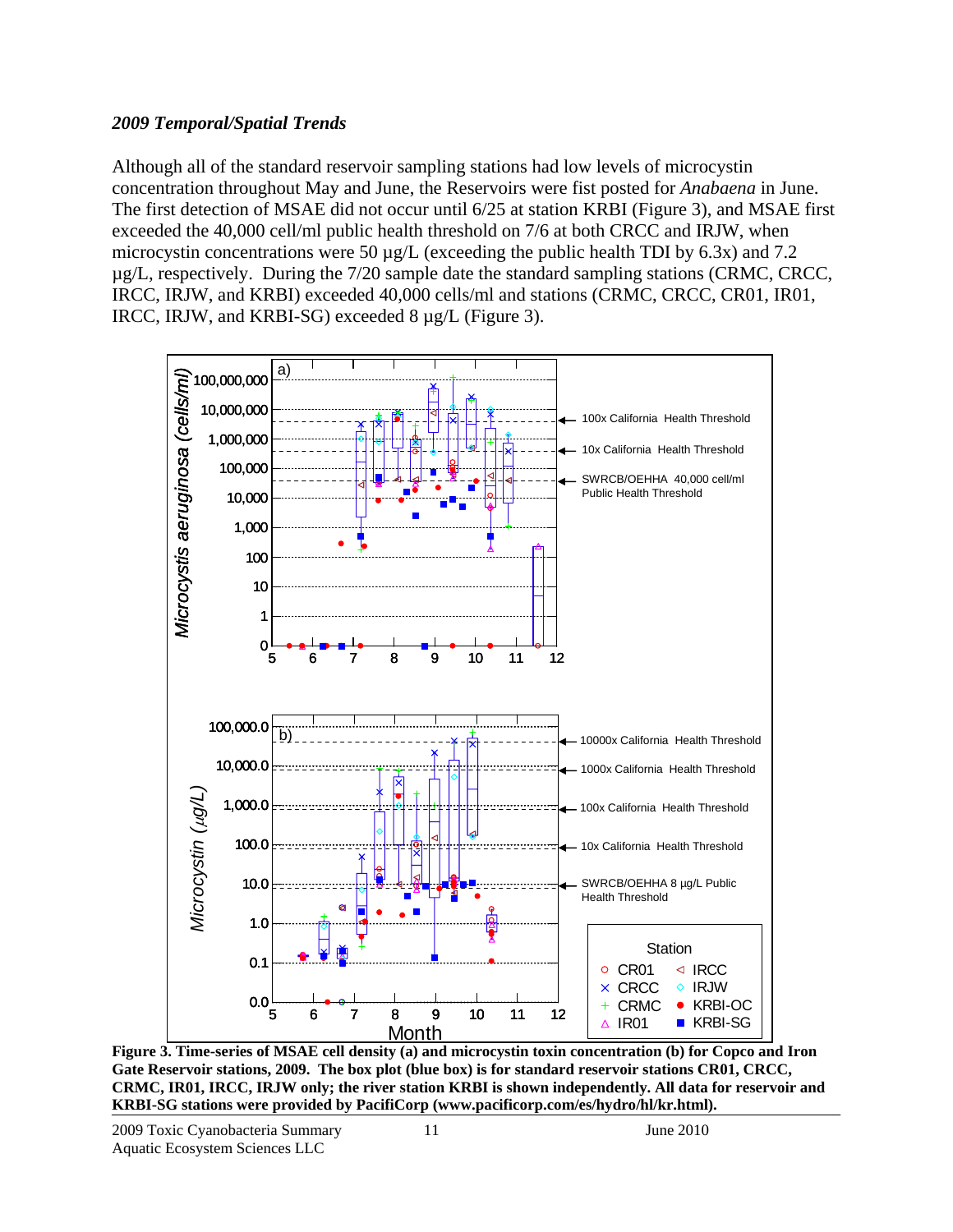Overall MSAE and microcystin levels increased from July through September with a decline occurring in mid August (Figure 3). On 9/28 CRCC had a microcystin concentration of 36,000  $\mu$ g/L and CRMC had a microcystin concentration of 73,000  $\mu$ g/L, both exceeding the public health TDI by 10,000x (Figure 3). The 73,000  $\mu$ g/L microcystin level is the highest observed for these systems to date, and represents maximum world-wide observations. Levels of microcystin dropped significantly in October to levels below the public health threshold for all stations, while MASE levels remained relatively high at some stations throughout October (Figure 3). An evaluation of the ratio of toxin produced per unit MSAE indicates that unlike some previous years, 2009 ratios did not show a sharp decline in September or October (Figure 4a). An increased ratio occurred in Copco Reservoir relative to Iron Gate Reservoir in 2009 (Figure 4b). Of the five years, the ratio of toxin produced per unit MSAE in 2009 ranked among the highest for July, September and October (Figure 4).

A comparison of station distributions for 2009 shows a trend of moderate to high levels for microcystin and MSAE at CR01, CRCC and CRMC, lower levels at IR01, and moderate to high levels at IRCC and IRJW (Figure 5). Despite the IRJW station showing similar MSAE levels to CRCC and CRMC, microcystin values were noticeably lower. Relative to Copco Reservoir, microcystin levels in Iron Gate Reservoir were lower overall in 2009 (Figure 5).

Continuing downstream to KRBI and below to Orleans (OR), levels of both MSAE and microcystin toxin were lower relative to the reservoir stations; however, on numerous occasions river samples taken in the mixed portion of the channel exceeded the threshold guideline values of 40,000 cells/ml MSAE or 8 µg/L microcystin (Figure 5; Appendix I). Similar to 2008, samples taken in areas of low velocity in Klamath River edge habitat showed that for these samples MSAE cell density and microcystin concentration were often higher than the open water samples, and more frequently exceeded the 40,000 cells/ml MSAE and 8  $\mu$ g/L microcystin public health guideline values (Figure 6). The edge-water concentrations typically observed are illustrated in Figure 7. Public health exceedances were typically highest at station BB, but a microcystin value of 1700 µg/L was observed at KRBI on 8/3/2009 (Figure 6; Appendix 1). As in 2008, from a public health perspective these data illustrate that low MSAE or toxin values in open-water (collected in mixed areas of higher velocity) Klamath River samples often translates to values exceeding public health thresholds in river-edge areas.

Because the jar method (as outlined above) of collecting surface algal material does not allow for easy sampling of scum material, areas of high algal concentration adjacent to some of the samples above are likely to exceed posting guideline levels in some cases. For example, stations IB and SV showed MSAE levels of 12,695 and 11,054 cells/ml, respectively on August  $13<sup>th</sup>$ ; yet photos of algal mats near these stations (Figure 7) indicate MSAE cells to be more highly concentrated than the cell counts would indicate. River users should be aware to avoid such areas (especially if they have pets).

With the exception of two instances of low MSAE cell density (451 cells/ml and 9 cells/ml) detected at the mouth of the Scott River (SC) on 10/15 and 12/10, MSAE was not detected in any other tributary samples during 2009 (Appendix I). Low levels of microcystin (less than  $1 \mu g/L$ ) were detected at SC, SA and SH throughout the sampling period. The cause of and or source of the low levels is unknown, but given the low level and infrequent detection, is not of general concern at this time.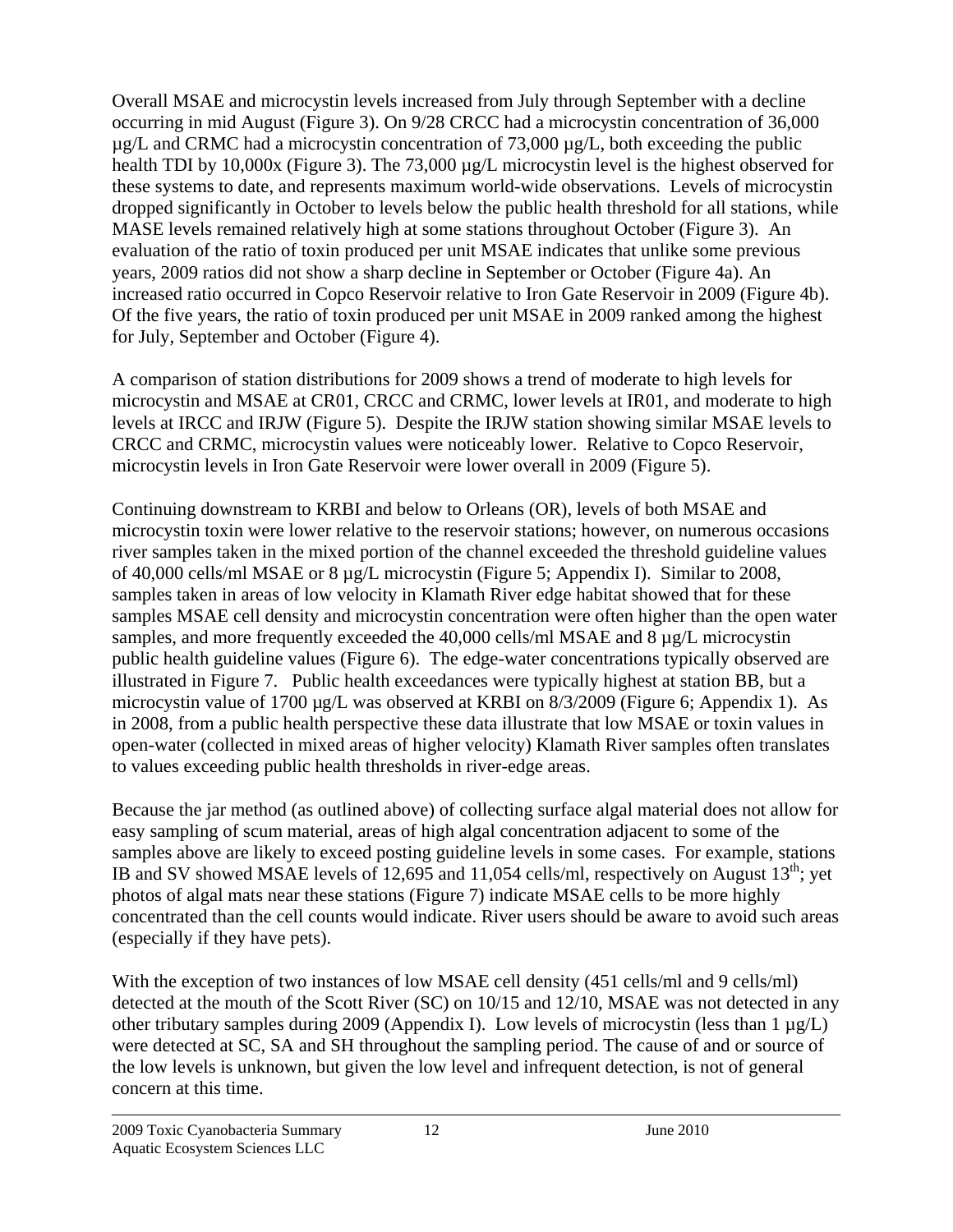

**Figure 4. Box plot of the ratio of microcystin concentration per 100,000 MSAE cells at standard stations in Copco and Iron Gate Reservoirs, July through October 2005-2009 (a) and the Ratio of microcystin concentration per 100,000 MSAE cells compared between Copco and Iron Gate Reservoirs for 2009 (b). Trend line is the distance weighted least squares smoother; red Copco, blue Iron Gate. All data for reservoir and KRBI-SG stations were provided by PacifiCorp (www.pacificorp.com/es/hydro/hl/kr.html).**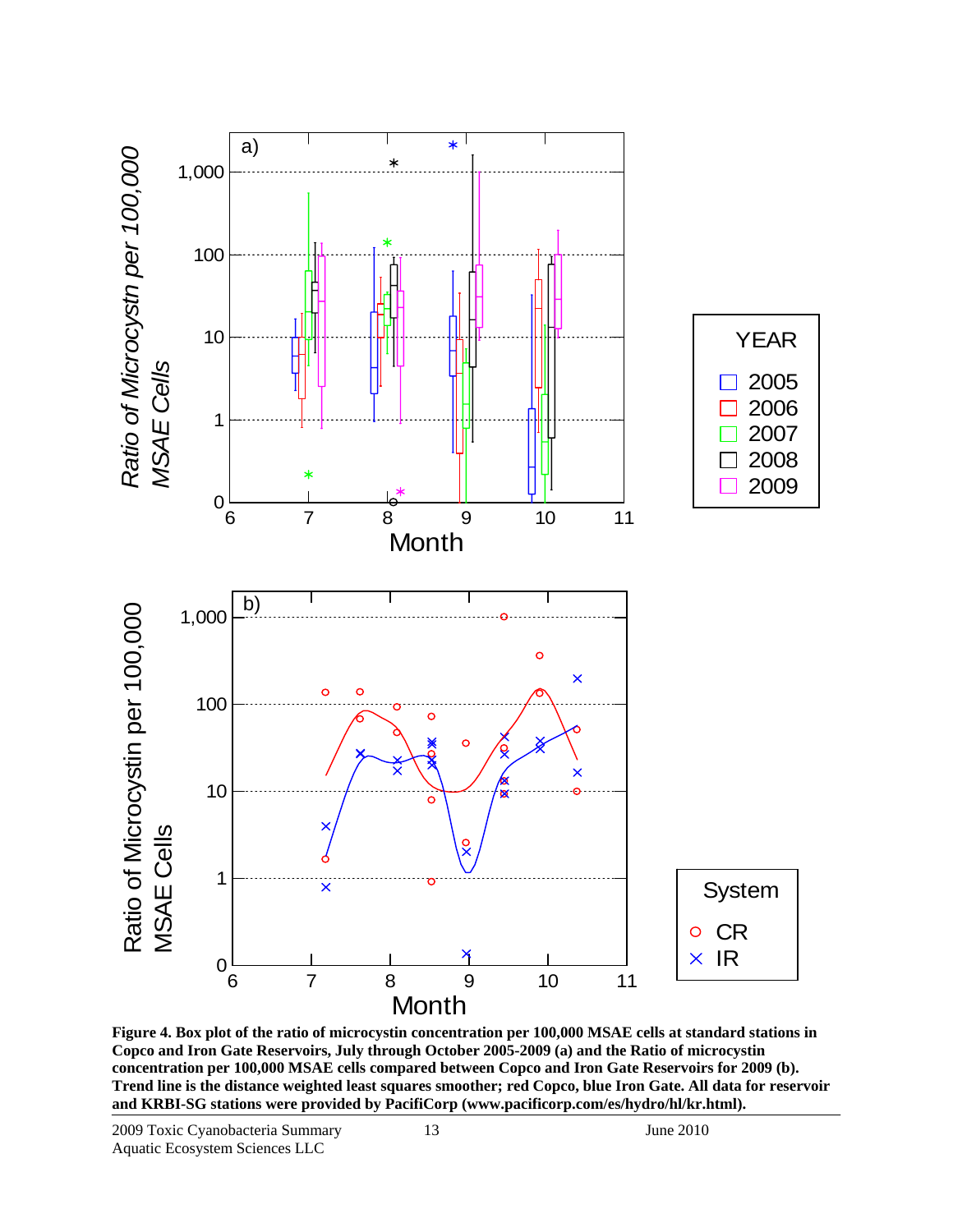

**Figure 5. Station comparison of MSAE cell density (a) and microcystin toxin concentration (b) for Klamath River and Reservoir locations, 2009. Stations ordered longitudinally left (upstream) to right (downstream). All data for reservoir and KRBI-SG stations were provided by PacifiCorp (www.pacificorp.com/es/hydro/hl/kr.html). Reservoir stations include OC and SG depths, river stations include only OC depths.**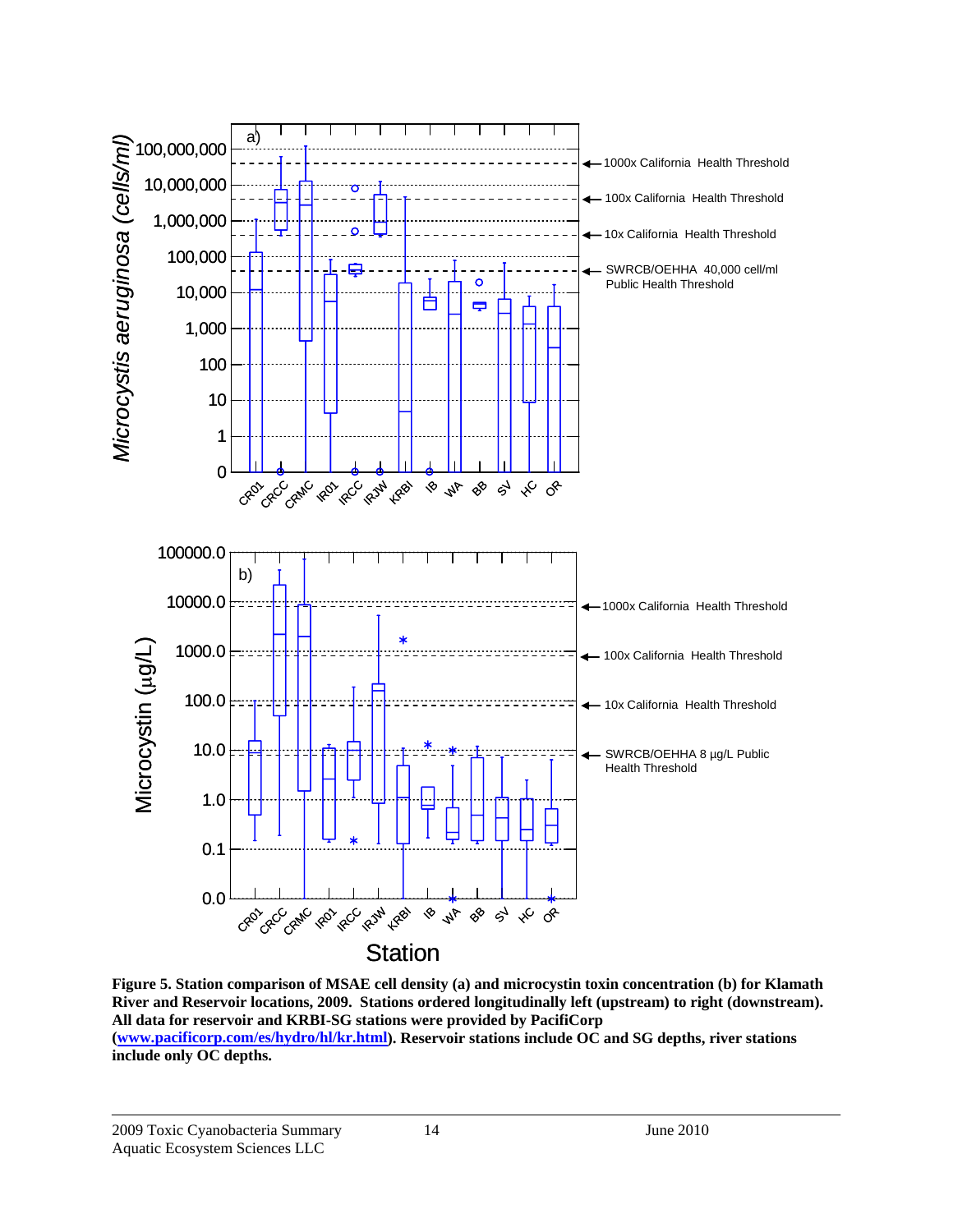

**Figure 6. MSAE cell density (a) and microcystin toxin concentration (b) for standard Klamath River stations sampled in areas of open water (OC) and low velocity at the river's edge (SG) May-November, 2009. Data for KRBI-SG stations were provided by PacifiCorp (www.pacificorp.com/es/hydro/hl/kr.html).**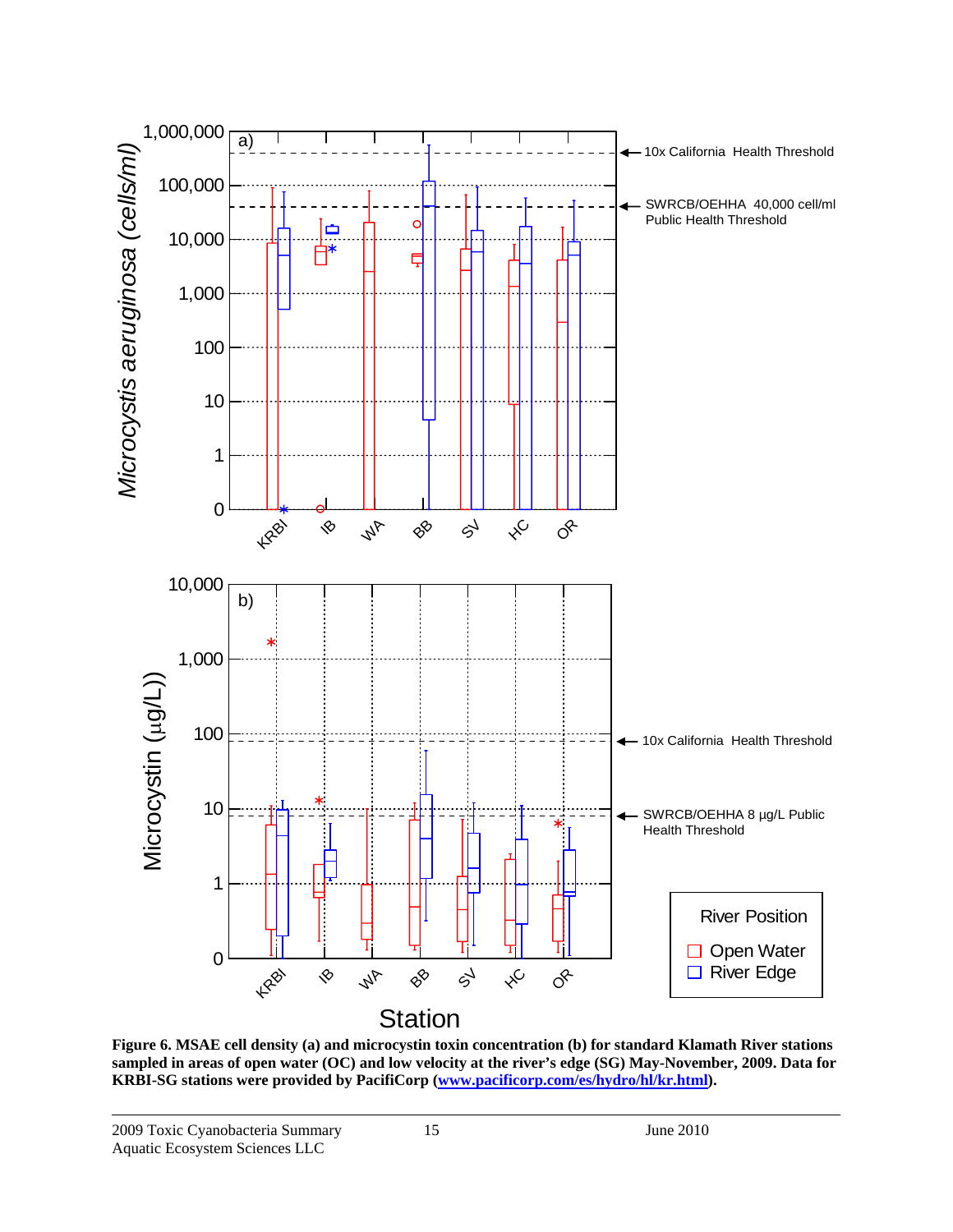

**Figure 7. Photos of algal mats with apparent accumulation of** *Microcystis* **near the I5 Bridge (a) and Seiad Valley (b), Klamath River, August 13, 2009.**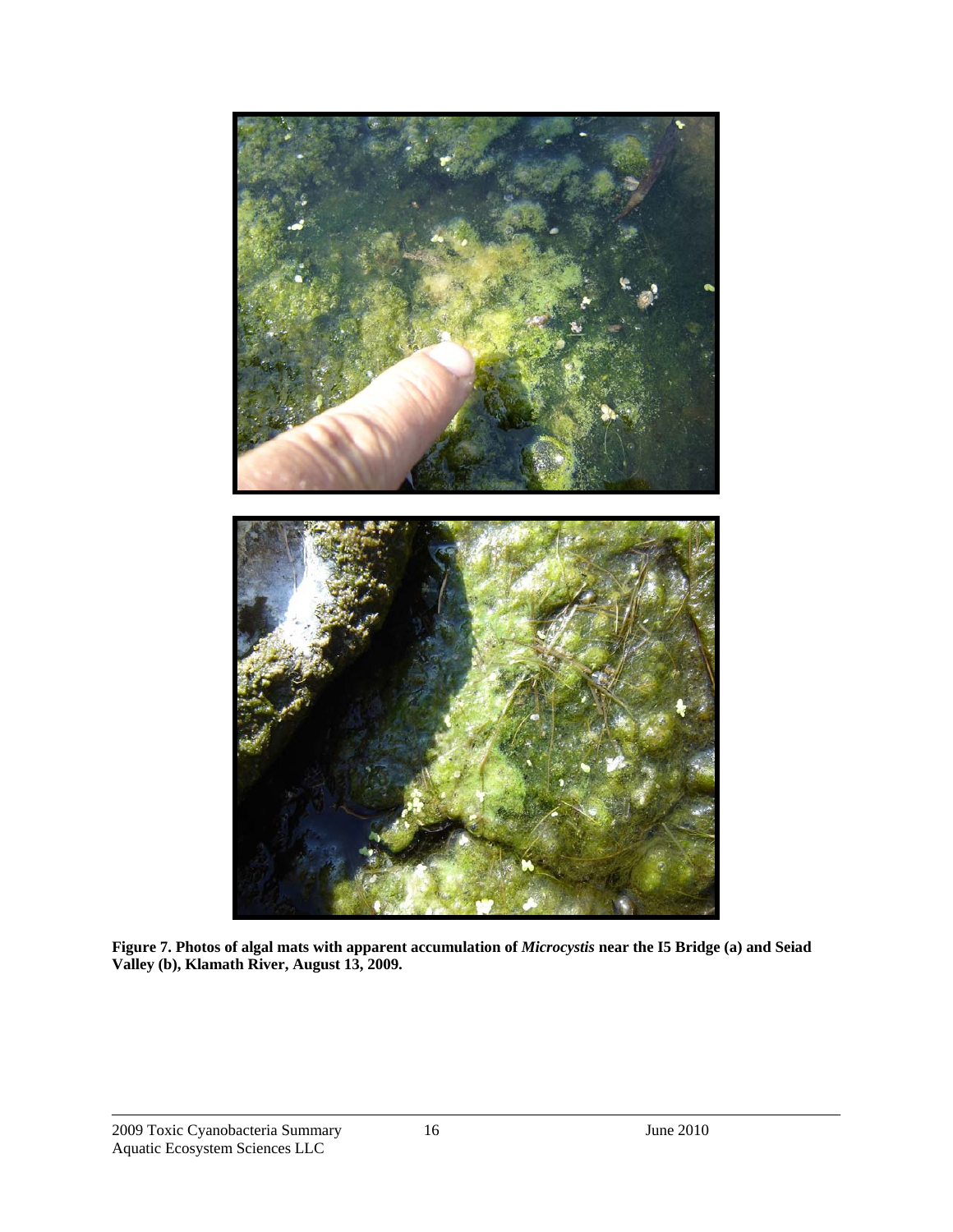### *Inter-annual Comparisons*

A comparison of combined 2009 reservoir data for Copco and Iron Gate reservoirs with 2005- 2008 data showed both the median MSAE density and overall distribution to be higher than the previous two years, but similar to 2005 and 2006 (Figure 6a). Further breakdown shows that this trend is not only true for the reservoirs as a whole, but for Copco and Iron Gate individually, with the upper quartile values for both reservoirs notably higher in 2009 than 2008 (Figure 6b). Of the 5 year period of record, 2008 showed the lowest MSAE distribution both on a combined basis and for reservoirs individually. Aside from 2005 when Copco and Iron Gate showed similar MSAE levels, Iron Gate reservoir had lower overall MSAE densities than Copco Reservoir (Figure 6b).

The overall microcystin distribution of both reservoirs combined (Figure 9.b) was also consistently higher than the previous two years (Figure 9a), and although the median was lower than 2005 and 2006, the upper quartile (top line of the box or  $75<sup>th</sup>$  percentile in Figure 9a) was the highest of the 5 years (Figure 9.). Microcystin distribution in 2009 for the reservoirs individually also showed higher values than the previous two years, and although Copco was higher overall than 2005 and 2006, Iron Gate was more similar to those years. The overall distribution of microcystin toxin concentration tended to be lower in Iron Gate Reservoir than in Copco Reservoir in all years (Figure 9.b).

### *MSAE Cell Density-Microcystin Concentration Relationships*

As noted previously, the relationship between MSAE cell density and microcystin toxin is variable, particularly when low or zero levels of MSAE are associated with high microcystin levels or with changing microcystin to cell ratios noted above. However, despite this variability and similar to plots produced for past years (Kann and Corum 2009) a scatter plot of 2009 data fitted with a distance weighted least squares smoother (DWLS) shows a general increasing trend of toxin concentration with cell density (Figure 10). As noted above, data points along the y-axis depict instances of microcystin detection when MSAE cells were not detected. As expected based on ratios of microcystin per unit cell density that did not decline during the fall months of 2009, these months fit the general trend (Figure 10; solid red circles).

The 2009 relationship of MSAE cell density vs. microcystin relative to public health thresholds continues to indicate that the majority of 8 µg/L microcystin exceedances occurred at MSAE levels greater than 40,000 cells/ml (upper right quadrant black dashed line; Figure 10). However, there were also several exceedances of  $8 \mu g/L$  when MSAE cell density was less than 40,000 cells/ml (upper left quadrant: Figure 10). This is consistent with expectations based upon variable toxin production and presence of non-cell bound toxin as described in Kann and Corum (2009). These relationships continue to indicate that generally (but not always) the SWRCB/OEHHA guideline value for MSAE density is protective of the 8 µg/L microcystin moderate probability of adverse health effect threshold.

Further evaluation of the relationship between MSAE cell density and microcystin concentration was performed using the World Health Organization low probability of adverse health effect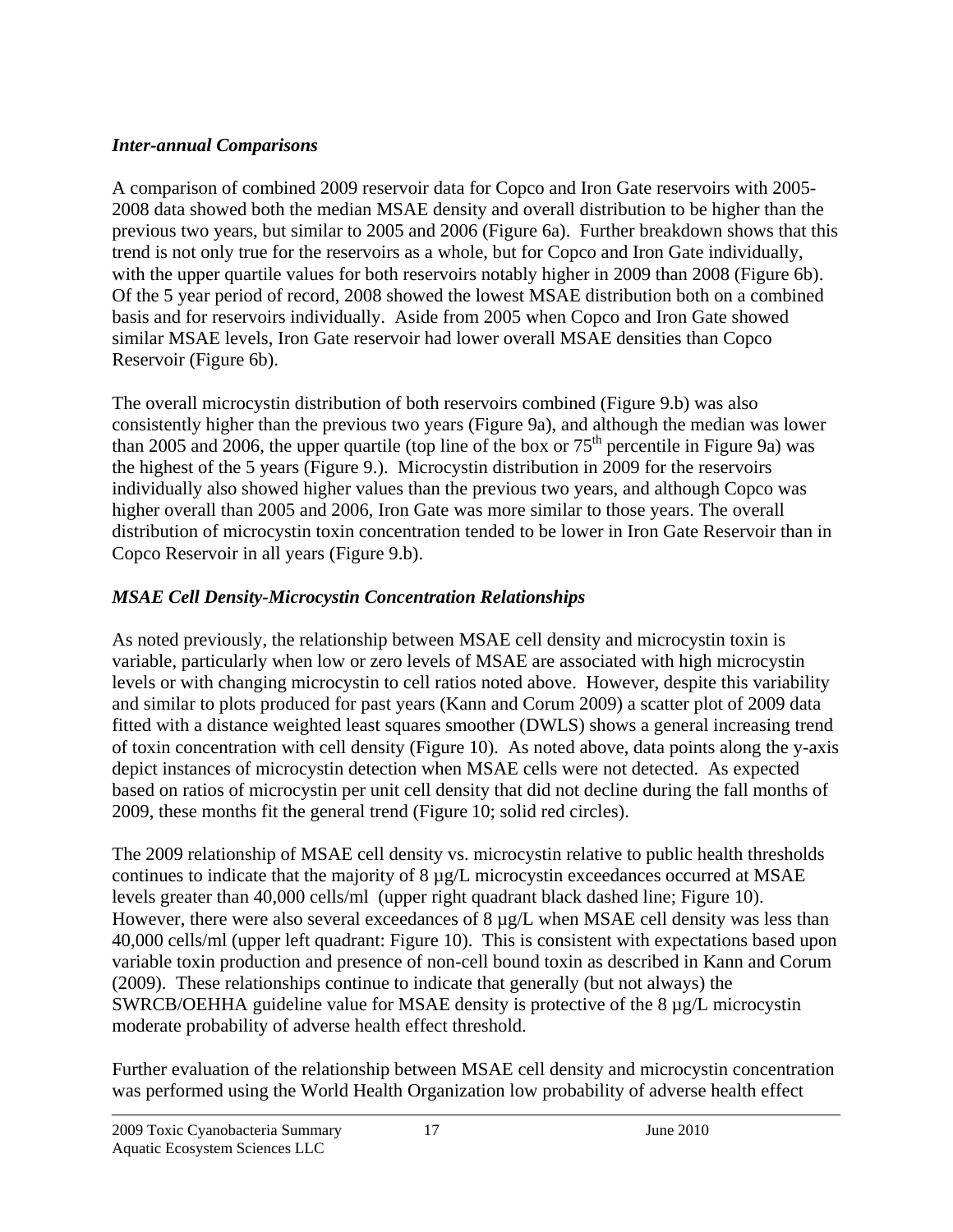

**Figure 8. Inter annual comparison of MSAE cell density for standard reservoir stations (a) and Copco and Iron Gate Reservoirs individually (b) July through October 2005-2009. All data for reservoir and KRBI-SG stations were provided by PacifiCorp (www.pacificorp.com/es/hydro/hl/kr.html).**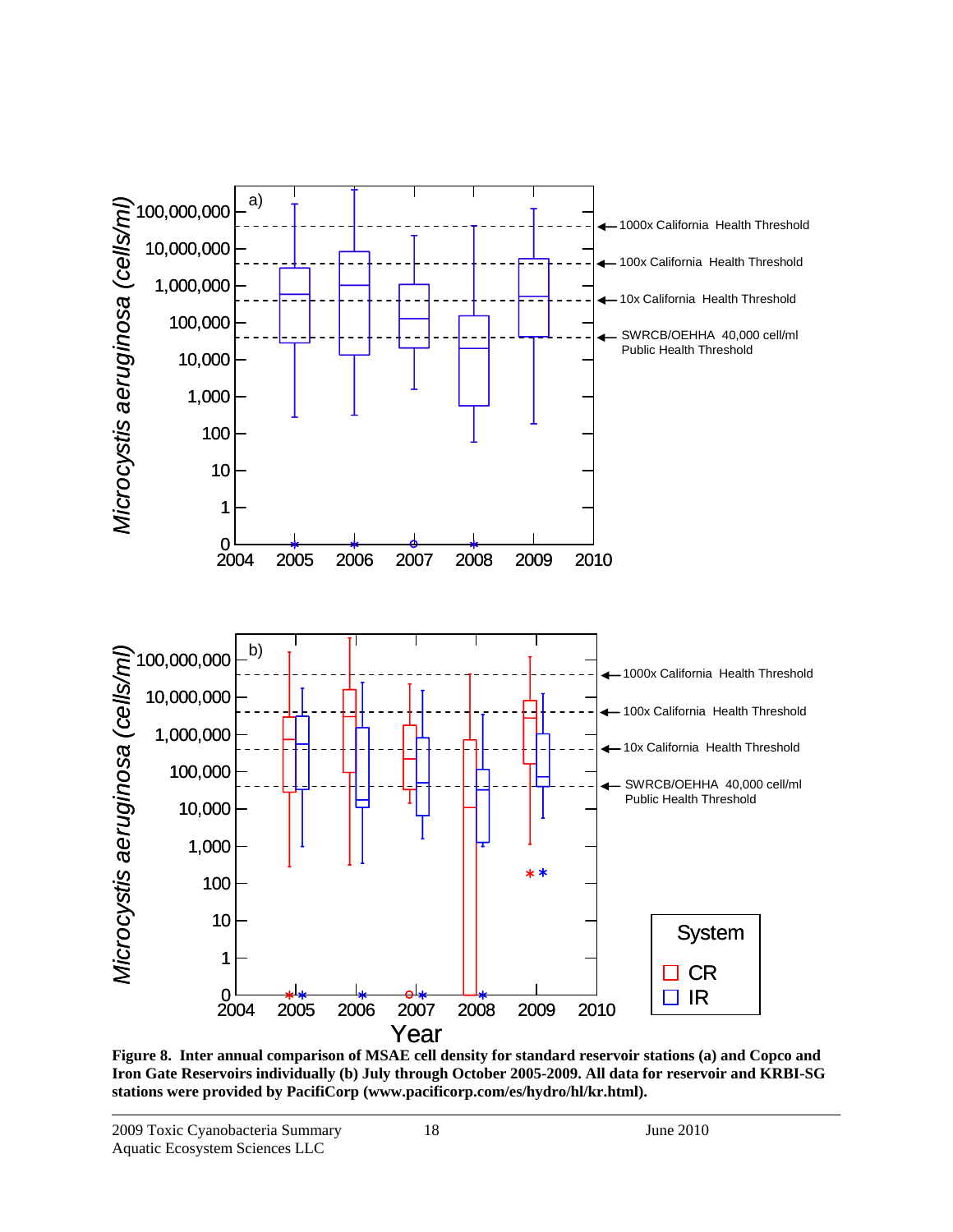

**Figure 9. Inter annual comparison of microcystin concentration for standard reservoir stations (a) and Copco and Iron Gate Reservoirs individually (b) July through October 2005-2009. All data for reservoir and KRBI-SG stations were provided by PacifiCorp (www.pacificorp.com/es/hydro/hl/kr.html).**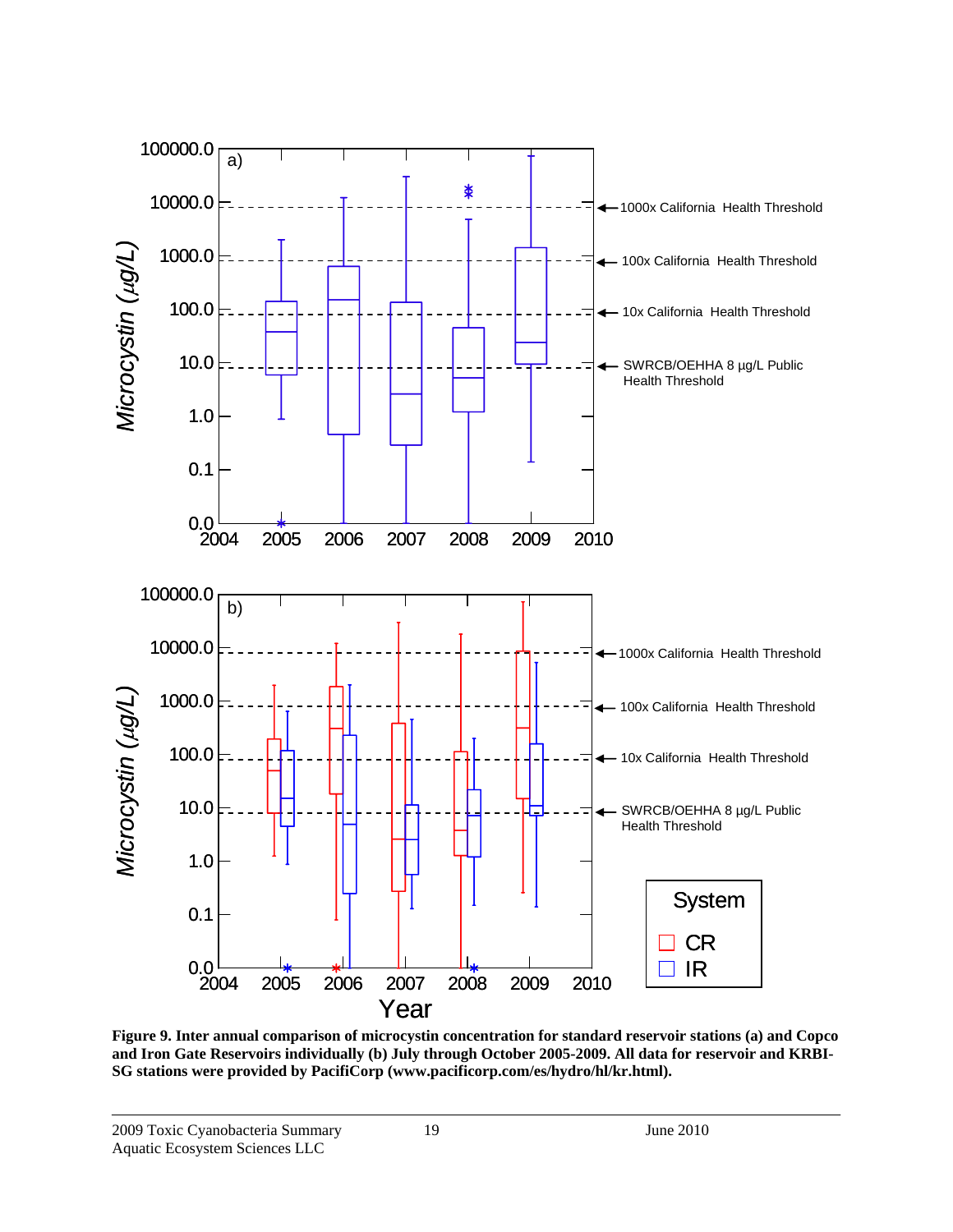

**Figure 10. Relationship between MSAE cell density and microcystin toxin concentration; shown with distance weighted least squares (DWLS) smoother applied to all data, 2009. Data for reservoir and KRBI-SG stations were provided by PacifiCorp (www.pacificorp.com/es/hydro/hl/kr.html).**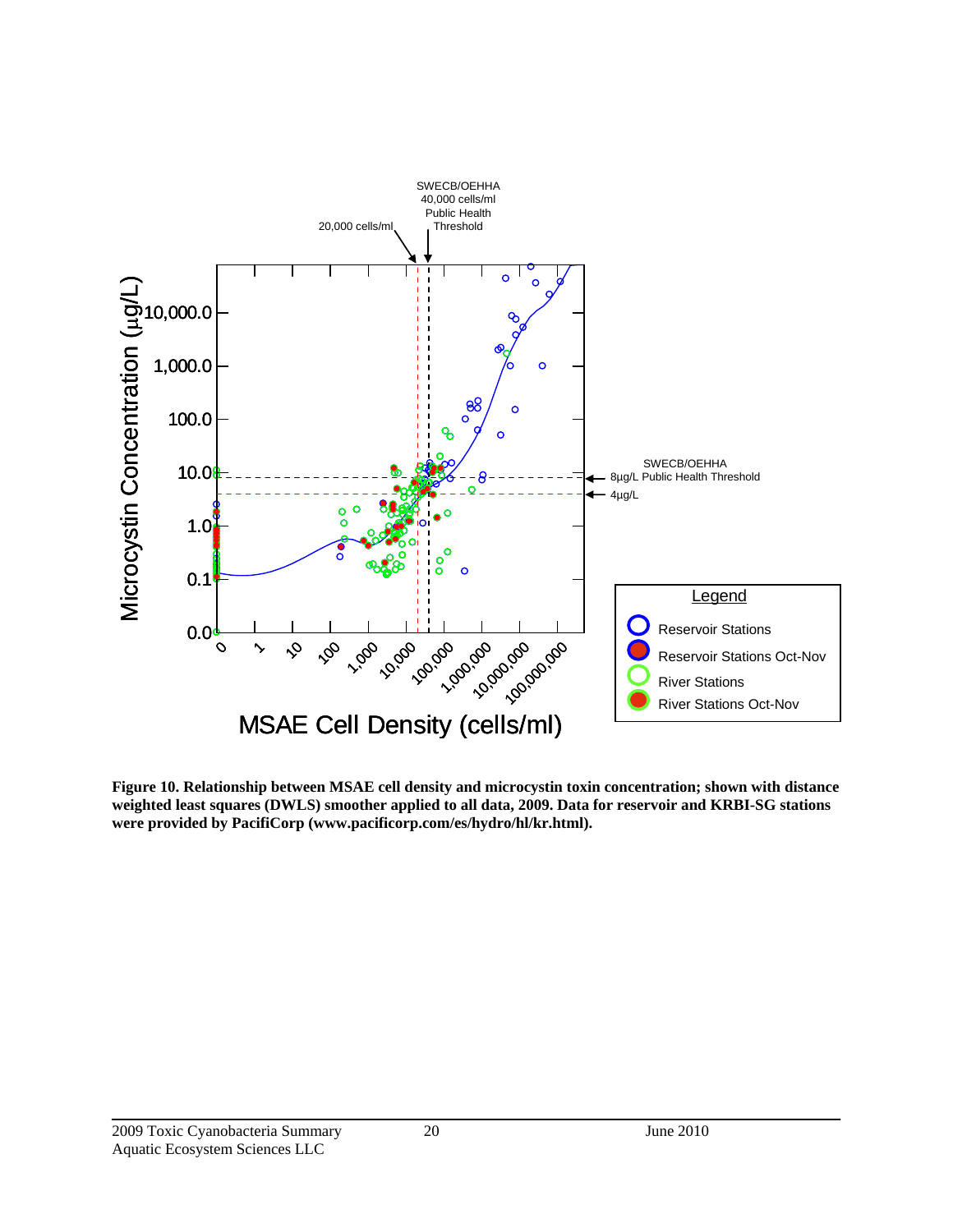guideline values of 20,000 cells/ml MSAE and 4 µg/L microcystin (red dashed line Figure 10). Whereas the SWRCB/OEHHA guidelines are considered to protect against a moderate probability of adverse effects, this lower threshold is utilized by the CA North Coast Regional Water Quality Control Board (NCRWQCB) for Total Maximum Daily Load calculations that are expected to further reduce the probability of adverse levels that can impact public health. These evaluations indicate that the more conservative level of 20,000 cells/ml MSAE decreases the frequency of exceeding the 8 µg/L public health guideline value for microcystin (compare upper right quadrants based on black and red dashed lines; Figure 10). A similar trend is noted when data for the entire 2005-2009 period are plotted (Figure 11).



**Figure 11. Relationship between MSAE cell density and microcystin toxin concentration for standard reservoir and river stations 2005-2009. Data for reservoir and KRBI-SG stations were provided by PacifiCorp (www.pacificorp.com/es/hydro/hl/kr.html).**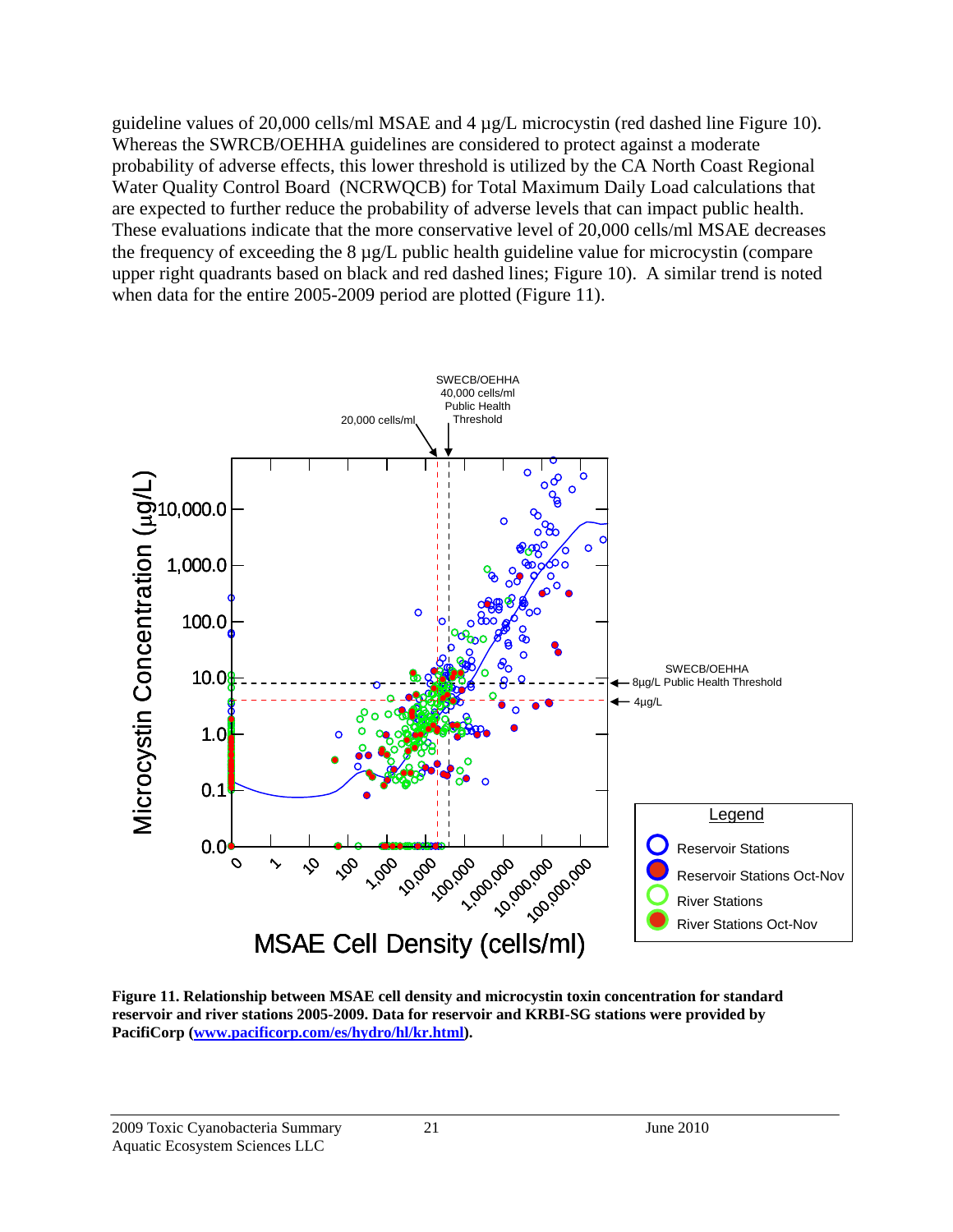## **SUMMARY**

Middle Klamath River sampling in 2009 continued to show widespread and high abundance of toxigenic MSAE from July-September, exceeding public health thresholds by numerous times during these months. River stations downstream from Copco and Iron Gate Reservoirs showed levels of both MSAE and microcystin toxin that were lower relative to the reservoir stations; however, on numerous occasions river samples taken in the mixed portion of the channel exceeded the threshold guideline values of 40,000 cells/ml MSAE or 8 µg/L microcystin. Similar to 2008, samples taken in areas of low velocity in Klamath River edge habitat in 2009 showed that MSAE cell density and microcystin concentration were often higher than the open water samples, and more frequently exceeded the 40,000 cells/ml MSAE and 8 µg/L microcystin public health guideline values. Public health exceedances were typically highest at Brown Bear (BB), but a microcystin value of 1700 µg/L was observed at KRBI on 8/3/2009. As in 2008, from a public health perspective these data illustrate that low MSAE or toxin values in openwater (collected in mixed areas of higher velocity) Klamath River samples often translates to values exceeding public health thresholds in river-edge areas.

The ratio of toxin produced per unit MSAE showed that unlike some previous years, 2009 ratios did not show a sharp decline in September or October, and of the five years of record, the ratio of toxin produced per unit MSAE in 2009 ranked among the highest for July, September and October.

A comparison of 2009 data with 2005-2008 data showed generally higher MSAE and microcystin concentrations than the previous two years, and similar concentrations to 2005 and 2006 for both the reservoirs as a whole and for Copco and Iron Gate individually. Of the 5 year period of record, 2008 showed the lowest MSAE distribution both on a combined basis and for reservoirs individually. Aside from 2005 when Copco and Iron Gate showed similar MSAE levels, Iron Gate reservoir had lower overall MSAE densities than Copco Reservoir . Although median microcystin in 2009 was lower than 2005 and 2006, the upper quartile was the highest of the 5 years. The overall distribution of microcystin toxin concentration tended to be lower for Iron Gate Reservoir than for Copco Reservoir in all years.

Similar to relationships indicated for past years, a scatter plot of 2009 data showed a general increasing trend of toxin concentration with cell density. The 2009 relationship of MSAE cell density vs. microcystin relative to public health thresholds continues to indicate that the majority of 8 µg/L microcystin exceedances occurred at MSAE levels greater than 40,000 cells/ml. However, consistent with expectations based upon variable toxin production and presence of non-cell bound toxin there were also several exceedances of 8 µg/L when MSAE cell density was less than 40,000 cells/ml. The data plots indicate that a level of 20,000 cells/ml MSAE further decreases the frequency of exceeding the 8 µg/L public health guideline value for microcystin.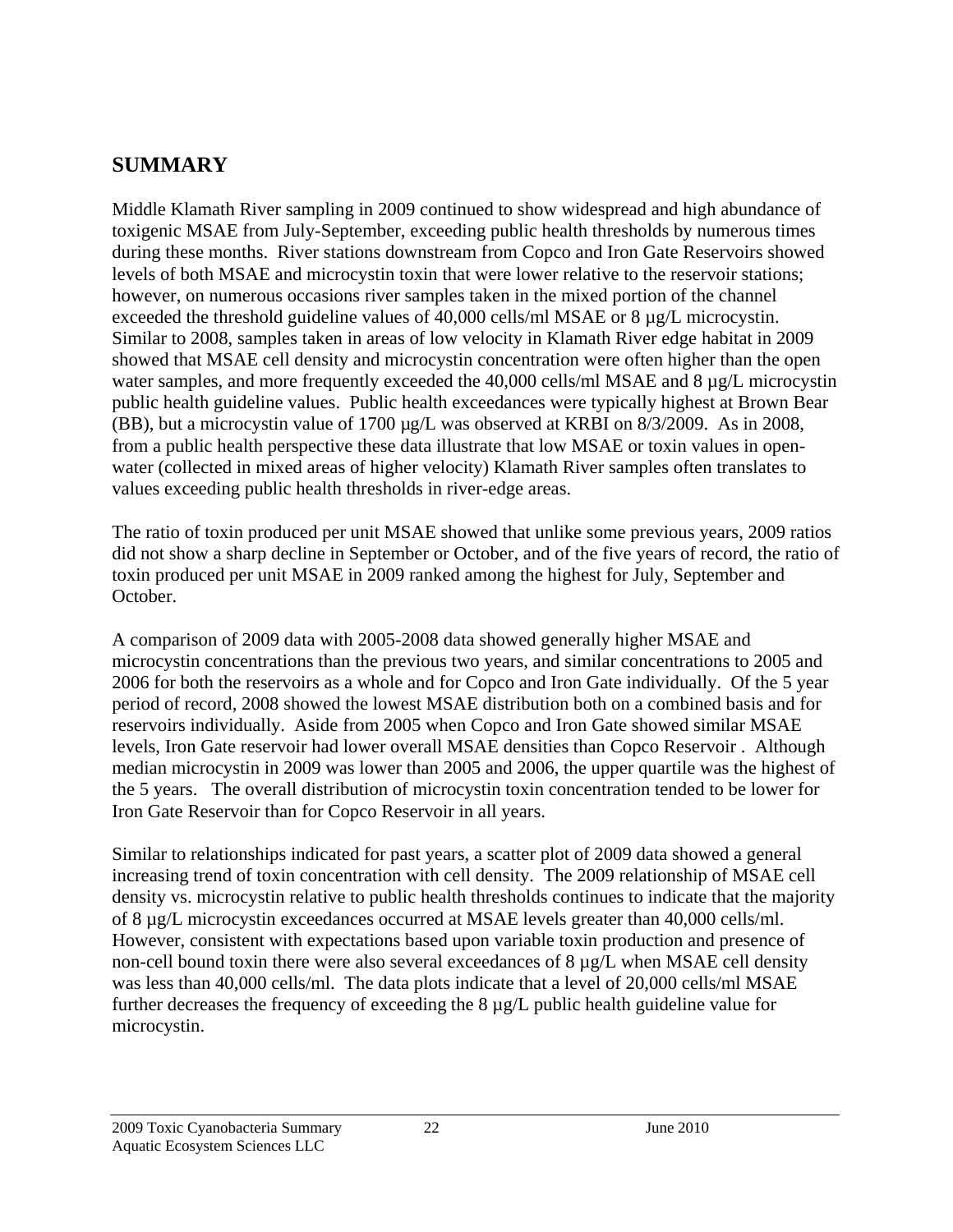#### *Disclaimer*

*Due to the patchy nature of blue-green algal blooms it is possible for higher Microcystis aeruginosa densities (and therefore higher microcystin toxin concentrations) to have been present in locations not covered in this survey, particularly along shorelines or protected coves and backwaters during calm conditions of little to no wind. Recreational users should always avoid contact with water whenever noticeable surface concentrations of algae are evident. Moreover, because pets or other domestic animals are the most likely to ingest contaminated water, these animals should not be allowed access to areas of either noticeable surface concentrations of algae or when an obvious green to blue-green appearance is evident.* 

#### *Acknowledgements*

Field data collection was provided by Grant Johnson, Water Quality Biologist for the Karuk Tribe. Support for the Public Health monitoring program was cooperatively provided by PacifiCorp, Klamath Hydroelectric Settlement Agreement in Principle Water Quality Workgroup, EPA Region IX, and the North Coast Regional Water Quality Control Board.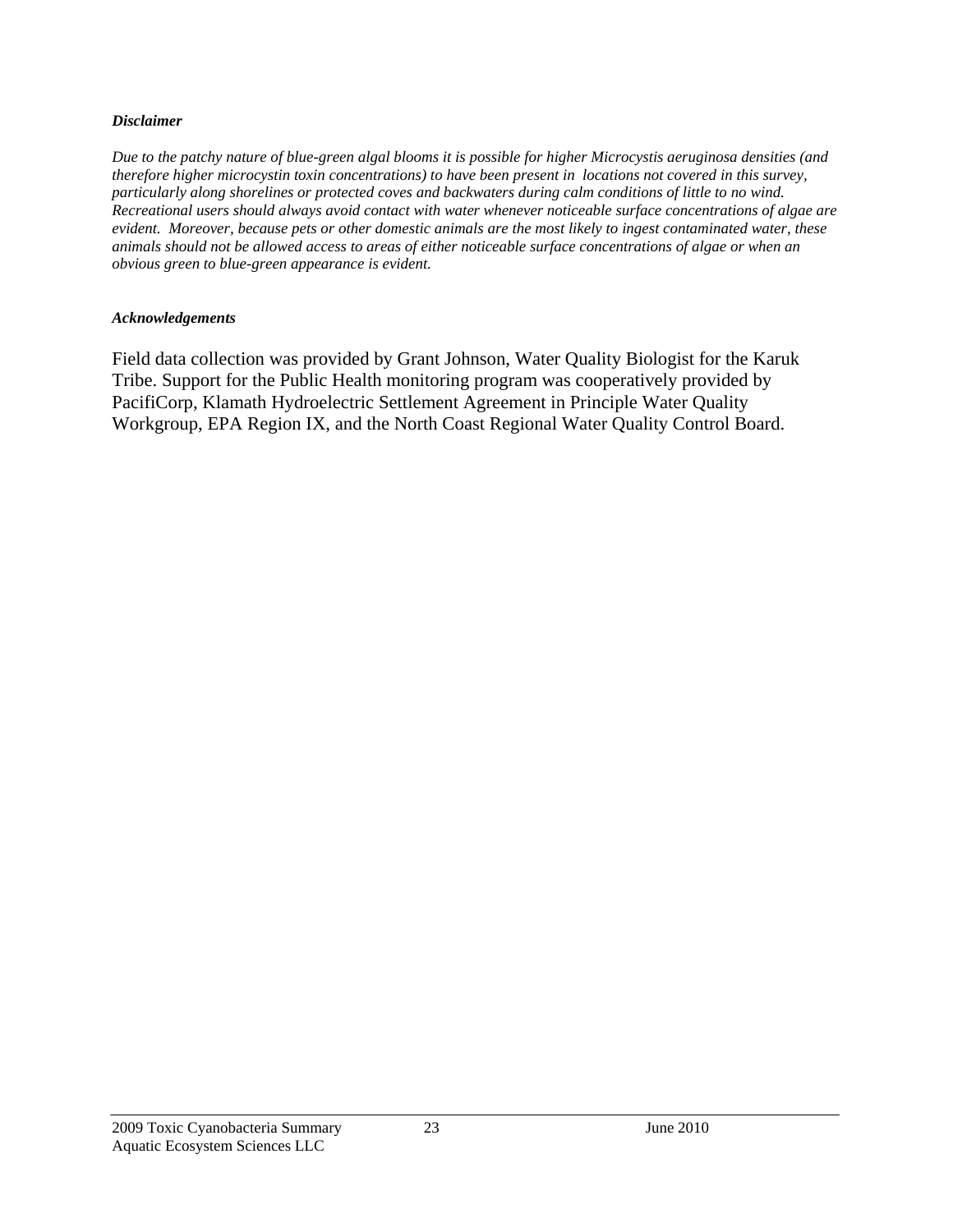### **BIBLIOGRAPHY**

- American Public Health Association (APHA). 1992. Standard Methods for the Examination of Water and Wastewater. 18th ed. APHA, AWWA, and WPCF, Washington, D.C.
- Carmichael, W.W. 1995. Toxic *Microcystis* in the environment. In M.F. Watanabe, K. Harada, W.W. Carmichael & H. Fujiki (eds), Toxic *Microcystis*. CRC Press, New York: 1-12.

Chorus I, Bartram, J, editors. 1999. Toxic cyanobacteria in water. E & FN Spon: London.

- Chorus I, editor. 2001. Cyanotoxins: occurrence, causes, consequences. Springer-Verlag: Berlin.
- Chorus, I, and M. Cavalieri. 2000. Cyanobacteria and algae. Pages 219-271 *in*: J. Bartram and G Rees, editors*. Monitoring Bathing Waters: a practical guide to the design and implementation of assessments and monitoring programmes.* World Health Organization Report. E & FN Spon, London and New York.
- Falconer et al. 1999. Safe levels and safe practices. Pages 155-177 *in*: I. Chorus and J. Bartram, editors*. Toxic Cyanobacteria in water: a guide to their public health consequences*. World Health Organization Report. E & FN Spon, London and New York.
- Fetcho, K. 2007. 2006 Klamath River Blue-green Algae Summary Report. Yurok Tribe Environmental Program. Klamath, CA.
- Jacoby, J.M. and J. Kann. 2007. The Occurrence and Response to Toxic Cyanobacteria in the Pacific Northwest, North America. Lake and Reserv. Manage. 23:123-143.
- Kann, J. 2008. Microcystin Bioaccumulation in Klamath River Fish and Freshwater Mussel Tissue: Preliminary 2007 Results. Technical Memorandum Prepared for the Karuk Tribe Department of Natural Resources. April 2008.
- Kann, J. and S. Corum. 2006. Summary of 2005 Toxic *Microcystin aeruginosa* Trends in Copco and Iron Gate Reservoirs on the Klamath River, CA Technical Memorandum Prepared for the Karuk Tribe of California, March, 2006.
- Kann, J. and S. Corum. 2007. Summary of 2006 Toxic *Microcystin aeruginosa* Trends in Copco and Iron Gate Reservoirs, Klamath River, CA Technical Memorandum Prepared for the Karuk Tribe of California, March, 2007.
- Kann, J., S. Corum. 2009. Toxigenic Microcystis aeruginosa bloom dynamics and cell density/chlorophyll a relationships with microcystin toxin in the Klamath River, 2005-2008. Technical Memorandum Prepared for the Karuk Tribe of California, May, 2009.
- Mekebri A, G.J. Blondina, and D.B. Crane. 2009. Method validation of microcystins in water and tissue by enhanced liquid chromatography tandem mass spectrometry. J Chromatogr A. 1216(15):3147-55
- NHMRC. 2005. Cyanobacteria and Algae in Fresh Water. *Pages* 95-120 *in:* Australian Government National Health and Medical Research Council: Guidelines for Managing Risk in Recreational Water. http://www.ag.gov.au/cca
- OEHHA. 2008. Information Related to the Occurrence of Microcystin in the Tissues of Klamath River Biota. Letter to Mr. Randy Landolt, PacifiCorp Energy. August 6, 2008.
- Raymond, R. 2009. Results of cyanobacteria and Microcystin monitoring in the vicinity of the Klamath hydroelectric project: October 13 and 26, 2009. Technical Memorandum prepared for PacifiCorp, Portland, OR.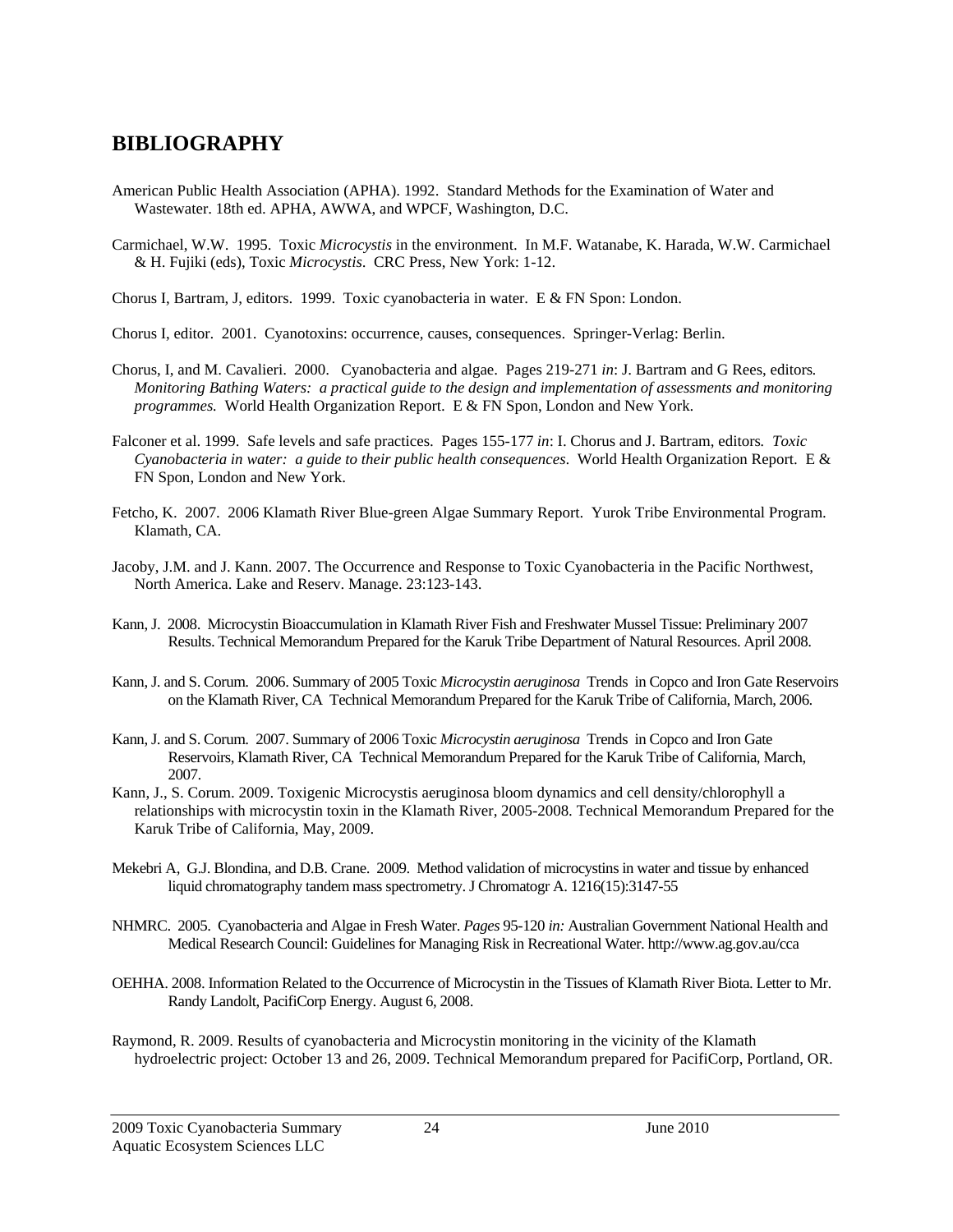- Stone, D. and W. Bress. 2007. Addressing public health risks for cyanobacteria in recreational freshwaters: the Oregon and Vermont Framework. Integr. Environ. Assess. Manage. 3(1):137-143.
- WHO 1998. Guidelines for Drinking-water Quality. Second Ed. Addendum to Vol. 2, Health Criteria and Other Supporting Information. World Health Organization, Geneva.
- WHO 2003. Chapter 8: Algae and Cyanobacteria in Fresh Water. *Pages 128-133* in: Volume 1: Coastal and Fresh Waters. World Health Organization, Geneva.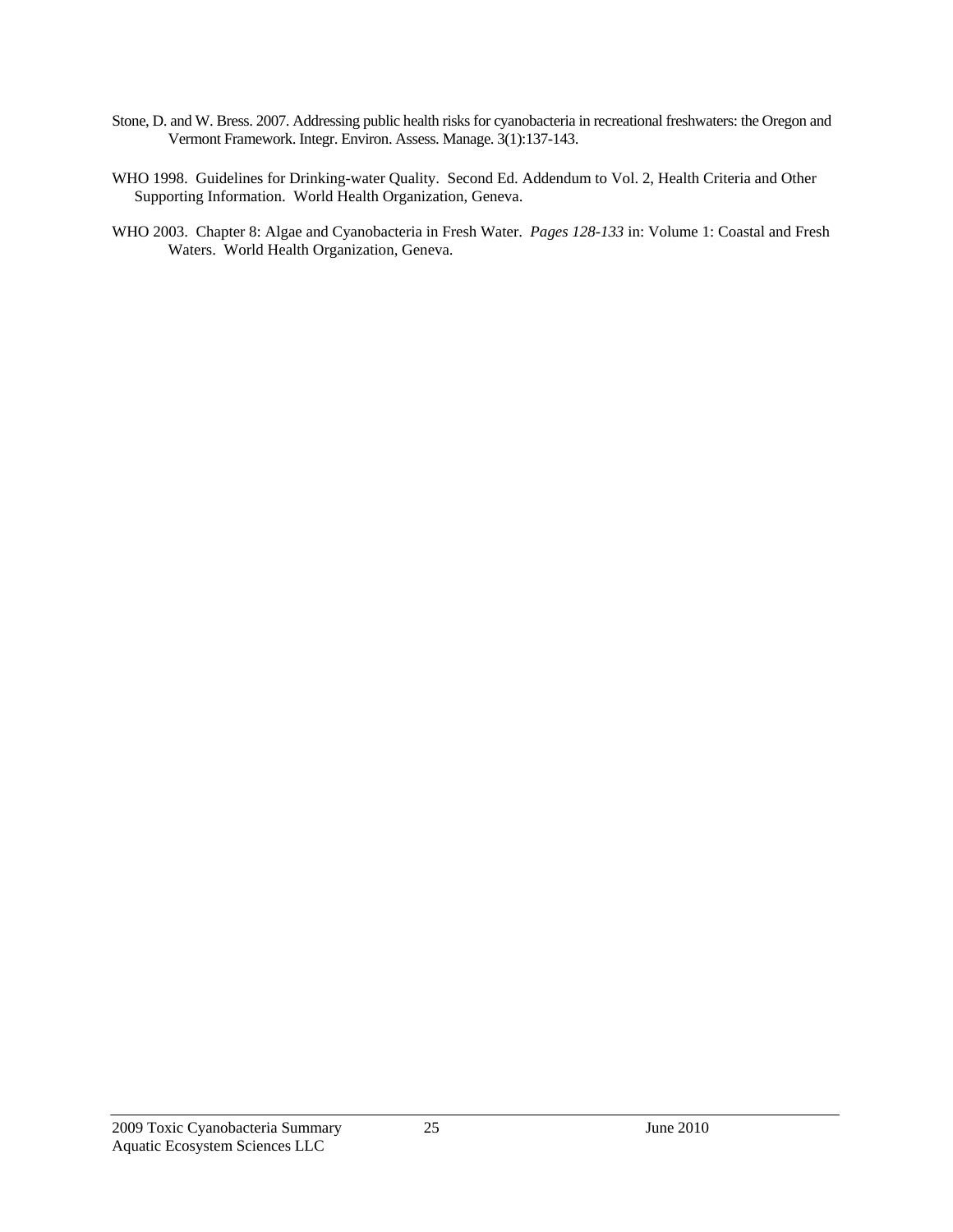#### **APPENDIX I : Cell Density and cyanotoxin concentration for the Middle Klamath River, 2009.**

BM: Baseline Monitoring

PH: Public Health Sample

SG: Surface grab-sampling near shoreline region of low mixing

OC: Sampling near mid-channel mixed region

| Date    | <b>Station</b><br>Name | <b>RM</b>      | Sample<br>Event | <b>Station</b><br>Description            | Depth           | Microcystis<br>aeruginosa<br>(cells/ml) | Planktothrix<br>(Oscillatoria)<br>sp. (cells/ml) | Anabaena<br>sp.<br>(cells/ml) | Microcystin<br>Total<br>$(\mu g/L)$ | Exceedance of<br>$SWRCB1$ risk level<br>of 40,000 cells/ml<br>Microcystis or<br>Planktothrix (x<br>greater than $45$<br>cells/ml) | Exceedance of<br>microcystin TDI of<br>0.04 µg/kg/day for<br>a 20kg (44lb) child<br>ingesting 100 mls <sup>2</sup><br>(x greater than<br>TDI) |
|---------|------------------------|----------------|-----------------|------------------------------------------|-----------------|-----------------------------------------|--------------------------------------------------|-------------------------------|-------------------------------------|-----------------------------------------------------------------------------------------------------------------------------------|-----------------------------------------------------------------------------------------------------------------------------------------------|
| 5/14/09 | IG<br>(KRBI)           | 190            | PH              | <b>Below Iron Gate</b>                   | OC              | $\mathbf{0}$                            | $\mathbf{0}$                                     | $\mathbf 0$                   | missing                             | 0.0                                                                                                                               |                                                                                                                                               |
| 5/14/09 | <b>WA</b>              | 157            | PH              | <b>Walker Bridge</b>                     | OC              | $\mathsf{O}\xspace$                     | $\overline{0}$                                   | $\overline{0}$                | 0.13                                | 0.0                                                                                                                               | 0.0                                                                                                                                           |
| 5/14/09 | <b>SV</b>              | 129            | PH              | <b>Seaid Valley</b>                      | OC              | $\mathbf 0$                             | $\mathbf{0}$                                     | $\mathbf 0$                   | 0.11                                | 0.0                                                                                                                               | 0.0                                                                                                                                           |
| 5/14/09 | <b>OR</b>              | 59             | PH              | Orleans                                  | OC              | $\overline{0}$                          | $\overline{0}$                                   | $\overline{0}$                | 0.16                                | 0.0                                                                                                                               | 0.0                                                                                                                                           |
| 5/14/09 | <b>SA</b>              | $\overline{0}$ | PH              | Mouth of<br><b>Salmon River</b>          | <b>OC</b>       | $\mathbf{0}$                            | $\overline{0}$                                   | $\overline{0}$                | 0.13                                | 0.0                                                                                                                               | 0.0                                                                                                                                           |
| 5/14/09 | <b>SC</b>              | $\mathbf{0}$   | PH              | Mouth of Scott<br>River                  | <b>OC</b>       | $\overline{0}$                          | $\mathbf{0}$                                     | $\overline{0}$                | 0.11                                | 0.0                                                                                                                               | 0.0                                                                                                                                           |
| 5/14/09 | <b>SH</b>              | $\overline{0}$ | PH              | Mouth of Shasta<br>River                 | OC              | $\mathbf{0}$                            | $\mathbf{0}$                                     | $\mathbf{0}$                  | 0.12                                | 0.0                                                                                                                               | 0.0                                                                                                                                           |
| 5/28/09 | <b>WA</b>              | 157            | PH              | <b>Walker Bridge</b>                     | OC              | $\mathbf 0$                             | 0                                                | 0                             | 0.12                                | 0.0                                                                                                                               | 0.0                                                                                                                                           |
| 5/28/09 | <b>SV</b>              | 129            | PH              | Seaid Valley                             | <b>OC</b>       | 0                                       | 0                                                | 0                             | 0.14                                | 0.0                                                                                                                               | 0.0                                                                                                                                           |
| 5/28/09 | HC                     | 108            | PH              | Happy Camp                               | OC              | 0                                       | 0                                                | 0                             | 0.14                                | 0.0                                                                                                                               | 0.0                                                                                                                                           |
| 5/28/09 | <b>OR</b>              | 59             | PH              | Orleans                                  | <b>OC</b>       | $\mathbf 0$                             | 0                                                | $\mathbf 0$                   | missing                             | 0.0                                                                                                                               |                                                                                                                                               |
| 5/28/09 | <b>SC</b>              | 0              | PH              | Mouth of Scott<br>River                  | OC              | 0                                       | 0                                                | 0                             | 0.19                                | 0.0                                                                                                                               | 0.0                                                                                                                                           |
| 5/28/09 | <b>SA</b>              | $\mathbf 0$    | PH              | Mouth of<br>Salmon River                 | <b>OC</b>       | 0                                       | $\Omega$                                         | $\mathbf 0$                   | 0.12                                | 0.0                                                                                                                               | 0.0                                                                                                                                           |
| 5/28/09 | <b>SH</b>              | $\mathbf 0$    | PH              | Mouth of Shasta<br>River                 | <b>OC</b>       | $\mathbf 0$                             | 0                                                | 0                             | 0.16                                | 0.0                                                                                                                               | 0.0                                                                                                                                           |
| 6/11/09 | IG<br>(KRBI)           | 190            | PH              | <b>Below Iron Gate</b>                   | <b>OC</b>       | $\mathbf{0}$                            | $\mathbf{0}$                                     | 495                           | nd                                  | 0.0                                                                                                                               | 0.0                                                                                                                                           |
| 6/11/09 | <b>WA</b>              | 157            | PH              | <b>Walker Bridge</b>                     | <b>OC</b>       | $\overline{0}$                          | $\mathbf{0}$                                     | 251                           |                                     | 0.0                                                                                                                               |                                                                                                                                               |
| 6/11/09 | <b>BB</b>              | 150            | PH              | <b>Brown Bear</b><br><b>River Access</b> | SG <sup>4</sup> | $\mathbf 0$                             | $\mathbf 0$                                      | $\mathbf 0$                   | nd                                  | 0.0                                                                                                                               | 0.0                                                                                                                                           |
| 6/11/09 | <b>SV</b>              | 129            | PH              | <b>Seaid Valley</b>                      | <b>SG</b>       | $\overline{0}$                          | $\overline{0}$                                   | 48                            | nd                                  | 0.0                                                                                                                               | 0.0                                                                                                                                           |
| 6/11/09 | SV                     | 129            | PH              | <b>Seaid Valley</b>                      | OC              | $\overline{0}$                          | $\overline{0}$                                   | $\mathbf 0$                   | nd                                  | 0.0                                                                                                                               | 0.0                                                                                                                                           |
| 6/11/09 | <b>SD</b>              | 129            | PH              | <b>Seaid Valley</b><br>Dup               | OC              | $\overline{0}$                          | $\overline{0}$                                   | $\mathbf{0}$                  | nd                                  | 0.0                                                                                                                               | 0.0                                                                                                                                           |

2009 Toxic Cyanobacteria Summary 26 June 2010 Aquatic Ecosystem Sciences LLC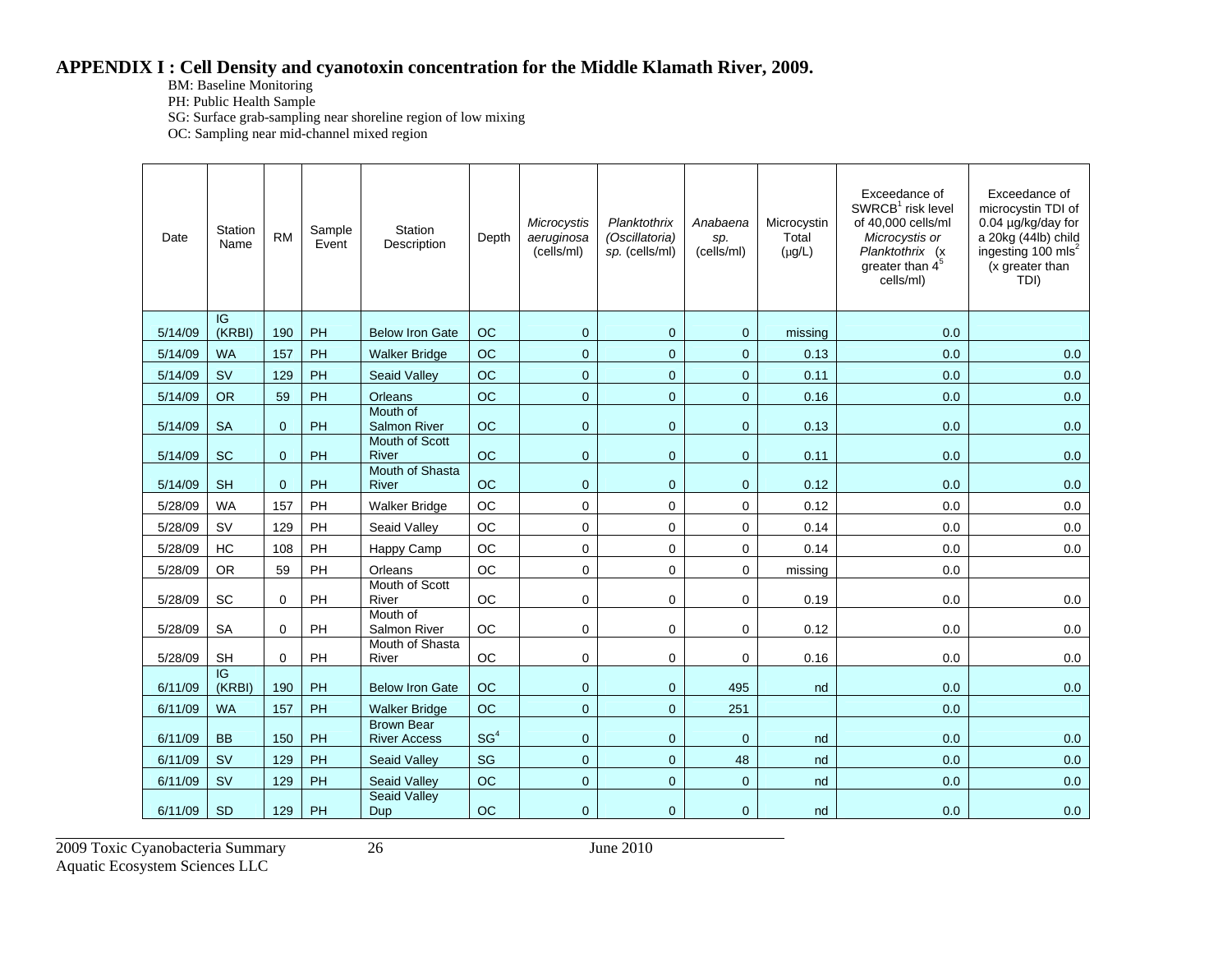| Date    | Station<br>Name | <b>RM</b>      | Sample<br>Event | <b>Station</b><br>Description            | Depth     | Microcystis<br>aeruginosa<br>(cells/ml) | Planktothrix<br>(Oscillatoria)<br>sp. (cells/ml) | Anabaena<br>sp.<br>(cells/ml) | Microcystin<br>Total<br>$(\mu g/L)$ | Exceedance of<br>SWRCB <sup>1</sup> risk level<br>of 40,000 cells/ml<br>Microcystis or<br>Planktothrix (x)<br>greater than $4^5$<br>cells/ml) | Exceedance of<br>microcystin TDI of<br>0.04 µg/kg/day for<br>a 20kg (44lb) child<br>ingesting 100 mls <sup>2</sup><br>(x greater than<br>TDI) |
|---------|-----------------|----------------|-----------------|------------------------------------------|-----------|-----------------------------------------|--------------------------------------------------|-------------------------------|-------------------------------------|-----------------------------------------------------------------------------------------------------------------------------------------------|-----------------------------------------------------------------------------------------------------------------------------------------------|
| 6/11/09 | HC              | 108            | PH              | Happy Camp                               | SG        | $\mathbf 0$                             | $\mathbf 0$                                      | $\mathbf 0$                   | 0.11                                | 0.0                                                                                                                                           | 0.0                                                                                                                                           |
| 6/11/09 | <b>OR</b>       | 59             | PH              | Orleans                                  | <b>OC</b> | $\mathbf{0}$                            | $\overline{0}$                                   | $\overline{0}$                | nd                                  | 0.0                                                                                                                                           | 0.0                                                                                                                                           |
| 6/11/09 | <b>OR</b>       | 59             | PH              | <b>Orleans</b>                           | SG        | $\mathbf 0$                             | $\overline{0}$                                   | $\mathbf{0}$                  | 0.10                                | 0.0                                                                                                                                           | 0.0                                                                                                                                           |
| 6/11/09 | <b>SC</b>       | $\overline{0}$ | PH              | Mouth of Scott<br>River                  | <b>OC</b> | $\mathbf 0$                             | $\mathbf 0$                                      | $\mathbf 0$                   | 0.09                                | 0.0                                                                                                                                           | 0.0                                                                                                                                           |
| 6/11/09 | <b>SA</b>       | $\Omega$       | <b>PH</b>       | Mouth of<br><b>Salmon River</b>          | <b>OC</b> | $\mathbf{0}$                            | $\Omega$                                         | $\mathbf{0}$                  | nd                                  | 0.0                                                                                                                                           | 0.0                                                                                                                                           |
| 6/11/09 | <b>SH</b>       | $\mathbf{0}$   | <b>PH</b>       | Mouth of Shasta<br>River                 | <b>OC</b> | $\mathbf{0}$                            | $\mathbf{0}$                                     | $\mathbf{0}$                  | nd                                  | 0.0                                                                                                                                           | 0.0                                                                                                                                           |
| 6/25/09 | IG<br>(KRBI)    | 190            | PH              | <b>Below Iron Gate</b>                   | OC        | 289                                     | 0                                                | 94                            |                                     | 0.0                                                                                                                                           |                                                                                                                                               |
| 6/25/09 | <b>WA</b>       | 157            | PH              | Walker Bridge                            | <b>OC</b> | $\mathbf 0$                             | $\mathbf 0$                                      | 130                           | nd                                  | 0.0                                                                                                                                           | 0.0                                                                                                                                           |
| 6/25/09 | BB              | 150            | PH              | <b>Brown Bear</b><br><b>River Access</b> | SG        | $\mathbf 0$                             | $\mathbf 0$                                      | 20                            | nd                                  | 0.0                                                                                                                                           | 0.0                                                                                                                                           |
| 6/25/09 | <b>SV</b>       | 129            | PH              | Seaid Valley                             | SG        | $\mathbf 0$                             | $\mathbf 0$                                      | $\mathbf 0$                   | nd                                  | 0.0                                                                                                                                           | 0.0                                                                                                                                           |
| 6/25/09 | <b>SD</b>       | 129            | <b>PH</b>       | <b>Seaid Valley</b><br>Dup               | SG        | $\mathbf 0$                             | $\mathbf 0$                                      | $\mathbf 0$                   | nd                                  | 0.0                                                                                                                                           | 0.0                                                                                                                                           |
| 6/25/09 | <b>SV</b>       | 129            | PH              | Seaid Valley                             | <b>OC</b> | $\mathbf 0$                             | 30                                               | $\mathbf 0$                   | nd                                  | 0.0                                                                                                                                           | 0.0                                                                                                                                           |
| 6/25/09 | SD              | 129            | PH              | <b>Seaid Valley</b><br>Dup               | OC        | 0                                       | 0                                                | 0                             | nd                                  | 0.0                                                                                                                                           | 0.0                                                                                                                                           |
| 6/25/09 | HC              | 108            | PH              | Happy Camp                               | OC        | $\Omega$                                | $\Omega$                                         | $\Omega$                      | nd                                  | 0.0                                                                                                                                           | $0.0\,$                                                                                                                                       |
| 6/25/09 | HC              | 108            | PH              | Happy Camp                               | SG        | $\mathbf 0$                             | 0                                                | $\Omega$                      | 0.09                                | 0.0                                                                                                                                           | 0.0                                                                                                                                           |
| 6/25/09 | <b>OR</b>       | 59             | PH              | Orleans                                  | SG        | $\mathbf 0$                             | $\mathbf 0$                                      | $\mathbf 0$                   | nd                                  | 0.0                                                                                                                                           | 0.0                                                                                                                                           |
| 6/25/09 | <b>OR</b>       | 59             | PH              | Orleans                                  | OC        | $\pmb{0}$                               | 0                                                | $\pmb{0}$                     | 0.11                                | 0.0                                                                                                                                           | 0.0                                                                                                                                           |
| 6/25/09 | SC              | $\Omega$       | PH              | Mouth of Scott<br>River                  | OC        | $\mathbf 0$                             | 0                                                | $\mathbf 0$                   | 0.09                                | 0.0                                                                                                                                           | 0.0                                                                                                                                           |
| 6/25/09 | <b>SA</b>       | $\Omega$       | PH              | Mouth of<br>Salmon River                 | ОC        | $\mathbf 0$                             | $\mathbf 0$                                      | $\mathbf 0$                   | nd                                  | 0.0                                                                                                                                           | 0.0                                                                                                                                           |
| 6/25/09 | <b>SH</b>       | $\mathbf 0$    | PH              | Mouth of Shasta<br>River                 | OC        | $\mathbf 0$                             | 0                                                | 0                             | nd                                  | 0.0                                                                                                                                           | 0.0                                                                                                                                           |
| 7/9/09  | IG<br>(KRBI)    | 190            | PH              | <b>Below Iron Gate</b>                   | OC        | 235                                     | $\mathbf 0$                                      | $\mathbf 0$                   | 1.10                                | 0.0                                                                                                                                           | 0.1                                                                                                                                           |
| 7/9/09  | <b>WA</b>       | 157            | PH              | <b>Walker Bridge</b>                     | <b>OC</b> | $\mathbf{0}$                            | $\overline{0}$                                   | $\Omega$                      | 0.39                                | 0.0                                                                                                                                           | 0.0                                                                                                                                           |
| 7/9/09  | <b>BB</b>       | 150            | <b>PH</b>       | <b>Brown Bear</b><br><b>River Access</b> | <b>SG</b> | $\mathbf{0}$                            | $\overline{0}$                                   | $\mathbf 0$                   | 0.79                                | 0.0                                                                                                                                           | 0.1                                                                                                                                           |
| 7/9/09  | <b>SV</b>       | 129            | PH              | <b>Seaid Valley</b>                      | SG        | $\mathbf{0}$                            | $\mathbf 0$                                      | $\mathbf 0$                   | 0.14                                | 0.0                                                                                                                                           | 0.0                                                                                                                                           |

2009 Toxic Cyanobacteria Summary 27 June 2010

Aquatic Ecosystem Sciences LLC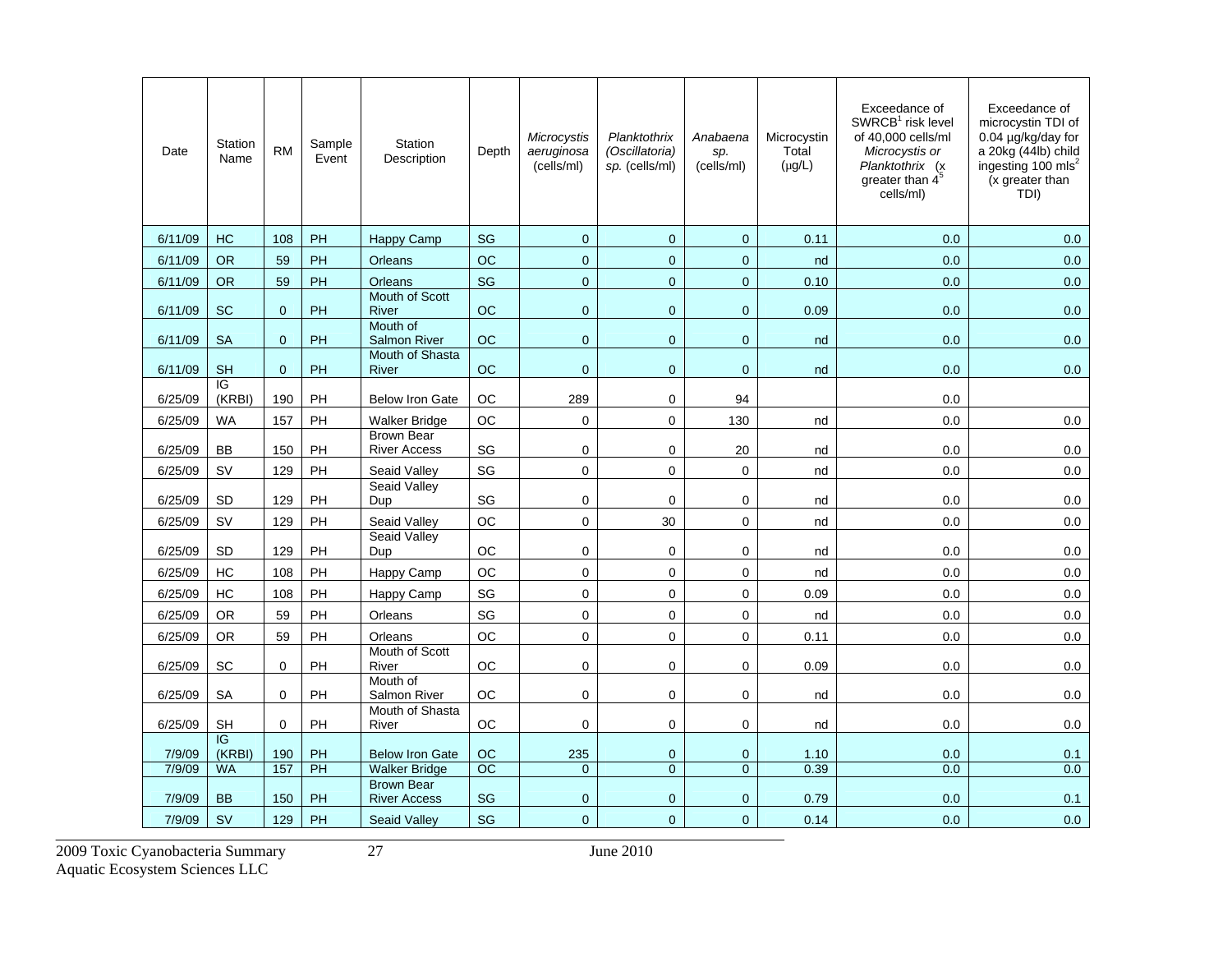| Date    | Station<br>Name | <b>RM</b>      | Sample<br>Event | <b>Station</b><br>Description            | Depth     | Microcystis<br>aeruginosa<br>(cells/ml) | Planktothrix<br>(Oscillatoria)<br>sp. (cells/ml) | Anabaena<br>sp.<br>(cells/ml) | Microcystin<br>Total<br>$(\mu g/L)$ | Exceedance of<br>SWRCB <sup>1</sup> risk level<br>of 40,000 cells/ml<br>Microcystis or<br>Planktothrix (x<br>greater than $4^5$<br>cells/ml) | Exceedance of<br>microcystin TDI of<br>0.04 µg/kg/day for<br>a 20kg (44lb) child<br>ingesting 100 mls <sup>2</sup><br>(x greater than<br>TDI) |
|---------|-----------------|----------------|-----------------|------------------------------------------|-----------|-----------------------------------------|--------------------------------------------------|-------------------------------|-------------------------------------|----------------------------------------------------------------------------------------------------------------------------------------------|-----------------------------------------------------------------------------------------------------------------------------------------------|
| 7/9/09  | <b>SV</b>       | 129            | PH              | <b>Seaid Valley</b>                      | <b>OC</b> | $\overline{0}$                          | $\mathbf 0$                                      | $\overline{0}$                | 0.19                                | 0.0                                                                                                                                          | 0.0                                                                                                                                           |
| 7/9/09  | HC              | 108            | PH              | Happy Camp                               | SG        | $\pmb{0}$                               | $\boldsymbol{0}$                                 | $\pmb{0}$                     | nd                                  | 0.0                                                                                                                                          | 0.0                                                                                                                                           |
| 7/9/09  | <b>OR</b>       | 59             | PH              | Orleans                                  | <b>SG</b> | $\overline{0}$                          | $\overline{0}$                                   | $\mathbf{0}$                  | nd                                  | 0.0                                                                                                                                          | 0.0                                                                                                                                           |
| 7/9/09  | <b>OR</b>       | 59             | PH              | Orleans                                  | <b>OC</b> | $\overline{0}$                          | $\overline{0}$                                   | $\overline{0}$                | nd                                  | 0.0                                                                                                                                          | 0.0                                                                                                                                           |
| 7/9/09  | <b>SC</b>       | $\mathbf{0}$   | PH              | <b>Mouth of Scott</b><br>River           | <b>OC</b> | $\mathbf{0}$                            | $\overline{0}$                                   | $\mathbf{0}$                  | nd                                  | 0.0                                                                                                                                          | 0.0                                                                                                                                           |
| 7/9/09  | <b>SA</b>       | $\overline{0}$ | PH              | Mouth of<br><b>Salmon River</b>          | OC        | $\mathbf{0}$                            | 0                                                | $\mathbf{0}$                  | nd                                  | 0.0                                                                                                                                          | 0.0                                                                                                                                           |
| 7/9/09  | <b>SH</b>       | $\mathbf{0}$   | PH              | Mouth of Shasta<br>River                 | OC        | $\mathbf 0$                             | $\mathbf 0$                                      | $\mathbf{0}$                  | nd                                  | 0.0                                                                                                                                          | 0.0                                                                                                                                           |
| 7/22/09 | <b>OR</b>       | 59             | PH              | Orleans                                  | <b>OC</b> | $\mathbf 0$                             | 0                                                | 215                           | 0.22                                | 0.0                                                                                                                                          |                                                                                                                                               |
| 7/22/09 | IB              | 176            | PH              | IB (I5 Bridge)                           | OC        | 5,941                                   | 0                                                | $\mathbf 0$                   | 0.64                                | 0.1                                                                                                                                          |                                                                                                                                               |
| 7/22/09 | <b>SV</b>       | 129            | PH              | Seaid Valley                             | <b>OC</b> | $\mathbf 0$                             | $\mathbf{0}$                                     | $\mathbf 0$                   | 0.12                                | 0.0                                                                                                                                          |                                                                                                                                               |
| 7/22/09 | <b>SV</b>       | 129            | PH              | Seaid Valley                             | SG        | $\mathbf 0$                             | $\pmb{0}$                                        | $\mathbf 0$                   | 0.31                                | 0.0                                                                                                                                          |                                                                                                                                               |
| 7/22/09 | <b>BB</b>       | 150            | PH              | <b>Brown Bear</b><br><b>River Access</b> | OC        | 3,157                                   | 0                                                | $\mathbf 0$                   | 0.12                                | 0.1                                                                                                                                          |                                                                                                                                               |
| 7/22/09 | HC              | 108            | PH              | Happy Camp                               | OC        | 1,756                                   | $\pmb{0}$                                        | $\pmb{0}$                     | 0.14                                | 0.0                                                                                                                                          |                                                                                                                                               |
| 7/23/09 | <b>WA</b>       | 157            | PH              | <b>Walker Bridge</b>                     | ОC        | 1,114                                   | 0                                                | $\mathbf{0}$                  | 0.17                                | 0.0                                                                                                                                          | 0.0                                                                                                                                           |
| 7/23/09 | <b>BB</b>       | 150            | PH              | <b>Brown Bear</b><br><b>River Access</b> | <b>SG</b> | 210                                     | $\mathbf 0$                                      | $\mathbf 0$                   | 1.80                                | 0.0                                                                                                                                          | 0.2                                                                                                                                           |
| 7/23/09 | <b>SV</b>       | 129            | PH              | <b>Seaid Valley</b>                      | SG        | $\overline{0}$                          | 0                                                | $\overline{0}$                | 0.56                                | 0.0                                                                                                                                          | 0.1                                                                                                                                           |
| 7/23/09 | <b>SD</b>       | 129            | PH              | <b>Seaid Valley</b><br>Dup               | SG        | $\mathbf 0$                             | $\mathbf 0$                                      | $\mathbf 0$                   | 0.31                                | 0.0                                                                                                                                          | 0.0                                                                                                                                           |
| 7/23/09 | <b>SV</b>       | 129            | PH              | <b>Seaid Valley</b>                      | OC        | 1,374                                   | $\overline{0}$                                   | $\overline{0}$                | 0.18                                | 0.0                                                                                                                                          | 0.0                                                                                                                                           |
| 7/23/09 | <b>SD</b>       | 129            | PH              | <b>Seaid Valley</b><br>Dup               | OC        | 1,516                                   | $\mathbf 0$                                      | $\mathbf 0$                   | 0.15                                | 0.0                                                                                                                                          | 0.0                                                                                                                                           |
| 7/23/09 | HC              | 108            | PH              | Happy Camp                               | ОC        | $\overline{0}$                          | 0                                                | $\overline{0}$                | 0.16                                | 0.0                                                                                                                                          | 0.0                                                                                                                                           |
| 7/23/09 | <b>HC</b>       | 108            | PH              | <b>Happy Camp</b>                        | SG        | 1,232                                   | $\overline{0}$                                   | $\overline{0}$                | 0.72                                | 0.0                                                                                                                                          | 0.1                                                                                                                                           |
| 7/23/09 | <b>OR</b>       | 59             | PH              | Orleans                                  | SG        | $\mathbf 0$                             | $\overline{0}$                                   | $\mathbf{0}$                  | 0.11                                | 0.0                                                                                                                                          | 0.0                                                                                                                                           |
| 7/23/09 | <b>OR</b>       | 59             | PH              | Orleans                                  | <b>OC</b> | $\overline{0}$                          | $\overline{0}$                                   | $\mathbf{0}$                  | 0.13                                | 0.0                                                                                                                                          | 0.0                                                                                                                                           |
| 7/23/09 | <b>SC</b>       | $\mathbf 0$    | <b>PH</b>       | Mouth of Scott<br>River                  | ОC        | $\mathbf 0$                             | $\overline{0}$                                   | $\mathbf 0$                   | 0.12                                | 0.0                                                                                                                                          | 0.0                                                                                                                                           |
| 7/23/09 | <b>SA</b>       | $\Omega$       | PH              | Mouth of<br><b>Salmon River</b>          | ОC        | $\mathbf{0}$                            | $\overline{0}$                                   | $\mathbf{0}$                  | 0.09                                | 0.0                                                                                                                                          | 0.0                                                                                                                                           |

2009 Toxic Cyanobacteria Summary 28 June 2010

Aquatic Ecosystem Sciences LLC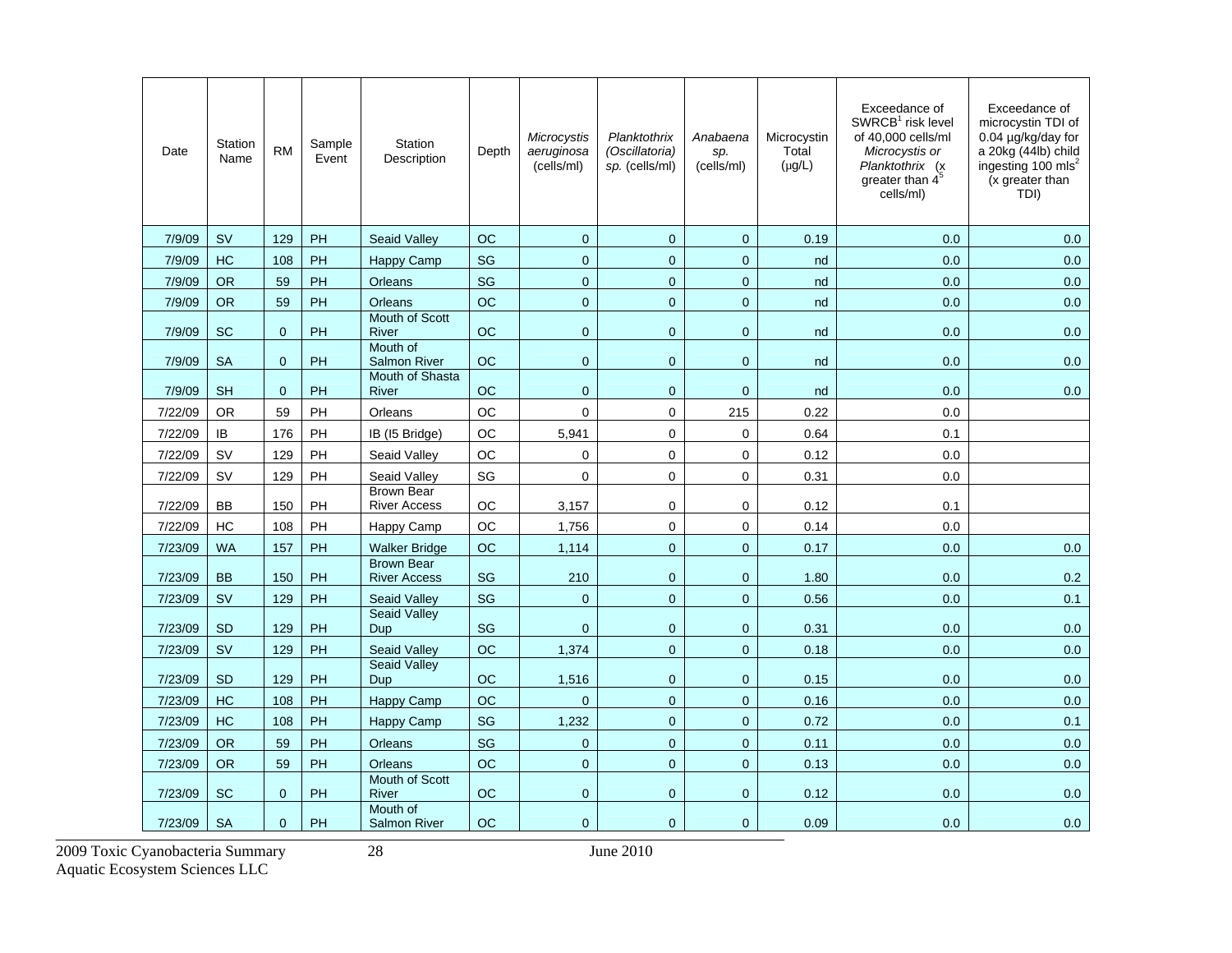| Date    | Station<br>Name | <b>RM</b>   | Sample<br>Event | Station<br>Description                   | Depth     | Microcystis<br>aeruginosa<br>(cells/ml) | Planktothrix<br>(Oscillatoria)<br>sp. (cells/ml) | Anabaena<br>sp.<br>(cells/ml) | Microcystin<br>Total<br>$(\mu g/L)$ | Exceedance of<br>SWRCB <sup>1</sup> risk level<br>of 40.000 cells/ml<br>Microcystis or<br>Planktothrix (x<br>greater than $4^{\circ}$<br>cells/ml) | Exceedance of<br>microcystin TDI of<br>0.04 µg/kg/day for<br>a 20kg (44lb) child<br>ingesting 100 mls <sup>2</sup><br>(x greater than<br>TDI) |
|---------|-----------------|-------------|-----------------|------------------------------------------|-----------|-----------------------------------------|--------------------------------------------------|-------------------------------|-------------------------------------|----------------------------------------------------------------------------------------------------------------------------------------------------|-----------------------------------------------------------------------------------------------------------------------------------------------|
| 7/23/09 | <b>SH</b>       | $\mathbf 0$ | <b>PH</b>       | <b>Mouth of Shasta</b><br>River          | <b>OC</b> | $\mathbf{0}$                            | 0                                                | $\mathbf{0}$                  | 1.00                                | 0.0                                                                                                                                                | 0.1                                                                                                                                           |
| 8/6/09  | IG<br>(KRBI)    | 190         | PH              | <b>Below Iron Gate</b>                   | ОC        | 8,569                                   | 0                                                | $\mathbf 0$                   | 1.60                                | 0.2                                                                                                                                                | 0.2                                                                                                                                           |
| 8/6/09  | <b>WA</b>       | 157         | PH              | <b>Walker Bridge</b>                     | ОC        | 15,033                                  | 0                                                | $\mathbf 0$                   | 0.48                                | 0.4                                                                                                                                                | 0.1                                                                                                                                           |
| 8/6/09  | <b>BB</b>       | 150         | PH              | <b>Brown Bear</b><br><b>River Access</b> | SG        | 561.700                                 | 0                                                | $\mathbf 0$                   | 4.70                                | 14.0                                                                                                                                               | 0.6                                                                                                                                           |
| 8/6/09  | SV              | 129         | PH              | Seaid Valley                             | SG        | 12,478                                  | 0                                                | $\mathbf 0$                   | 1.60                                | 0.3                                                                                                                                                | 0.2                                                                                                                                           |
| 8/6/09  | <b>SV</b>       | 129         | PH              | Seaid Valley                             | ОC        | 8,026                                   | 0                                                | 96                            | 0.44                                | 0.2                                                                                                                                                | 0.1                                                                                                                                           |
| 8/6/09  | HC              | 108         | PH              | Happy Camp                               | SG        | 8,120                                   | 0                                                | $\mathbf 0$                   | 0.27                                | 0.2                                                                                                                                                | 0.0                                                                                                                                           |
| 8/6/09  | <b>OR</b>       | 59          | PH              | Orleans                                  | SG        | 5,256                                   | 0                                                | $\mathbf 0$                   | 0.70                                | 0.1                                                                                                                                                | 0.1                                                                                                                                           |
| 8/6/09  | <b>OR</b>       | 59          | PH              | Orleans                                  | OC        | 1,611                                   | 0                                                | $\mathbf 0$                   | 0.51                                | 0.0                                                                                                                                                | 0.1                                                                                                                                           |
| 8/6/09  | <b>SC</b>       | $\mathbf 0$ | PH              | Mouth of Scott<br>River                  | ОC        | $\pmb{0}$                               | 0                                                | $\mathbf 0$                   | nd                                  | 0.0                                                                                                                                                | 0.0                                                                                                                                           |
| 8/6/09  | <b>SA</b>       | $\Omega$    | PH              | Mouth of<br>Salmon River                 | OС        | 0                                       | 0                                                | 0                             | 0.11                                | 0.0                                                                                                                                                | 0.0                                                                                                                                           |
| 8/6/09  | <b>SH</b>       | $\Omega$    | PH              | Mouth of Shasta<br>River                 | <b>OC</b> | $\mathbf 0$                             | 0                                                | $\mathbf 0$                   | nd                                  | 0.0                                                                                                                                                | 0.0                                                                                                                                           |
| 8/13/09 | IB.             | 176         | <b>PH</b>       | IB (15 Bridge)                           | SG        | 12,695                                  | $\overline{0}$                                   | $\mathbf{0}$                  | 2.00                                | 0.3                                                                                                                                                | 0.3                                                                                                                                           |
| 8/13/09 | <b>BB</b>       | 150         | <b>PH</b>       | <b>Brown Bear</b><br><b>River Access</b> | SG        | 128,535                                 | $\mathbf 0$                                      | $\mathbf{0}$                  | 0.31                                | 3.2                                                                                                                                                | 0.0                                                                                                                                           |
| 8/13/09 | <b>SV</b>       | 129         | PH              | <b>Seaid Valley</b>                      | SG        | 11,054                                  | $\overline{0}$                                   | $\mathbf{0}$                  |                                     | 0.3                                                                                                                                                |                                                                                                                                               |
| 8/13/09 | <b>SD</b>       | 129         | <b>PH</b>       | <b>Seaid Valley</b><br>Dup               | <b>SG</b> | 10,022                                  | $\overline{0}$                                   | $\mathbf{0}$                  | 2.20                                | 0.3                                                                                                                                                | 0.3                                                                                                                                           |
| 8/13/09 | HC              | 108         | PH              | <b>Happy Camp</b>                        | SG        | 26,113                                  | $\mathbf 0$                                      | $\mathbf{0}$                  | 3.90                                | 0.7                                                                                                                                                | 0.5                                                                                                                                           |
| 8/13/09 | <b>OR</b>       | 59          | PH              | Orleans                                  | SG        | 9,020                                   | $\overline{0}$                                   | 133                           | 3.40                                | 0.2                                                                                                                                                | 0.4                                                                                                                                           |
| 8/19/09 | IB              | 176         | <b>BM</b>       | IB (15 Bridge)                           | OC        | 7,517                                   | 0                                                | $\mathbf 0$                   | 0.16                                | 0.2                                                                                                                                                | 0.0                                                                                                                                           |
| 8/19/09 | <b>BB</b>       | 150         | <b>BM</b>       | <b>Brown Bear</b><br><b>River Access</b> | ОC        | 5,384                                   | 0                                                | $\mathbf 0$                   | 0.14                                | 0.1                                                                                                                                                | 0.0                                                                                                                                           |
| 8/19/09 | <b>SV</b>       | 129         | <b>BM</b>       | Seaid Valley                             | OC        | 2,678                                   | 0                                                | $\mathbf 0$                   | 0.14                                | 0.1                                                                                                                                                | 0.0                                                                                                                                           |
| 8/19/09 | HC              | 108         | <b>BM</b>       | Happy Camp                               | <b>OC</b> | 3,116                                   | 0                                                | 0                             | 0.11                                | 0.1                                                                                                                                                | 0.0                                                                                                                                           |
| 8/19/09 | <b>OR</b>       | 59          | <b>BM</b>       | Orleans                                  | ОC        | 3,447                                   | 0                                                | 0                             | 0.12                                | 0.1                                                                                                                                                | 0.0                                                                                                                                           |
| 8/20/09 | <b>WA</b>       | 157         | PH              | <b>Walker Bridge</b>                     | <b>OC</b> | 5,790                                   | $\overline{0}$                                   | $\mathbf 0$                   | 0.18                                | 0.1                                                                                                                                                | 0.0                                                                                                                                           |
| 8/20/09 | <b>BB</b>       | 150         | <b>PH</b>       | <b>Brown Bear</b><br><b>River Access</b> | SG        | 128,857                                 | $\overline{0}$                                   | $\mathbf{0}$                  | 1.70                                | 3.2                                                                                                                                                | 0.2                                                                                                                                           |

2009 Toxic Cyanobacteria Summary 29 June 2010 Aquatic Ecosystem Sciences LLC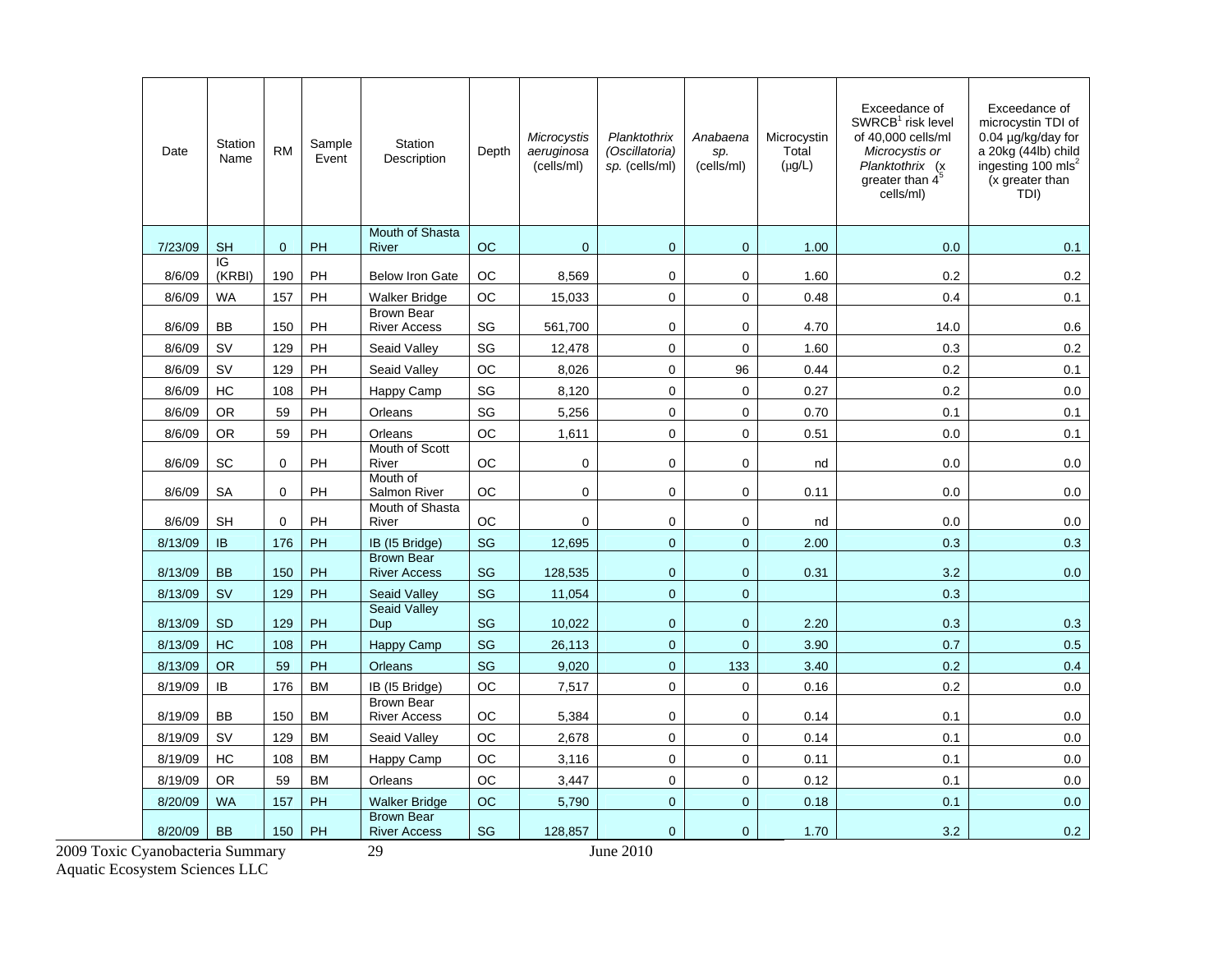| Date    | Station<br>Name | <b>RM</b>    | Sample<br>Event | <b>Station</b><br>Description            | Depth     | Microcystis<br>aeruginosa<br>(cells/ml) | Planktothrix<br>(Oscillatoria)<br>sp. (cells/ml) | Anabaena<br>sp.<br>(cells/ml) | Microcystin<br>Total<br>$(\mu g/L)$ | Exceedance of<br>SWRCB <sup>1</sup> risk level<br>of 40.000 cells/ml<br>Microcystis or<br>Planktothrix (x<br>greater than $4^5$<br>cells/ml) | Exceedance of<br>microcystin TDI of<br>0.04 µg/kg/day for<br>a 20kg (44lb) child<br>ingesting 100 mls <sup>2</sup><br>(x greater than<br>TDI) |
|---------|-----------------|--------------|-----------------|------------------------------------------|-----------|-----------------------------------------|--------------------------------------------------|-------------------------------|-------------------------------------|----------------------------------------------------------------------------------------------------------------------------------------------|-----------------------------------------------------------------------------------------------------------------------------------------------|
| 8/20/09 | <b>SV</b>       | 129          | PH              | <b>Seaid Valley</b>                      | <b>SG</b> | $\overline{0}$                          | $\overline{0}$                                   | $\mathbf 0$                   | 0.92                                | 0.0                                                                                                                                          | 0.1                                                                                                                                           |
| 8/20/09 | <b>SD</b>       | 129          | PH              | <b>Seaid Valley</b><br>Dup               | <b>SG</b> | 93.779                                  | $\overline{0}$                                   | $\mathbf{0}$                  |                                     | 2.3                                                                                                                                          |                                                                                                                                               |
| 8/20/09 | <b>SV</b>       | 129          | PH              | Seaid Valley                             | OC        | 6,663                                   | $\overline{0}$                                   | $\mathbf{0}$                  | 0.85                                | 0.2                                                                                                                                          | 0.1                                                                                                                                           |
| 8/20/09 | <b>SD</b>       | 129          | PH              | <b>Seaid Valley</b><br>Dup               | <b>OC</b> | 11,275                                  | $\overline{0}$                                   | $\mathbf{0}$                  | 0.51                                | 0.3                                                                                                                                          | 0.1                                                                                                                                           |
| 8/20/09 | <b>HC</b>       | 108          | <b>PH</b>       | Happy Camp                               | OC        | 3,880                                   | $\overline{0}$                                   | $\mathbf 0$                   | 0.24                                | 0.1                                                                                                                                          | 0.0                                                                                                                                           |
| 8/20/09 | HC              | 108          | PH              | <b>Happy Camp</b>                        | <b>SG</b> | $\mathbf 0$                             | $\overline{0}$                                   | $\mathbf 0$                   | 0.28                                | 0.0                                                                                                                                          | 0.0                                                                                                                                           |
| 8/20/09 | <b>OR</b>       | 59           | PH              | Orleans                                  | <b>SG</b> | 5,135                                   | $\mathbf 0$                                      | $\mathbf 0$                   | 0.75                                | 0.1                                                                                                                                          | 0.1                                                                                                                                           |
| 8/20/09 | <b>OR</b>       | 59           | PH              | Orleans                                  | <b>OC</b> | 244                                     | $\overline{0}$                                   | $\overline{0}$                | 0.55                                | 0.0                                                                                                                                          | 0.1                                                                                                                                           |
| 8/20/09 | <b>SC</b>       | $\mathbf 0$  | PH              | Mouth of Scott<br>River                  | ОC        | $\mathbf{0}$                            | 0                                                | 35                            | nd                                  | 0.0                                                                                                                                          | 0.0                                                                                                                                           |
| 8/20/09 | <b>SA</b>       | $\mathbf{0}$ | <b>PH</b>       | Mouth of<br><b>Salmon River</b>          | <b>OC</b> | $\overline{0}$                          | $\overline{0}$                                   | $\mathbf{0}$                  | nd                                  | 0.0                                                                                                                                          | 0.0                                                                                                                                           |
| 8/20/09 | <b>SH</b>       | $\Omega$     | <b>PH</b>       | Mouth of Shasta<br>River                 | OC        | $\mathbf 0$                             | 0                                                | 916                           | nd                                  | 0.0                                                                                                                                          | 0.0                                                                                                                                           |
| 8/27/09 | IB              | 176          | PH              | IB (I5 Bridge)                           | SG        | 6,807                                   | 0                                                | $\mathbf 0$                   | 1.10                                | 0.2                                                                                                                                          | 0.1                                                                                                                                           |
| 8/27/09 | <b>BB</b>       | 150          | PH              | <b>Brown Bear</b><br><b>River Access</b> | SG        | 112,750                                 | 0                                                | $\mathbf 0$                   | 60.00                               | 2.8                                                                                                                                          | 7.5                                                                                                                                           |
| 8/27/09 | <b>SV</b>       | 129          | PH              | Seaid Valley                             | SG        | 5,875                                   | 0                                                | $\mathbf 0$                   | 1.70                                | 0.1                                                                                                                                          | 0.2                                                                                                                                           |
| 8/27/09 | <b>SD</b>       | 129          | PH              | Seaid Valley<br>Dup                      | SG        | 5,074                                   | $\mathbf 0$                                      | $\mathbf 0$                   | 1.40                                | 0.1                                                                                                                                          | 0.2                                                                                                                                           |
| 8/27/09 | HC              | 108          | PH              | Happy Camp                               | SG        | 3,602                                   | $\mathbf 0$                                      | $\mathbf 0$                   | 0.96                                | 0.1                                                                                                                                          | 0.1                                                                                                                                           |
| 8/27/09 | <b>OR</b>       | 59           | PH              | Orleans                                  | SG        | 9.099                                   | 0                                                | 165                           | 0.79                                | 0.2                                                                                                                                          | 0.1                                                                                                                                           |
| 9/3/09  | IG<br>(KRBI)    | 190          | PH              | <b>Below Iron Gate</b>                   | ОC        | 22,550                                  | $\overline{0}$                                   | $\mathbf{0}$                  | 7.60                                | 0.6                                                                                                                                          | 1.0                                                                                                                                           |
| 9/3/09  | <b>IB</b>       | 176          | PH              | IB (I5 Bridge)                           | SG        | 13,463                                  | $\overline{0}$                                   | $\overline{0}$                | 1.20                                | 0.3                                                                                                                                          | 0.2                                                                                                                                           |
| 9/3/09  | <b>WA</b>       | 157          | PH              | <b>Walker Bridge</b>                     | <b>OC</b> | 79,762                                  | $\overline{0}$                                   | $\mathbf{0}$                  | 0.21                                | 2.0                                                                                                                                          | 0.0                                                                                                                                           |
| 9/3/09  | <b>BB</b>       | 150          | PH              | <b>Brown Bear</b><br><b>River Access</b> | <b>SG</b> | 81,146                                  | $\overline{0}$                                   | $\mathbf 0$                   | 20.00                               | 2.0                                                                                                                                          | 2.5                                                                                                                                           |
| 9/3/09  | <b>SV</b>       | 129          | <b>PH</b>       | <b>Seaid Valley</b>                      | <b>SG</b> | 8,443                                   | $\overline{0}$                                   | $\mathbf{0}$                  | 1.10                                | 0.2                                                                                                                                          | 0.1                                                                                                                                           |
| 9/3/09  | <b>SD</b>       | 129          | PH              | <b>Seaid Valley</b><br>Dup               | <b>SG</b> | 5,785                                   | $\mathbf{0}$                                     | $\mathbf{0}$                  | 0.96                                | 0.1                                                                                                                                          | 0.1                                                                                                                                           |
| 9/3/09  | <b>SV</b>       | 129          | PH              | <b>Seaid Valley</b>                      | OC        | 6,500                                   | 0                                                | $\mathbf 0$                   | 1.10                                | 0.2                                                                                                                                          | 0.1                                                                                                                                           |
| 9/3/09  | <b>SD</b>       | 129          | PH              | <b>Seaid Valley</b>                      | <b>OC</b> | 4,997                                   | $\overline{0}$                                   | $\mathbf 0$                   | 0.73                                | 0.1                                                                                                                                          | 0.1                                                                                                                                           |

2009 Toxic Cyanobacteria Summary 30 June 2010 Aquatic Ecosystem Sciences LLC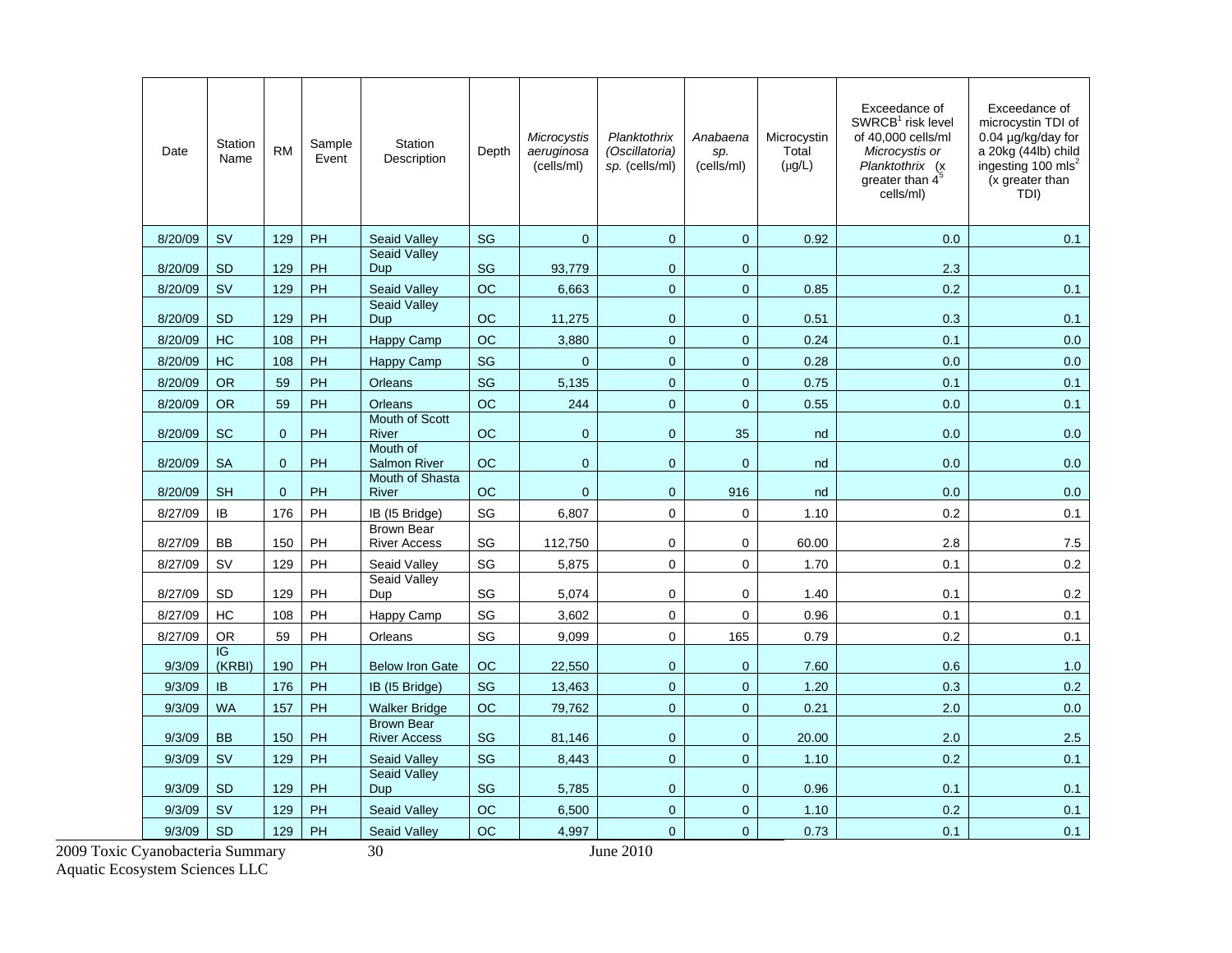| Date    | Station<br>Name | <b>RM</b>    | Sample<br>Event | Station<br>Description                   | Depth     | Microcystis<br>aeruginosa<br>(cells/ml) | Planktothrix<br>(Oscillatoria)<br>sp. (cells/ml) | Anabaena<br>sp.<br>(cells/ml) | Microcystin<br>Total<br>$(\mu g/L)$ | Exceedance of<br>$SWRCB1$ risk level<br>of 40,000 cells/ml<br>Microcystis or<br>Planktothrix (x<br>greater than 4 <sup>5</sup><br>cells/ml) | Exceedance of<br>microcystin TDI of<br>0.04 µg/kg/day for<br>a 20kg (44lb) child<br>ingesting 100 mls <sup>2</sup><br>(x greater than<br>TDI) |
|---------|-----------------|--------------|-----------------|------------------------------------------|-----------|-----------------------------------------|--------------------------------------------------|-------------------------------|-------------------------------------|---------------------------------------------------------------------------------------------------------------------------------------------|-----------------------------------------------------------------------------------------------------------------------------------------------|
|         |                 |              |                 | Dup                                      |           |                                         |                                                  |                               |                                     |                                                                                                                                             |                                                                                                                                               |
| 9/3/09  | HC              | 108          | PH              | Happy Camp                               | SG        | 11,517                                  | $\mathbf 0$                                      | $\mathbf 0$                   | 1.20                                | 0.3                                                                                                                                         | 0.2                                                                                                                                           |
| 9/3/09  | <b>OR</b>       | 59           | PH              | <b>Orleans</b>                           | <b>SG</b> | 2,487                                   | $\overline{0}$                                   | $\mathbf 0$                   | 0.65                                | 0.1                                                                                                                                         | 0.1                                                                                                                                           |
| 9/3/09  | <b>OR</b>       | 59           | PH              | Orleans                                  | <b>OC</b> | 7,103                                   | $\overline{0}$                                   | $\Omega$                      | 0.70                                | 0.2                                                                                                                                         | 0.1                                                                                                                                           |
| 9/3/09  | <b>SC</b>       | $\mathbf{0}$ | PH              | Mouth of Scott<br>River                  | <b>OC</b> | $\mathbf 0$                             | 0                                                | 54                            | nd                                  | 0.0                                                                                                                                         | 0.0                                                                                                                                           |
| 9/3/09  | <b>SA</b>       | $\mathbf{0}$ | PH              | Mouth of<br><b>Salmon River</b>          | OC        | $\mathbf 0$                             | $\mathbf 0$                                      | $\mathbf 0$                   | nd                                  | 0.0                                                                                                                                         | 0.0                                                                                                                                           |
| 9/3/09  | <b>SH</b>       | $\Omega$     | <b>PH</b>       | Mouth of Shasta<br>River                 | <b>OC</b> | $\Omega$                                | 107                                              | $\mathbf{0}$                  | nd                                  | 0.0                                                                                                                                         | 0.0                                                                                                                                           |
| 9/10/09 | IB              | 176          | PH              | IB (15 Bridge)                           | SG        | 18,613                                  | $\mathbf 0$                                      | $\mathbf 0$                   | 6.40                                | 0.5                                                                                                                                         | 0.8                                                                                                                                           |
| 9/10/09 | <b>BB</b>       | 150          | PH              | <b>Brown Bear</b><br><b>River Access</b> | SG        | 150,119                                 | $\mathbf 0$                                      | $\mathbf 0$                   | 47.00                               | 3.8                                                                                                                                         | 5.9                                                                                                                                           |
| 9/10/09 | SV              | 129          | PH              | Seaid Valley                             | SG        | 14,734                                  | $\pmb{0}$                                        | $\mathbf 0$                   | 5.10                                | 0.4                                                                                                                                         | 0.6                                                                                                                                           |
| 9/10/09 | <b>SD</b>       | 129          | PH              | Seaid Valley<br>Dup                      | SG        | 15,869                                  | $\Omega$                                         | $\Omega$                      | 2.20                                | 0.4                                                                                                                                         | 0.3                                                                                                                                           |
| 9/10/09 | НC              | 108          | PH              | Happy Camp                               | SG        | 23,686                                  | $\mathbf 0$                                      | $\mathbf 0$                   | 6.00                                | 0.6                                                                                                                                         | 0.8                                                                                                                                           |
| 9/10/09 | <b>OR</b>       | 59           | PH              | Orleans                                  | SG        | 10,385                                  | $\mathbf 0$                                      | $\Omega$                      | 2.30                                | 0.3                                                                                                                                         | 0.3                                                                                                                                           |
| 9/16/09 | IB.             | 176          | <b>BM</b>       | IB (15 Bridge)                           | <b>OC</b> | 24,241                                  | $\boldsymbol{0}$                                 | $\mathbf{0}$                  | 13                                  | 0.6                                                                                                                                         | 1.6                                                                                                                                           |
|         |                 |              |                 | <b>Brown Bear</b>                        |           |                                         |                                                  |                               |                                     |                                                                                                                                             |                                                                                                                                               |
| 9/16/09 | <b>BB</b>       | 150          | <b>BM</b>       | <b>River Access</b>                      | <b>OC</b> | 18,792                                  | $\mathbf{0}$                                     | $\mathbf{0}$                  | $\overline{7}$                      | 0.5                                                                                                                                         | 0.9                                                                                                                                           |
| 9/16/09 | <b>SV</b>       | 129          | <b>BM</b>       | <b>Seaid Valley</b>                      | OC        | 12,576                                  | $\mathbf 0$                                      | $\overline{0}$                | $\overline{4}$                      | 0.3                                                                                                                                         | 0.5                                                                                                                                           |
| 9/16/09 | <b>HC</b>       | 108          | <b>BM</b>       | Happy Camp                               | <b>OC</b> | 8,080                                   | $\Omega$                                         | $\Omega$                      | $\overline{2}$                      | 0.2                                                                                                                                         | 0.3                                                                                                                                           |
| 9/16/09 | <b>OR</b>       | 59           | <b>BM</b>       | <b>Orleans</b>                           | <b>OC</b> | 4,147                                   | $\pmb{0}$                                        | $\mathbf{0}$                  | 1.60                                | 0.1                                                                                                                                         | 0.2                                                                                                                                           |
| 9/17/09 | <b>WA</b>       | 157          | PH              | <b>Walker Bridge</b>                     | ОC        | 28,151                                  | 0                                                | $\mathbf 0$                   | 4.90                                | 0.7                                                                                                                                         | 0.6                                                                                                                                           |
| 9/17/09 | ВB              | 150          | PH              | <b>Brown Bear</b><br><b>River Access</b> | SG        | 41,696                                  | $\mathbf 0$                                      | 0                             | 6.50                                | 1.0                                                                                                                                         | 0.8                                                                                                                                           |
| 9/17/09 | <b>SV</b>       | 129          | PH              | Seaid Vallev                             | SG        | 40.207                                  | $\overline{0}$                                   | $\Omega$                      | 6.40                                | 1.0                                                                                                                                         | 0.8                                                                                                                                           |
| 9/17/09 | <b>SV</b>       | 129          | PH              | Seaid Valley                             | ОC        | 26,581                                  | 0                                                | $\mathbf 0$                   | 7.20                                | 0.7                                                                                                                                         | 0.9                                                                                                                                           |
| 9/17/09 | <b>SD</b>       | 129          | PH              | Seaid Valley<br>Dup                      | ОC        | 21,476                                  | 301                                              | $\mathbf 0$                   | 6.50                                | 0.5                                                                                                                                         | 0.8                                                                                                                                           |
| 9/17/09 | HC              | 108          | PH              | Happy Camp                               | OC        | 4,412                                   | $\mathbf 0$                                      | $\mathbf 0$                   | 2.10                                | 0.1                                                                                                                                         | 0.3                                                                                                                                           |
| 9/17/09 | <b>HC</b>       | 108          | PH              | Happy Camp                               | SG        | 12,836                                  | $\mathbf 0$                                      | $\Omega$                      | 1.70                                | 0.3                                                                                                                                         | 0.2                                                                                                                                           |

2009 Toxic Cyanobacteria Summary 31 June 2010

Aquatic Ecosystem Sciences LLC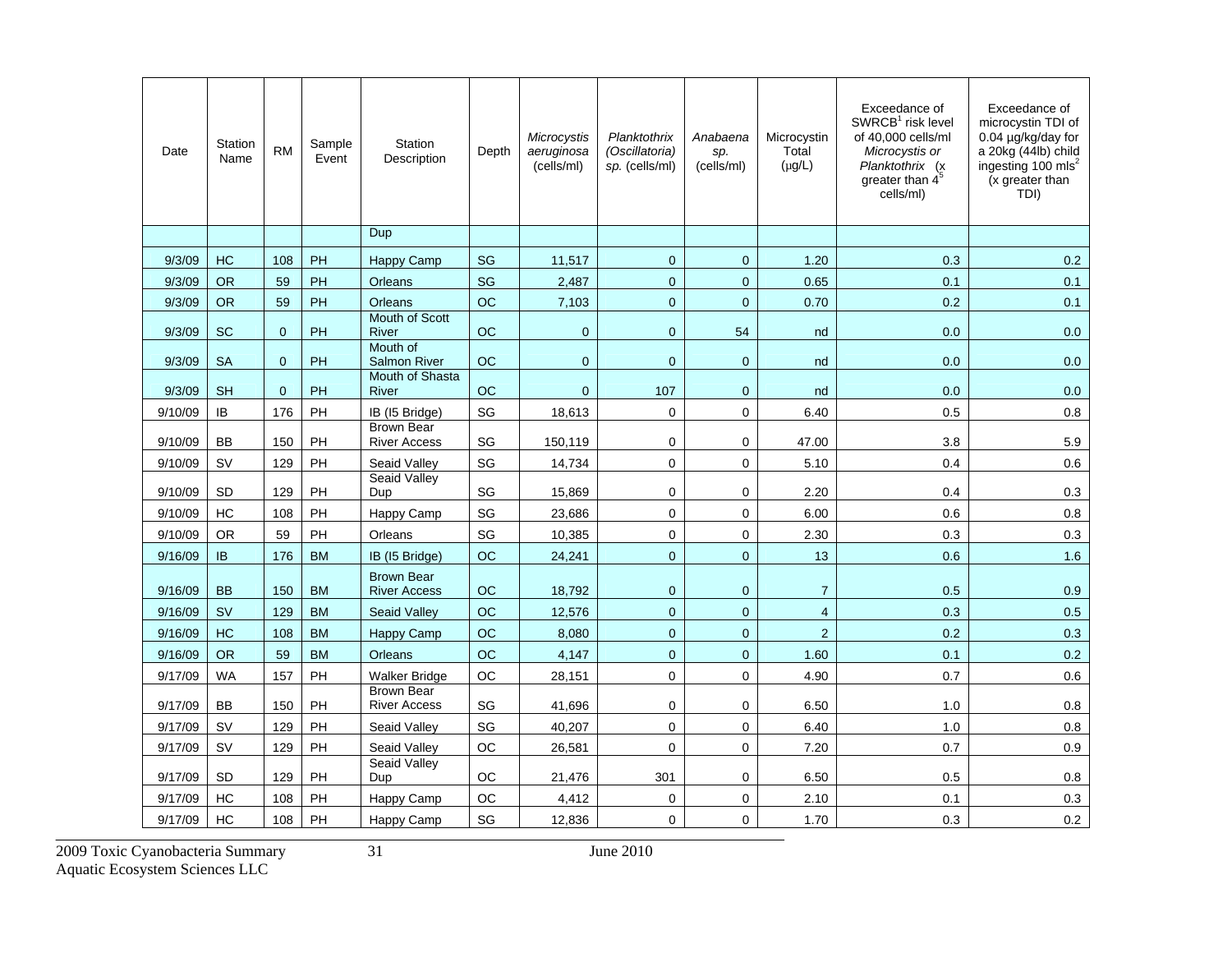| Date     | <b>Station</b><br>Name   | <b>RM</b>   | Sample<br>Event | <b>Station</b><br>Description            | Depth     | Microcystis<br>aeruginosa<br>(cells/ml) | Planktothrix<br>(Oscillatoria)<br>sp. (cells/ml) | Anabaena<br>sp.<br>(cells/ml) | Microcystin<br>Total<br>$(\mu g/L)$ | Exceedance of<br>SWRCB <sup>1</sup> risk level<br>of 40,000 cells/ml<br>Microcystis or<br>Planktothrix (x<br>greater than $4^5$<br>cells/ml) | Exceedance of<br>microcystin TDI of<br>0.04 µg/kg/day for<br>a 20kg (44lb) child<br>ingesting 100 mls <sup>2</sup><br>(x greater than<br>TDI) |
|----------|--------------------------|-------------|-----------------|------------------------------------------|-----------|-----------------------------------------|--------------------------------------------------|-------------------------------|-------------------------------------|----------------------------------------------------------------------------------------------------------------------------------------------|-----------------------------------------------------------------------------------------------------------------------------------------------|
| 9/17/09  | <b>OR</b>                | 59          | <b>PH</b>       | Orleans                                  | SG        | 6,742                                   | $\mathbf 0$                                      | $\mathbf 0$                   | 1.00                                | 0.2                                                                                                                                          | 0.1                                                                                                                                           |
| 9/17/09  | <b>OR</b>                | 59          | PH              | Orleans                                  | OC        | 4,970                                   | $\mathbf{0}$                                     | $\mathbf 0$                   | 0.60                                | 0.1                                                                                                                                          | 0.1                                                                                                                                           |
| 9/17/09  | <b>SC</b>                | $\mathbf 0$ | PH              | Mouth of Scott<br>River                  | OC        | $\mathbf 0$                             | 0                                                | $\mathbf 0$                   | nd                                  | 0.0                                                                                                                                          | 0.0                                                                                                                                           |
| 9/17/09  | <b>SA</b>                | $\Omega$    | PH              | Mouth of<br>Salmon River                 | OC.       | $\mathbf 0$                             | $\mathbf 0$                                      | $\mathbf 0$                   | 0.10                                | 0.0                                                                                                                                          | 0.0                                                                                                                                           |
| 9/17/09  | <b>SH</b>                | $\Omega$    | PH              | Mouth of Shasta<br>River                 | OC        | $\mathbf 0$                             | $\mathbf 0$                                      | $\mathbf 0$                   | nd                                  | 0.0                                                                                                                                          | 0.0                                                                                                                                           |
| 9/24/09  | <b>IB</b>                | 176         | PH              | IB (I5 Bridge)                           | SG        | 17,567                                  | $\mathbf{0}$                                     | $\overline{0}$                | 2.80                                | 0.4                                                                                                                                          | 0.4                                                                                                                                           |
| 9/24/09  | <b>BB</b>                | 150         | PH              | <b>Brown Bear</b><br><b>River Access</b> | SG        | 21,130                                  | $\mathbf{0}$                                     | $\mathbf{0}$                  | 3.40                                | 0.5                                                                                                                                          | 0.4                                                                                                                                           |
| 9/24/09  | <b>SV</b>                | 129         | PH              | Seaid Valley                             | SG        | 18,488                                  | $\mathbf 0$                                      | $\mathbf{0}$                  | 4.30                                | 0.5                                                                                                                                          | 0.5                                                                                                                                           |
| 9/24/09  | <b>SD</b>                | 129         | PH              | <b>Seaid Valley</b><br>Dup               | <b>SG</b> | 8,032                                   | $\mathbf{0}$                                     | $\mathbf{0}$                  | 4.70                                | 0.2                                                                                                                                          | 0.6                                                                                                                                           |
| 9/24/09  | <b>HC</b>                | 108         | PH              | Happy Camp                               | SG        | 58,900                                  | $\Omega$                                         | $\Omega$                      | 11.00                               | 1.5                                                                                                                                          | 1.4                                                                                                                                           |
| 9/24/09  | <b>OR</b>                | 59          | PH              | Orleans                                  | SG        | 30,668                                  | $\mathbf{0}$                                     | 226                           | 5.60                                | 0.8                                                                                                                                          | 0.7                                                                                                                                           |
| 10/1/09  | $\overline{G}$<br>(KRBI) | 190         | PH              | <b>Below Iron Gate</b>                   | <b>OC</b> | 37,583                                  | $\mathbf 0$                                      | 0                             | 4.90                                | 0.9                                                                                                                                          | 0.6                                                                                                                                           |
| 10/1/09  | <b>WA</b>                | 157         | PH              | <b>Walker Bridge</b>                     | <b>OC</b> | 51,401                                  | $\mathbf{0}$                                     | $\Omega$                      | 10.00                               | 1.3                                                                                                                                          | 1.3                                                                                                                                           |
| 10/1/09  | <b>BB</b>                | 150         | PH              | <b>Brown Bear</b><br><b>River Access</b> | SG        | 56,246                                  | 0                                                | $\mathbf 0$                   | 12.00                               | 1.4                                                                                                                                          | 1.5                                                                                                                                           |
| 10/1/09  | SV                       | 129         | PH              | Seaid Valley                             | SG        | 83,310                                  | $\pmb{0}$                                        | $\Omega$                      | 12.00                               | 2.1                                                                                                                                          | 1.5                                                                                                                                           |
| 10/1/09  | <b>SV</b>                | 129         | PH              | Seaid Valley                             | ОC        | 67,650                                  | $\mathbf{0}$                                     | $\mathbf 0$                   | 1.40                                | 1.7                                                                                                                                          | 0.2                                                                                                                                           |
| 10/1/09  | HC                       | 108         | PH              | Happy Camp                               | SG        | 29,245                                  | $\mathbf 0$                                      | 0                             | 4.30                                | 0.7                                                                                                                                          | 0.5                                                                                                                                           |
| 10/1/09  | <b>OR</b>                | 59          | PH              | Orleans                                  | SG        | 52,713                                  | $\pmb{0}$                                        | $\mathbf 0$                   | 3.80                                | 1.3                                                                                                                                          | 0.5                                                                                                                                           |
| 10/1/09  | <b>OR</b>                | 59          | PH              | Orleans                                  | <b>OC</b> | 16,837                                  | $\mathbf 0$                                      | $\mathbf 0$                   | 6.40                                | 0.4                                                                                                                                          | 0.8                                                                                                                                           |
| 10/1/09  | SC                       | 0           | PH              | Mouth of Scott<br>River                  | ОC        | 0                                       | 14                                               | $\mathbf 0$                   | 0.10                                | 0.0                                                                                                                                          | 0.0                                                                                                                                           |
| 10/1/09  | <b>SA</b>                | $\Omega$    | <b>PH</b>       | Mouth of<br>Salmon River                 | <b>OC</b> | $\mathbf 0$                             | $\mathbf 0$                                      | $\mathbf 0$                   | nd                                  | 0.0                                                                                                                                          | 0.0                                                                                                                                           |
| 10/1/09  | <b>SH</b>                | $\Omega$    | PH              | Mouth of Shasta<br>River                 | OC.       | $\mathbf 0$                             | $\mathbf 0$                                      | $\mathbf 0$                   | nd                                  | 0.0                                                                                                                                          | 0.0                                                                                                                                           |
| 10/13/09 | <b>IB</b>                | 176         | <b>BM</b>       | IB (15 Bridge)                           | <b>OC</b> | $\mathbf{0}$                            | $\mathbf{0}$                                     | $\mathbf 0$                   | 1.80                                | 0.0                                                                                                                                          | 0.2                                                                                                                                           |
| 10/13/09 | <b>BB</b>                | 150         | <b>BM</b>       | <b>Brown Bear</b><br><b>River Access</b> | SG        | 1.607                                   | $\overline{0}$                                   | $\mathbf{0}$                  |                                     | 0.0                                                                                                                                          |                                                                                                                                               |

2009 Toxic Cyanobacteria Summary 32 June 2010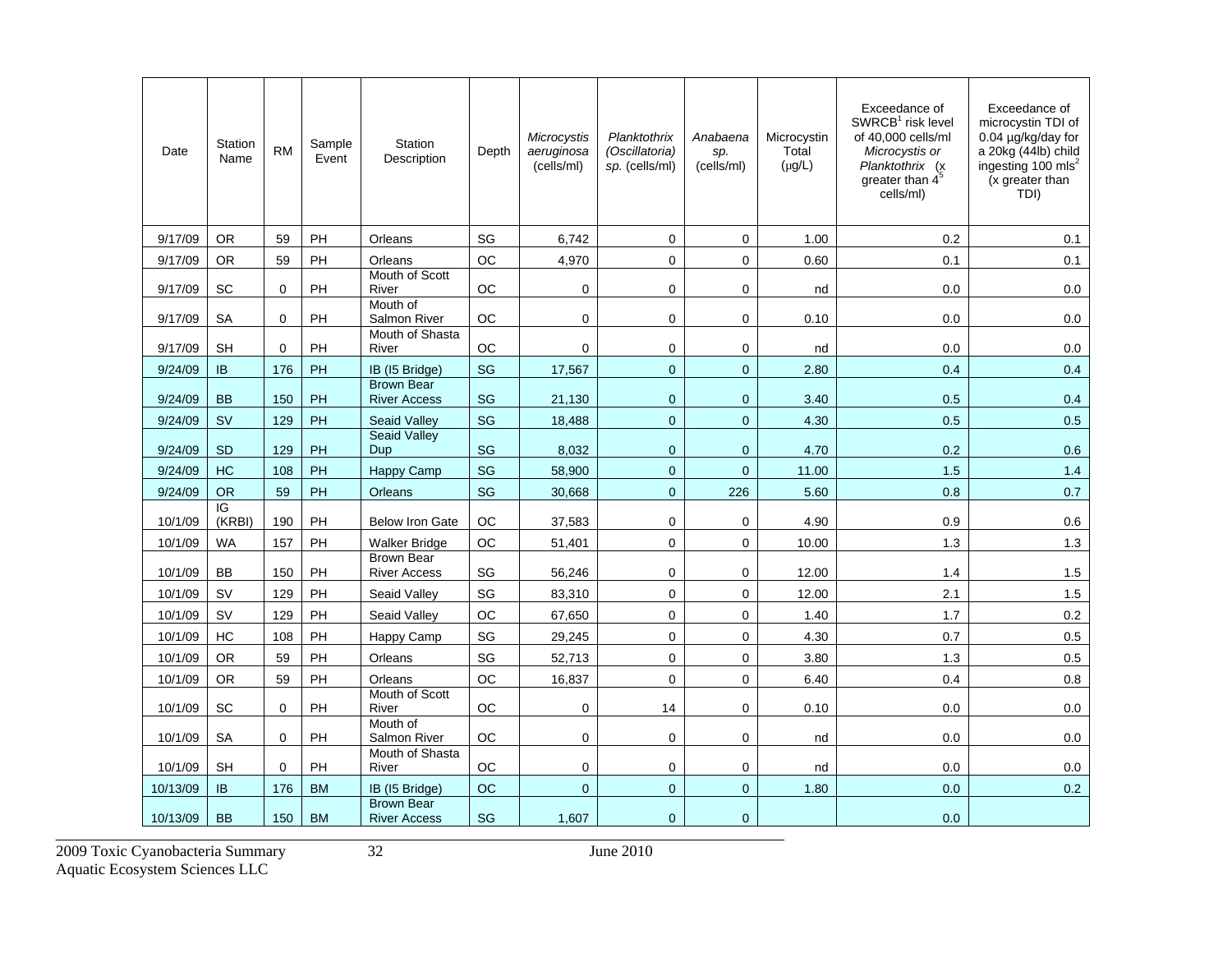| Date     | Station<br>Name | <b>RM</b>   | Sample<br>Event | Station<br>Description                   | Depth     | Microcystis<br>aeruginosa<br>(cells/ml) | Planktothrix<br>(Oscillatoria)<br>sp. (cells/ml) | Anabaena<br>sp.<br>(cells/ml) | Microcystin<br>Total<br>$(\mu g/L)$ | Exceedance of<br>$SWRCB1$ risk level<br>of 40,000 cells/ml<br>Microcystis or<br>Planktothrix (x<br>greater than $4^5$<br>cells/ml) | Exceedance of<br>microcystin TDI of<br>0.04 µg/kg/day for<br>a 20kg (44lb) child<br>ingesting 100 mls <sup>2</sup><br>(x greater than<br>TDI) |
|----------|-----------------|-------------|-----------------|------------------------------------------|-----------|-----------------------------------------|--------------------------------------------------|-------------------------------|-------------------------------------|------------------------------------------------------------------------------------------------------------------------------------|-----------------------------------------------------------------------------------------------------------------------------------------------|
| 10/13/09 | <b>BB</b>       | 159         | <b>BM</b>       | <b>Brown Bear</b><br><b>River Access</b> | OС        | 4,902                                   | $\mathbf 0$                                      | $\mathbf{0}$                  | 12.00                               | 0.1                                                                                                                                | 1.5                                                                                                                                           |
| 10/13/09 | <b>SV</b>       | 129         | <b>BM</b>       | <b>Seaid Valley</b>                      | <b>SG</b> | 1,411                                   | $\overline{0}$                                   | $\mathbf{0}$                  |                                     | 0.0                                                                                                                                |                                                                                                                                               |
| 10/13/09 | <b>SV</b>       | 130         | <b>BM</b>       | <b>Seaid Valley</b>                      | OC        | 5,895                                   | $\mathbf 0$                                      | $\pmb{0}$                     | 4.90                                | 0.1                                                                                                                                | 0.6                                                                                                                                           |
| 10/13/09 | HC              | 108         | <b>BM</b>       | <b>Happy Camp</b>                        | SG        | 593                                     | $\mathbf{0}$                                     | $\mathbf{0}$                  |                                     | 0.0                                                                                                                                |                                                                                                                                               |
| 10/13/09 | <b>HC</b>       | 109         | <b>BM</b>       | <b>Happy Camp</b>                        | <b>OC</b> | 4.626                                   | $\overline{0}$                                   | $\mathbf{0}$                  | 2.50                                | 0.1                                                                                                                                | 0.3                                                                                                                                           |
| 10/13/09 | <b>OR</b>       | 58          | <b>BM</b>       | Orleans                                  | <b>OC</b> | 4,658                                   | $\mathbf{0}$                                     | $\mathbf{0}$                  | 2.00                                | 0.1                                                                                                                                | 0.3                                                                                                                                           |
| 10/13/09 | <b>OR</b>       | 59          | <b>BM</b>       | Orleans                                  | SG        | 1,025                                   | $\mathbf{0}$                                     | $\mathbf{0}$                  |                                     | 0.0                                                                                                                                |                                                                                                                                               |
| 10/15/09 | <b>WA</b>       | 157         | PH              | <b>Walker Bridge</b>                     | OC        | 7,708                                   | $\mathbf 0$                                      | $\mathbf 0$                   | 0.96                                | 0.2                                                                                                                                | 0.1                                                                                                                                           |
| 10/15/09 | <b>BB</b>       | 150         | PH              | <b>Brown Bear</b><br><b>River Access</b> | SG        | $\mathbf 0$                             | $\mathbf 0$                                      | $\mathbf 0$                   | 0.79                                | 0.0                                                                                                                                | 0.1                                                                                                                                           |
| 10/15/09 | <b>SV</b>       | 129         | PH              | Seaid Valley                             | SG        | $\pmb{0}$                               | $\mathbf 0$                                      | $\mathsf 0$                   | 0.60                                | 0.0                                                                                                                                | 0.1                                                                                                                                           |
| 10/15/09 | <b>SV</b>       | 129         | PH              | Seaid Valley                             | <b>OC</b> | $\mathbf 0$                             | 0                                                | 0                             | 0.42                                | 0.0                                                                                                                                | 0.1                                                                                                                                           |
| 10/15/09 | <b>SD</b>       | 129         | PH              | Seaid Valley<br>Dup                      | OС        | 1,720                                   | 0                                                | $\mathbf 0$                   | 0.88                                | 0.0                                                                                                                                | 0.1                                                                                                                                           |
| 10/15/09 | HC              | 108         | PH              | Happy Camp                               | <b>OC</b> | 778                                     | $\mathbf 0$                                      | $\mathbf 0$                   | 0.51                                | 0.0                                                                                                                                | 0.1                                                                                                                                           |
| 10/15/09 | <b>HC</b>       | 108         | PH              | Happy Camp                               | SG        | $\mathbf 0$                             | $\mathbf 0$                                      | $\mathbf 0$                   | 0.84                                | 0.0                                                                                                                                | 0.1                                                                                                                                           |
| 10/15/09 | <b>OR</b>       | 59          | PH              | Orleans                                  | SG        | $\pmb{0}$                               | $\mathbf 0$                                      | $\mathbf 0$                   | 0.70                                | 0.0                                                                                                                                | 0.1                                                                                                                                           |
| 10/15/09 | <b>OR</b>       | 59          | PH              | Orleans                                  | ОC        | $\mathbf 0$                             | $\mathbf 0$                                      | $\mathbf 0$                   | 0.40                                | 0.0                                                                                                                                | 0.1                                                                                                                                           |
| 10/15/09 | <b>SC</b>       | $\Omega$    | PH              | Mouth of Scott<br>River                  | ОC        | 451                                     | $\mathbf 0$                                      | $\mathbf 0$                   | 0.09                                | 0.0                                                                                                                                | 0.0                                                                                                                                           |
| 10/15/09 | <b>SA</b>       | $\mathbf 0$ | PH              | Mouth of<br><b>Salmon River</b>          | OC        | 0                                       | $\mathbf 0$                                      | $\mathbf 0$                   | 0.09                                | 0.0                                                                                                                                | 0.0                                                                                                                                           |
| 10/15/09 | <b>SH</b>       | $\Omega$    | PH              | Mouth of Shasta<br>River                 | ОC        | $\Omega$                                | $\mathbf 0$                                      | $\mathbf 0$                   | 0.09                                | 0.0                                                                                                                                | 0.0                                                                                                                                           |
| 10/26/09 | IB              | 176         | PH              | IB (I5 Bridge)                           | OC        | 3,393                                   | $\pmb{0}$                                        | $\mathbf{0}$                  | 0.76                                | 0.1                                                                                                                                | 0.1                                                                                                                                           |
| 10/26/09 | <b>BB</b>       | 150         | PH              | <b>Brown Bear</b><br><b>River Access</b> | OC        | 3,649                                   | $\overline{0}$                                   | $\mathbf{0}$                  | 0.48                                | 0.1                                                                                                                                | 0.1                                                                                                                                           |
| 10/26/09 | <b>SV</b>       | 129         | PH              | <b>Seaid Valley</b>                      | <b>OC</b> | 5,415                                   | $\overline{0}$                                   | $\mathbf{0}$                  | 0.55                                | 0.1                                                                                                                                | 0.1                                                                                                                                           |
| 10/26/09 | <b>HC</b>       | 108         | PH              | <b>Happy Camp</b>                        | OC        | 1,038                                   | $\mathbf 0$                                      | $\mathbf 0$                   | 0.41                                | 0.0                                                                                                                                | 0.1                                                                                                                                           |
| 10/26/09 | <b>OR</b>       | 59          | PH              | <b>Orleans</b>                           | <b>OC</b> | 2,826                                   | $\overline{0}$                                   | $\mathbf{0}$                  | 0.19                                | 0.1                                                                                                                                | 0.0                                                                                                                                           |
| 11/12/09 | <b>SC</b>       | $\mathbf 0$ | PH              | Mouth of Scott<br>River                  | OС        | 0                                       | 0                                                | 47                            |                                     | 0.0                                                                                                                                |                                                                                                                                               |

2009 Toxic Cyanobacteria Summary 33 June 2010